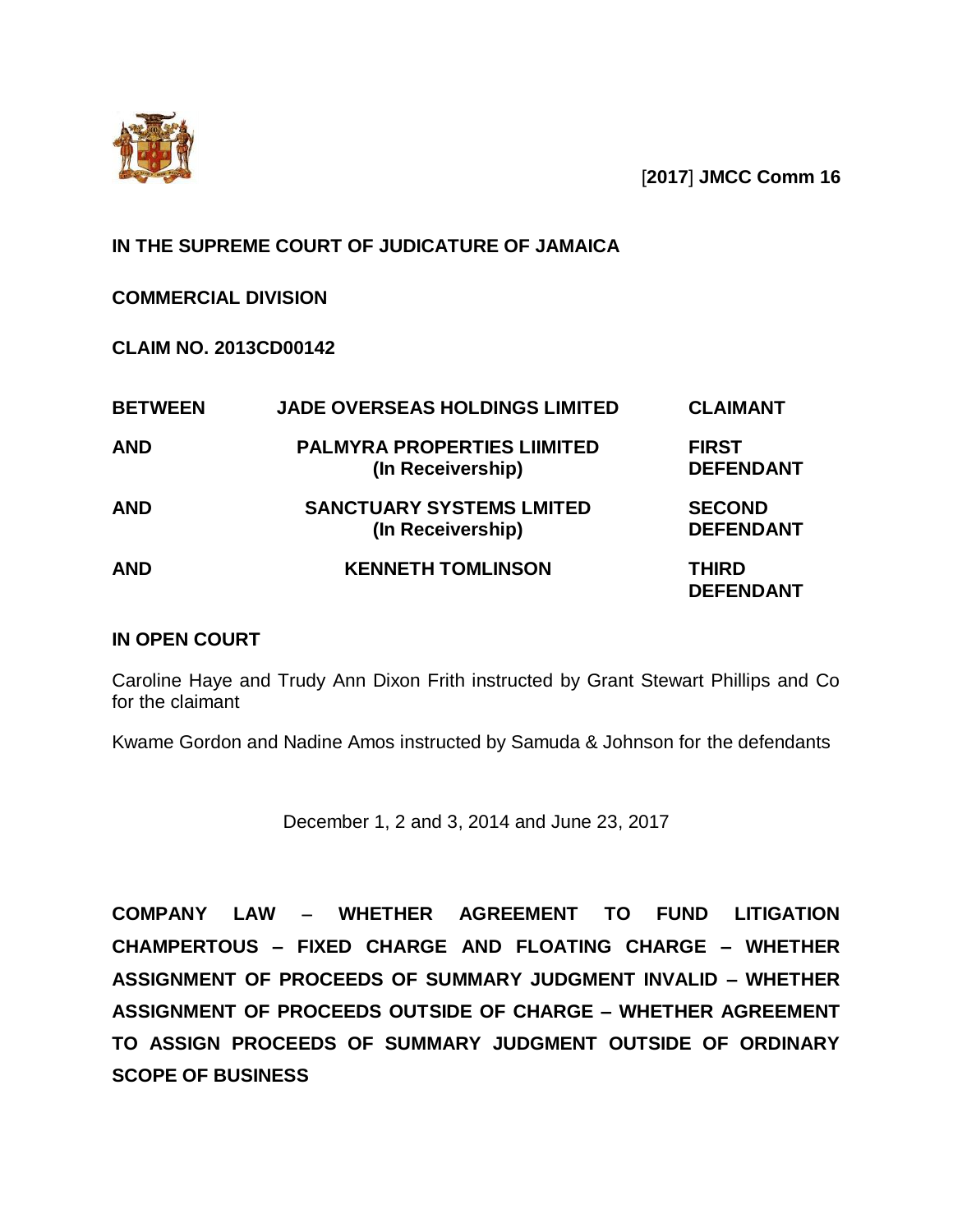## **SYKES J**

### **The problem**

**[1]** Jade Overseas Holdings Limited ('Jade') is trying to extricate from the firm grasp of the receiver, Mr Kenneth Tomlinson, a sum in excess of US\$5,000,000.00 which it claims it should receive because Palmyra Properties Limited ('PPL') and Sanctuary Systems Limited ('SSL') were cash strapped and could not fund the litigation in Jamaica, Canada and China which resulted in Jade funding the litigation in exchange for being paid back out of any sums recovered by PPL and SSL from the litigation. The money claimed by Jade was assigned to it under a management agreement executed by PPL and SSL on May 25, 2009.

**[2]** At the time the management agreement was signed, PPL had signed a facility agreement under which it and Palmyra Resort and Spa Limited ('PRSL') borrowed money from a group of lenders. PPL had also issued a debenture to the same group of lenders.

**[3]** At the time the management agreement was signed no receiver was appointed and none was appointed until July 2011.

**[4]** What has brought this matter to court is that there is a dispute over the proceeds of a summary judgment in favour of SSL and PPL. Jade says that money belongs to it by virtue of the assignment. The defendants say that the management agreement was champertous and therefore void. They also said it was issued in breach of the provisions of the loan agreements, that is, the 2007 debenture and the facility agreement. Now to the background to this contest.

### **The alleged fraud, the assignment, the summary judgment, the settlement**

**[5]** The allegation is that around March/April 2009, PPL and SSL discovered what they have termed (a) breach of fiduciary duty; (b) breach of contract and (c) fraud perpetrated against PPL and SSL by the then president of PPL, a Mr Dennis Constanzo who was alleged to have conspired with a number of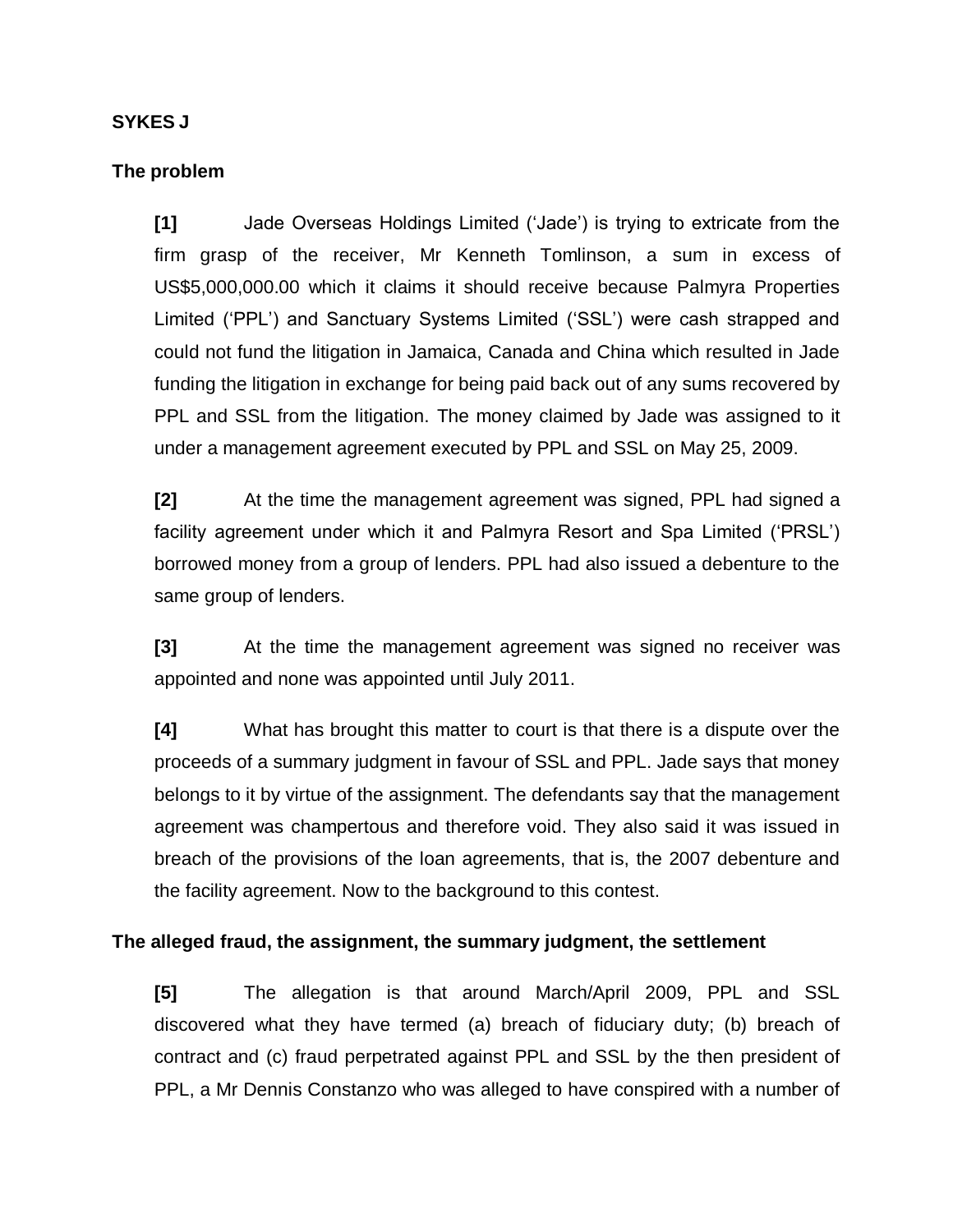persons, real (Mr Johnnie Wong) and corporate (Mango Manor Limited) ('MML') to perpetrate the alleged fraud. This led to litigation across the globe – from China to Canada to Jamaica. This judgment is about the litigation in Jamaica.

**[6]** On January 13, 2011, Mangatal J, of the Supreme Court of Jamaica, in **Sanctuary System Limited, Palmyra Properties Limited v Dennis Constanzo, Johnnie Wong, Katherine Constanzo, Mango Manor Limited, Pacific Crown International Company Limited and Huang Ciang-He** Claim No 2009HCV04344, granted summary judgment against Mr Constanzo and MML. Her Ladyship made an order against Mr Constanzo and MML to the effect that 'by way of debt or of monies had and received or breach of fiduciary duty, the sum of US\$2,270,000.00 was received by [Mr Constanzo, whilst a fiduciary of [PPS and SSL] and was therefore recoverable by the claimants' (para 24 of particulars of claim).

**[7]** The undisputed evidence is that PPL and SSL could not fund this global litigation form their own resources. This led, it was said in the pleadings, to an agreement between PPL, SSL and Jade in which 'Jade would, among other things, act on their behalf in securing and paying for legal and other services which would be necessary to be pursued in several jurisdictions around the world' (para 22 of w/s of Robert Trotta).

**[8]** At all material times Mr Constanzo was a director of PPL, SSL and MML.

**[9]** Jade claims that the agreement struck with PPL and SSL, called a management agreement, 'constituted a valid equitable assignment of all of the fruits of the litigation ... in Jade's favour, such that Jade had a proprietary right to such fruits as soon as they accrued' (para 18 of particulars of claim).

### **How did Mr Constanzo come to be in a position to perpetrate the alleged fraud?**

**[10]** Jade's case is that a luxury condominium and hotel were to be developed on land just outside of Montego Bay, Jamaica. PRSL, SSL and PPL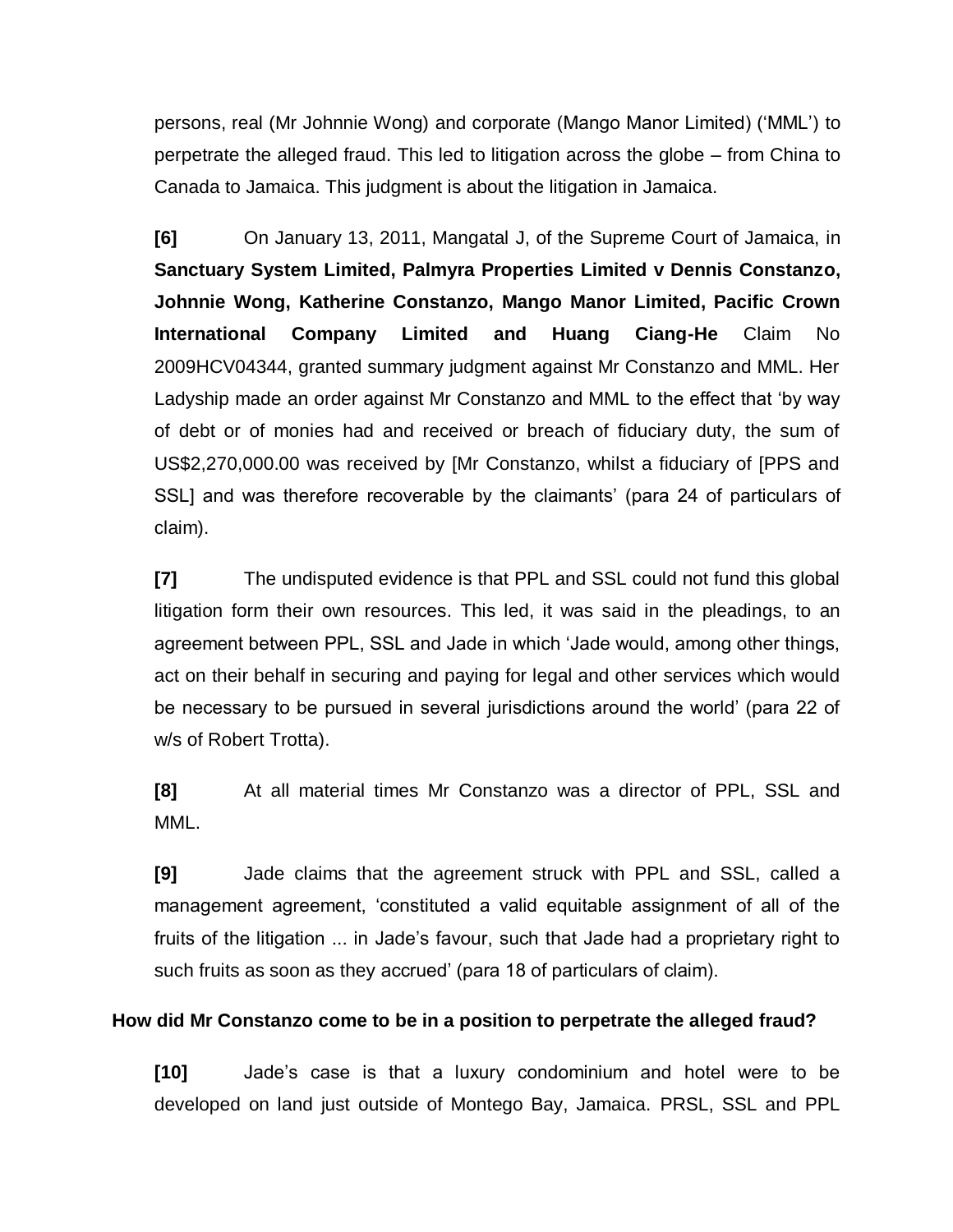were the corporate vehicles to bring this vision to reality. Mr Constanzo had direct day to day responsibility for the project and in order to enable him to work effectively he was made a director of PPL and SSL. It is alleged that he and a construction company Shanghai Cosco perpetrated the fraud against SSL and PPL.

## **The relationship between Jade and the other companies**

**[11]** According to Mr Kwang Sim who gave evidence for Jade, Jade as incorporated in the British Virgin Islands. He was the person who signed the management agreement on behalf of Jade. Jade has a corporate director, a company called Servco which authorises persons who can execute documents and conduct business for Servco. The shareholder of Jade is a company called Resort Properties Group ('RPG'). The shareholder of Jade is also the shareholder of many other companies in the group of which Jade is a part. Thus Jade has one sole director and one sole shareholder who are both corporate entities. Mr Sim told the court that RPG is owned by a private business trust. The trustee of the trust is a bank called Standard Bank in Jersey.

**[12]** From this the bank is trustee of the trust that owns RPG. RPG owns a number of companies which are part of the RPG group. Jade is part of the group. Mr Sim testified that Jade provides support functions for companies in the group such as fees for legal services.

**[13]** The court need not refer to the rest of the evidence of Mr Sim because from this court's perspective, the case was largely about the interpretation of documents. The evidence of the witnesses was used to give some context to the documents. The court will say that all the witnesses who testified had some degree of inconsistency in their evidence which is to be expected. From this court's perspective the case was not about credibility but about documents and their legal significance.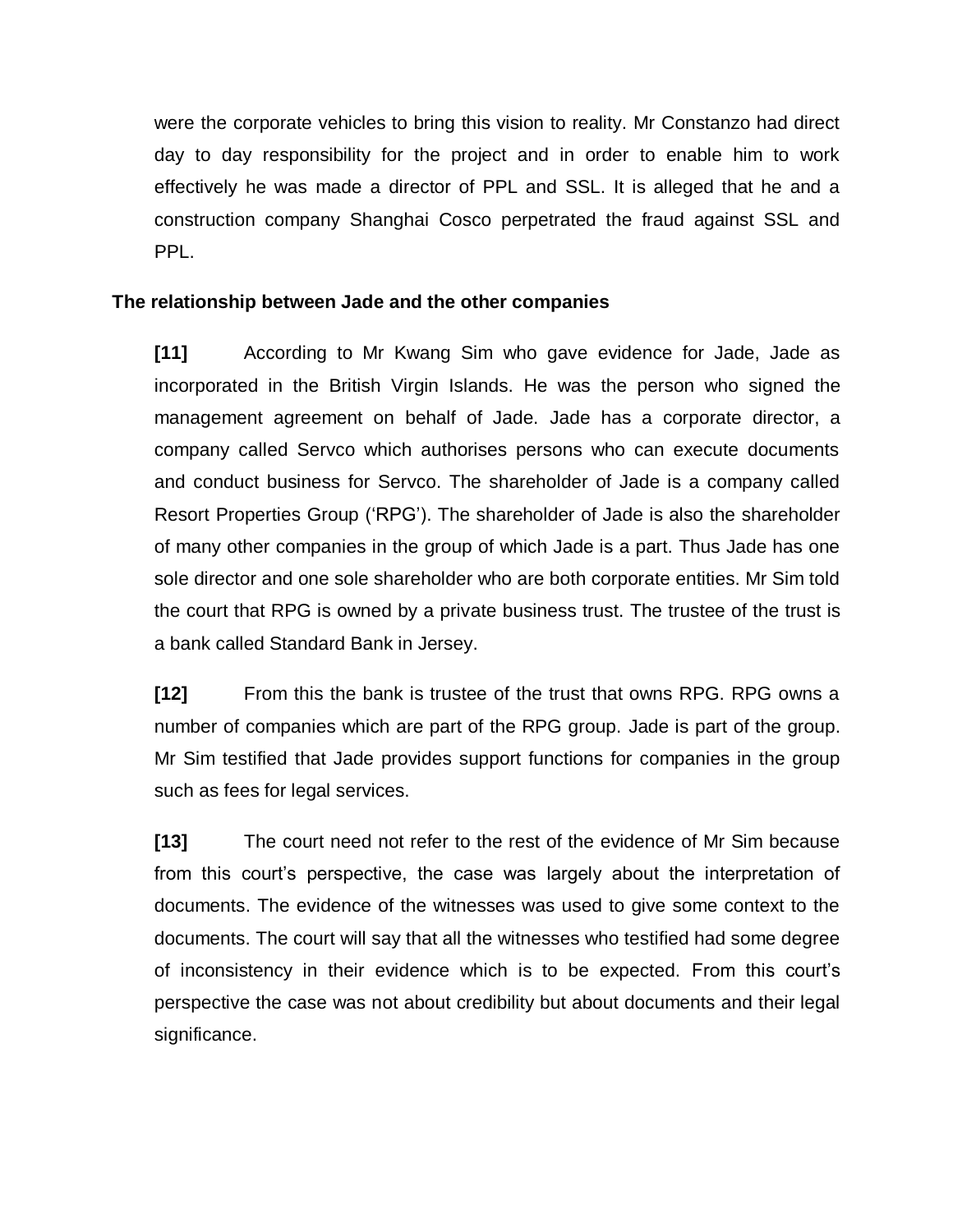**[14]** The next witness for Jade was Mr Robert Trotta. He was authorised to act on behalf of PPL, SSL and Jade. One got the impression from Mr Trotta that he was authorised to act on behalf of the companies. He did not actually run any of the companies but received instructions regarding what was to be done and this included execution of documents.

**[15]** Mr Trotta indicated that Jade's core business was providing 'a basket of services for our group of companies.' In the present case he said it financed litigation and in respect of other companies it provides funding support. It also assists in preparing company documents, 'company searches, company formations.' Jade earns its revenue from the companies for which it is providing services.

**[16]** In respect of PPL he said that he received communication from a Ms Natalie Augustin who was at a firm known as FICO located in St Lucia. FICO was a director of PPL. He said that FICO registered companies for other companies. Mr Trotta confirmed that PPL and SSL are part of the RPG group. He said he was the chairman of the RPG. It appears that that was simply a title because he could not say who the other directors were. Mr Trotta said that he was authorised to sign the management agreement on behalf of SSL and PPL but he could not say whether there were board resolutions authorising him to do so.

### **How did the receiver come to be in charge of PPL and SSL?**

**[17]** It is common ground that PPL and PRSL borrowed money from a number of banks. PPL and PRSL, on April 23, 2007, gave debentures in favour two the banks, National Commercial Bank of Jamaica ('NCB') and RBC Royal Bank (Jamaica) Limited ('RBC'). SSL and Caribbean Green Power Systems Limited ('CGPSL') took loans from RBC and on August 11, 2009 issued debentures to RBC.

**[18]** On July 23, 2011, the receiver was appointed by the Banks. The receiver took control over the assets of PPL and SSL. No issue has been joined in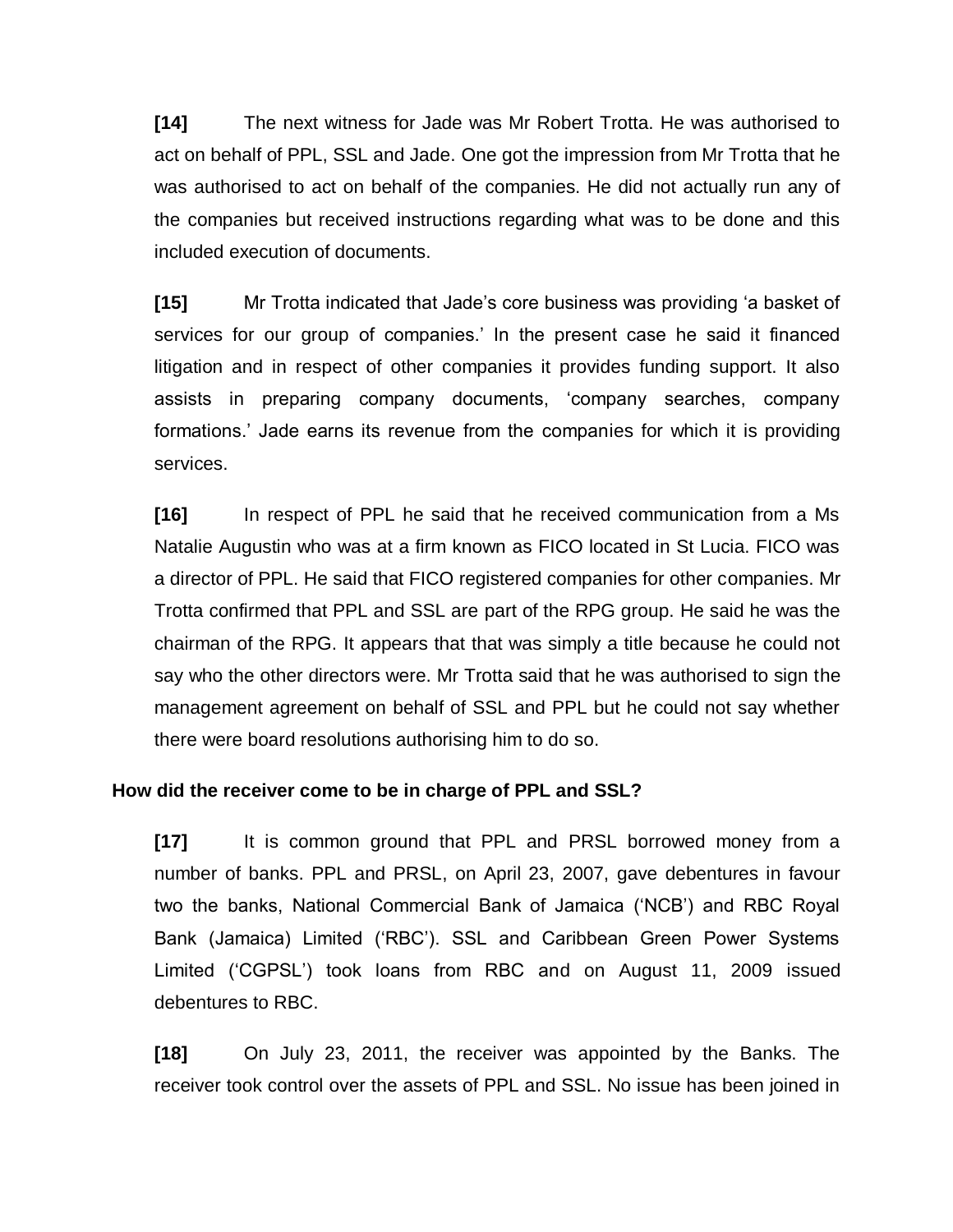this case on whether the receiver's appointment was triggered by any default event under the debentures and so the court will assume that the trigger event occurred and that the receiver was properly appointed.

# **The essence of the arguments**

**[19]** Jade submits that the assignment of the proceeds of judgment is not barred by the terms of the 2007 debenture between PPL, PRSL and NCB, RBC. The defendants say that assignment is illegal and therefore unenforceable and in any event it was in breach of the 2007 debenture. Clearly the resolution of this depends on the terms of the relevant provisions of the debenture.

**[20]** Before getting to the discussion of fixed and floating charges the court has to deal with the submission that management agreement is invalid because it breaches the law relating to maintenance and champerty. The court will now address the issue of whether the management agreement is invalidated because of it was champertous.

# **Is the May 25, 2009 management agreement void on the ground that it is champertous?**

**[21]** There is the management agreement dated May 25, 2009 said to have been entered between Jade, PPL and SSL. The document in the bundle appears to have been signed by Mr Robert Trotta on behalf of PPL and SSL and by Mr Kwang Sim for Jade. The agreement is in the form of a letter addressed to Jade. It reads:

# *Dear Mr Kwang Sim*

*As ultimate subsidiaries of Resort Properties Group we ask you to assist us by accepting assignment of multiple legal cases on our behalf. We neither have the staff nor capacity to handle this directly within our companies. From our initial discussion with Mischcon de Reya Solicitors believe that it will take multiple years and possibly*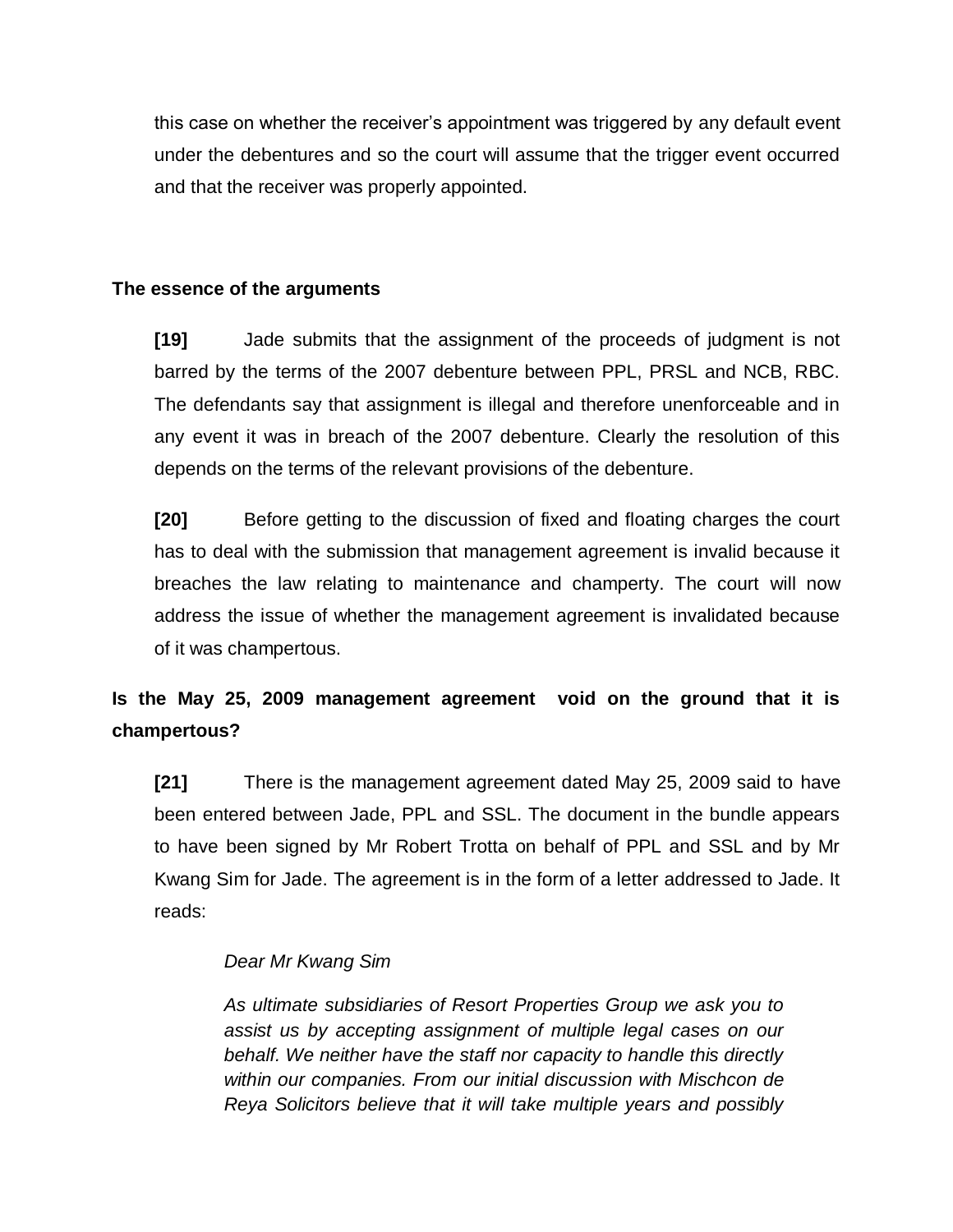*several million pounds sterling to pursue these cases without certainty of outcome. We believe that multiple other jurisdictions including Hong Kong, Jamaica, Canada and several others may become relevant.*

*The initial cases are being investigated against Mr Dennis Costanzo personally for defrauding our companies as well as Cosco International as well as their agents and numerous individuals associated with Mr Costanzo and Cosco in relation to the Palmyra Resort and Spa Construction. We are certain that there will be many follow on cases as we open discovery against these individuals and companies and related companies.* 

*We herewith agree with you the following:*

- *(a) That [Jade] hires solicitors on our behalf and in their judgment directs our companies, employees and agents to provide supporting evidence for the conduct of the aforementioned cases as well as any related or follow on cases as may arise from discovery.*
- *(b) Jade makes payments to such solicitors on our behalf as well as hire consultants and/or managers as may be necessary to manage such cases.*
- *(c) For such services we agree that:*
	- *(i) Jade apply any financial recovery (awards by courts, arbitrators or private settlements) from such cases won, to any costs it may have incurred on behalf of [SSL] and [PPL] prior to distribution of any excess to the claimants.*
	- *(ii) Such financial recovery of costs incurred is limited to the legal amounts of funds that Jade incurred and/or advanced for legal and professional fees and services in conducting these cases plus an administrative charge of 5% of all amounts paid by Jade. Such an administrative charge being by Jade from any awards directly.*

*(iii) …*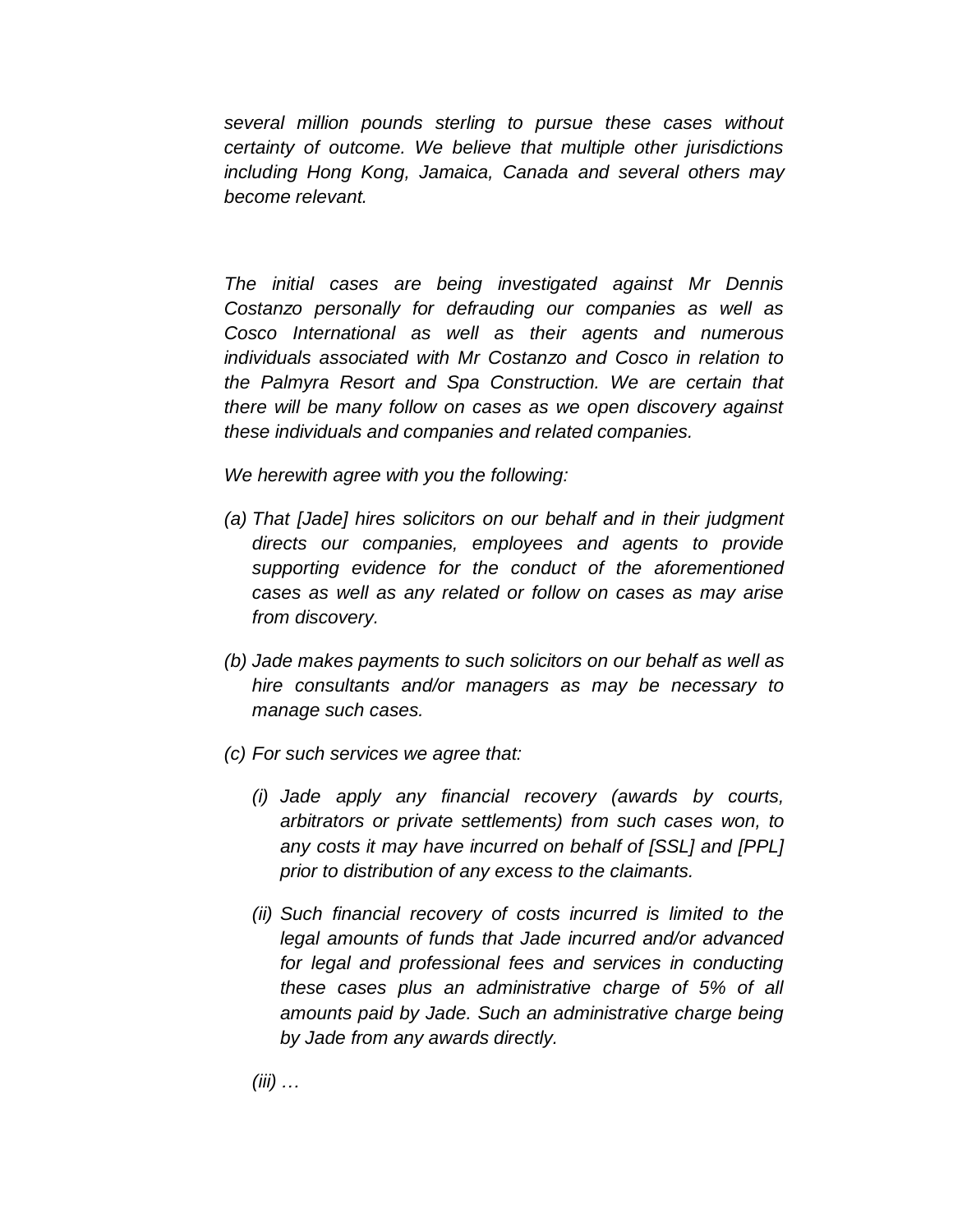- *(iv)For the avoidance of doubt [SSL] and [PPL] assign any awards from these and related cases to Jade and Jade will provide an accurate accounting of funds advanced, awards received, and fees charged on a quarterly basis to the claimants.*
- *(v) Furthermore, should there not be any recoveries or awards within a 10 years period the claimants guarantee the recovery of costs and fees to Jade with its full assets.*

*This agreement is made on the 25th day of May 2009 under the law of the British Virgin Islands and shall remain in effect in effect [repeated twice in original] for an initial period of 10 years.*

**[22]** The letter was then signed by Mr Robert Trotta, twice, once on behalf of PPL and once on behalf of SSL, in his capacity as director of both companies. Mr Sim accepted and agreed on behalf of Jade.

**[23]** Mr Kwame Gordon submitted that the agreement was illegal because it was champertous meaning that it infringed the public policy that lies behind the law relating to maintenance and champerty.

**[24]** To assess this argument one has to be back to first principles. Let us begin with what an assignment is. 'Assignment means the immediate transfer of an existing proprietary right, vested or contingent, from the assignor to the assignee' (**Norman v Federal Commissioner of Taxation** (1963) 109 CLR 9, 26, Windeyer J).

**[25]** PPL and SSL from the terms of the management agreement at clause c (iv) have assigned any award it receives from litigation conducted by it. What is assigned is not the right to litigate but the proceeds of the litigation. PPL and SSL have to do the heavy lifting by actually undertaking the litigation. Jade provides the lubricant of money that makes the litigation machine work much smoother and more efficiently. It is not the cause of action that is assigned. The agreement also states that from the sum assigned, Jade is to collect the money it used to fund the litigation along with administrative costs and interest.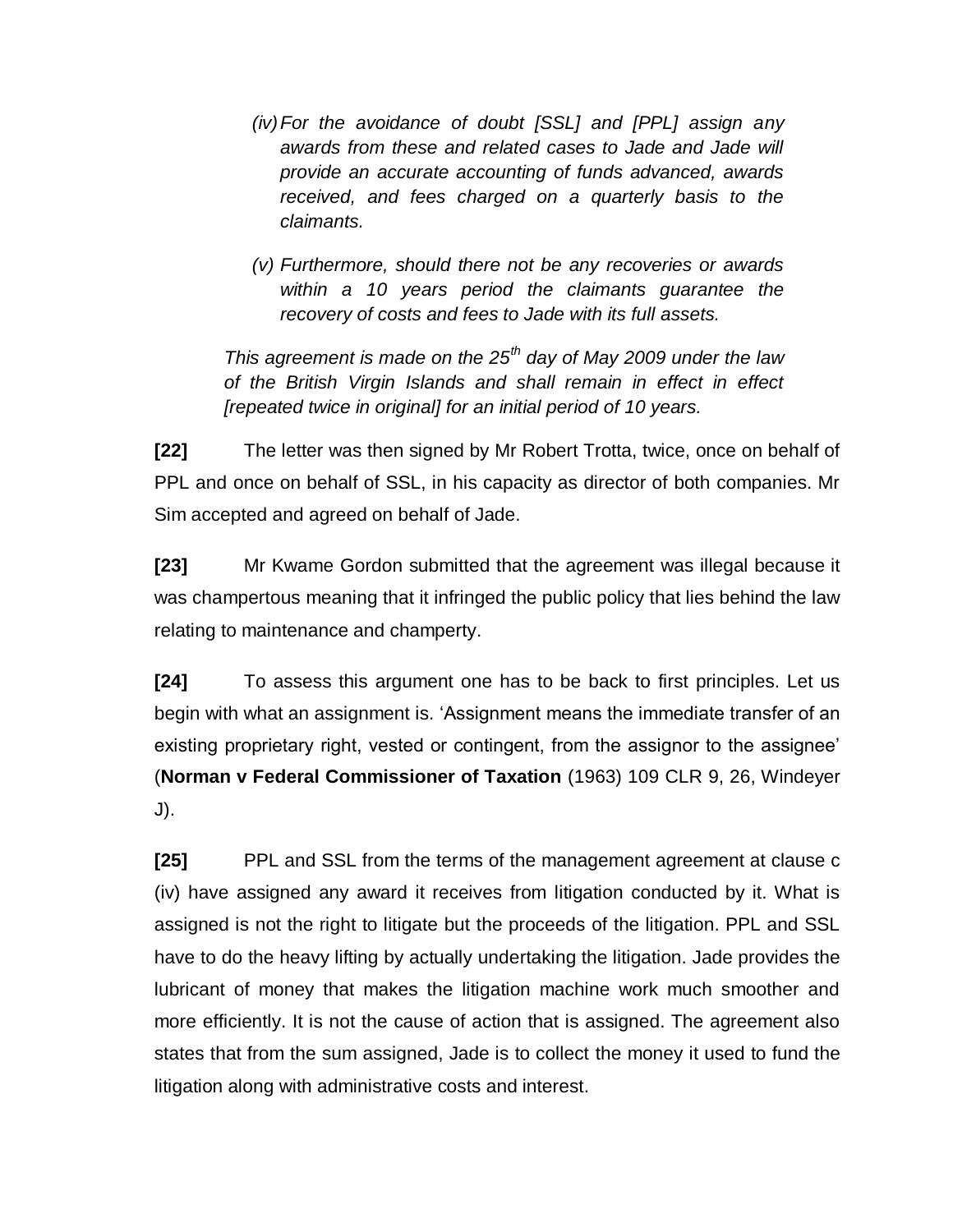**[26]** On the question of whether this agreement is illegal on the ground of it being champertous, the court rejects Mr Gordon's submissions. It has been said that maintenance is the genus and champerty the species. Lord Denning can assist with sufficiently good definitions of both for present purpose. His Lordship stated in **In re Trepca Mines Ltd** [1963] Ch 199, 219 – 220:

> *Maintenance may, I think, nowadays be defined as improperly stirring up litigation and strife by giving aid to one party to bring or defend a claim without just cause or excuse. At one time, the limits of "just cause or excuse" were very narrowly defined. But the law has broadened them very much of late (see Martell v. Consett Iron Co. Ltd. and I hope they will never again be placed in a strait waistcoat. But there is one species of maintenance for which the common law rarely admits of any just cause or excuse, and that is champerty. Champerty is derived from campi partitio (division of the field). It occurs when the person maintaining another stipulates for a share of the proceeds: see the definitions collected by Scrutton L.J. in Haseldine v. Hosken. The reason why the common law condemns champerty is because of the abuses to which it may give rise. The common law fears that the champertous maintainer might be tempted, for his own personal gain, to inflame the damages, to suppress evidence, or even to suborn witnesses. These fears may be exaggerated; but, be that so or not, the law for centuries has declared champerty to be unlawful, and we cannot do otherwise than enforce the law,…* (emphasis added)

**[27]** The House of Lords in **Trendtex Trading Corporation v Credit Suisse**  [1982] AC 679 has had something to say on maintenance and champerty. In that case, Trendtex, the first claimant, which was owned by Temo, the second claimant, agreed to sell cement to an English company which was selling the cement to Nigeria. The purchase price and shipping costs were to be paid under a letter of credit issued by the Central Bank of Nigeria ('CBN'). CBN failed to honour the letter of credit. Trendtex sued CBN. CBN won at first instances, lost in the Court of Appeal and was given leave to appeal to the House of Lords. Trendtex did not have the money to continue litigating. Credit Suisse which was a creditor of Trendtex guaranteed the costs and fees incurred by Trendtex. Trendtex purported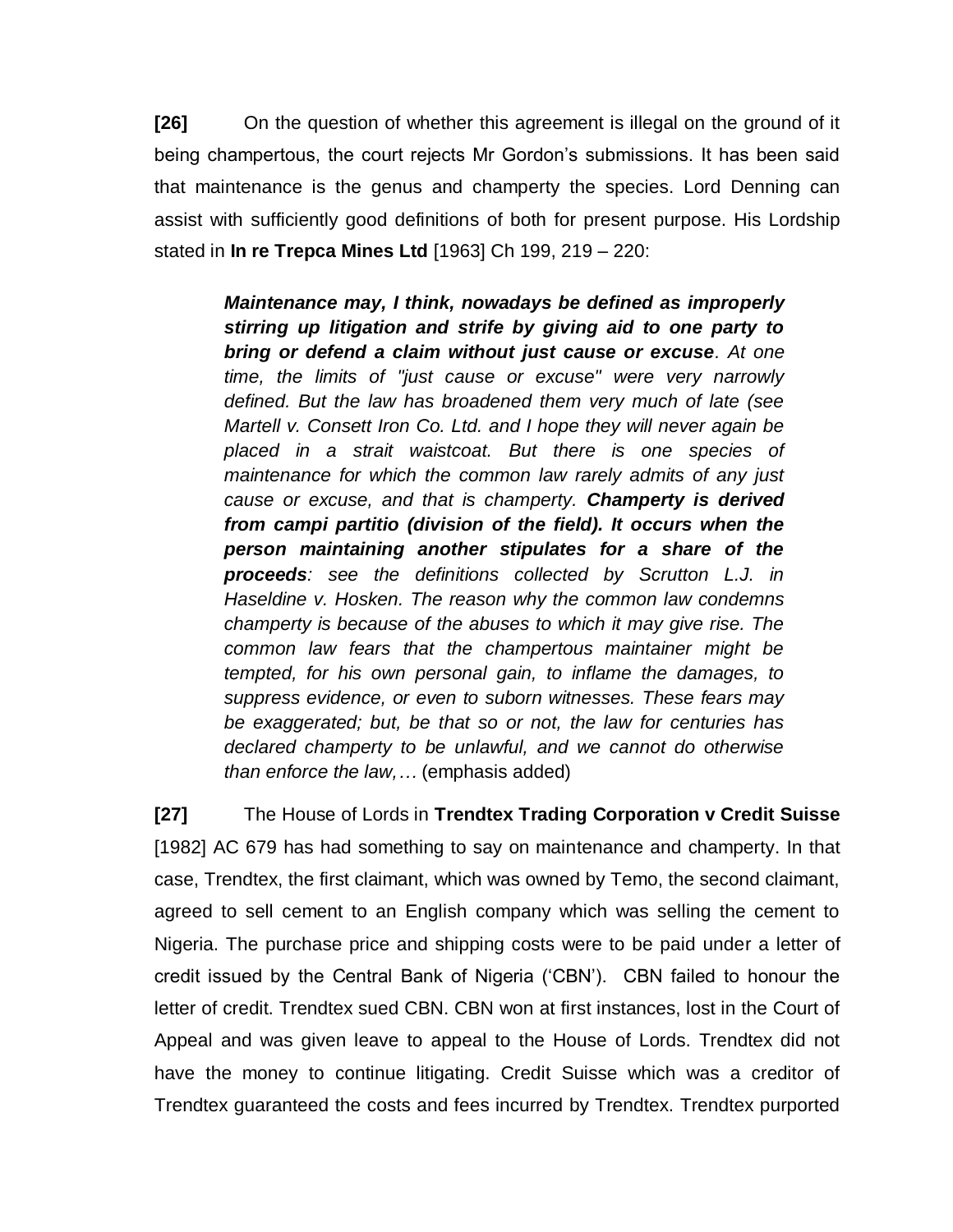to assign its cause of action against CBN by way of security. The written agreement stated that a third party had offered to buy Trendtex's right of action against CBN provided that Trendtex (a) released to Credit Suisse all its residual rights against CBN and declared that it had no further interest in the case against CBN; (b) gave a power of attorney to Credit Suisse's representative to enable the action to be settled and (c) deposited 90% of its share with the representative. Eventually, Credit Suisse's representative in fact assigned Trendtex's cause of action to a third party for over US\$1m. The claim against CBN was settled. After this a claim was commenced against Trendtex and Temo alleging that the purported assignment fo Trendtex's cause of against to Credit Suisse and the subsequent assignment to the third party were void. Credit Suisse applied for and was granted a stay under the exclusive jurisdiction clause which had stated that agreement between Credit Suisse and Trendtex would be judged by the Court of Geneva alone and governed by Swiss law. The decision was upheld by the Court of Appeal and the House of Lords.

**[28]** The important point for this present litigation is Lord Wilberforce's observation at page 694. His Lordship stated that had the agreement been between Trendtex and Credit Suisse and even if there were an assignment of Trendtex's residual interest in the case against CBN it would be difficult to argue that the arrangement breached the law of maintenance and champerty. His Lordship also noted that Credit Suisse was in fact owed a large sum of money by Trendtex which Credit Suisse would be unlikely to recover unless Trendtex won the case against CBN. The reason was that Credit Suisse had a genuine and substantial interest in the success of the CBN case. Credit Suisse had taken a security interest in the litigation or its proceeds. His Lordship indicated that the fact that Trendtex might have been able to claim a return of any surplus did not invalidate the agreement. The problem arose because of the proposed sale of the cause action by Credit Suisse to a third party. For Lord Wilberforce, this was a step too far because it raised the possibility of 'trafficking' in litigation which was thought to be contrary to public policy. Lord Wilberforce concluded that the agreement was void under English law. His Lordship approved two cases of **In re Trepca Mines**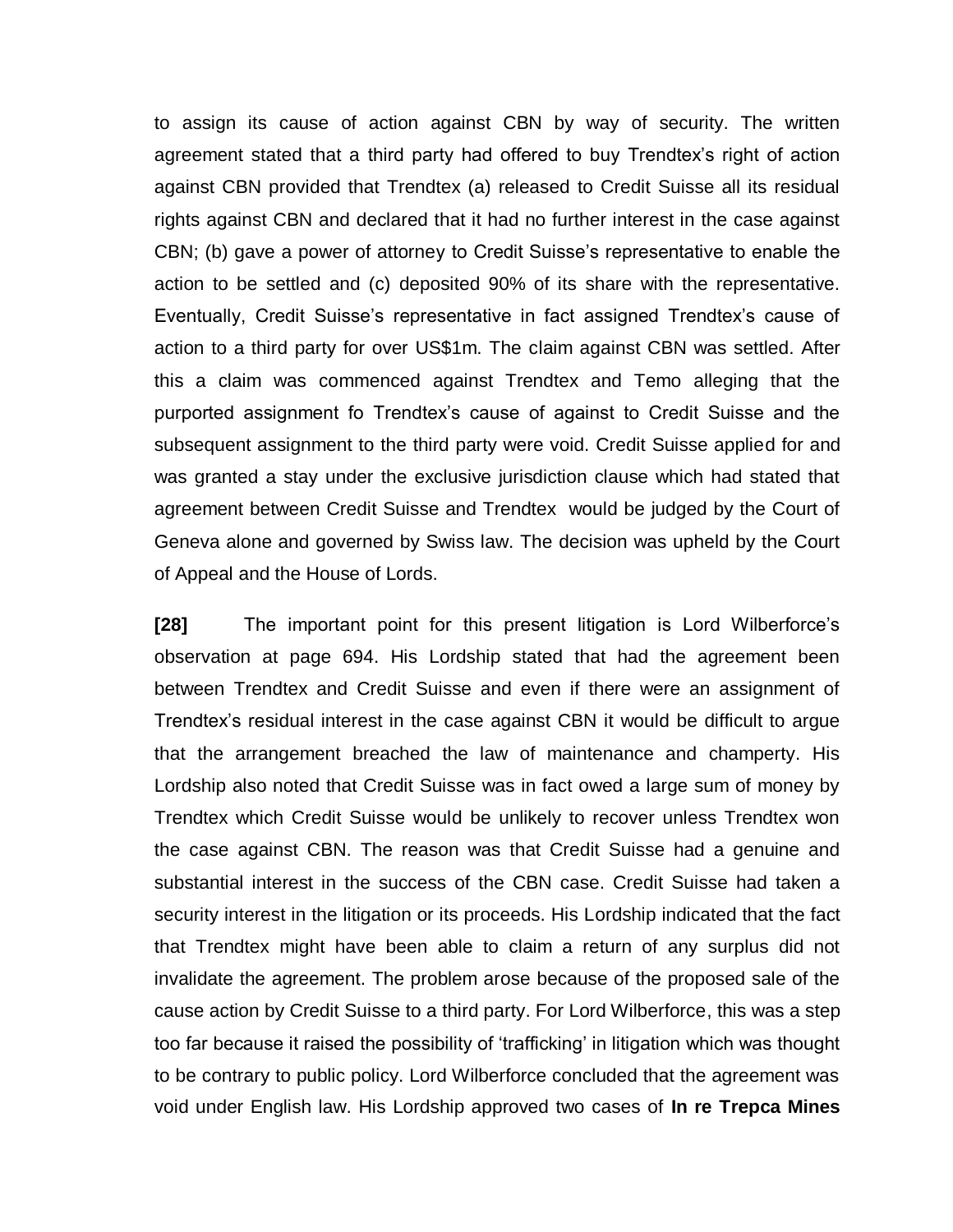**Ltd (No 2)** [1963] Ch 199 and **Laurent v Sale & Co** [1963] 1 WLR 829 in which it was held that the agreements in those cases were champertous. It is therefore important to look at these two cases.

**[29]** In **Trepca Mines**, P's proof in a winding up was rejected by the liquidator. P lacked the funds to appeal. T agreed to fund the litigation on terms that T would bet 25% of the proceeds. The agreement was drafted in French but executed in London at S's office. S, a solicitor, was engaged to prosecute the appeal, and he engaged a barrister. T, as agreed, funded the litigation. P won in the Court of Appeal. P instructed another firm to negotiate with the liquidator. S sought to recover his costs which included many items relating to S's dealings with T the funder. P objected to these items on the ground that S was aware that what he was doing was champertous. The evidence showed that T the funder was to take control of the litigation and 'may from time to time direct in relation to the appeal and all matters connected therewith.' It was this clause that seemed to have been the problem.

**[30]** Lord Denning did not accept the proposition advanced that maintenance and champerty was confined to actions and suit and did not extend to insolvency proceedings. His Lordship held that it extended 'to any contentious proceedings where property is in dispute which becomes the subject of an agreement to share the proceeds.'

**[31]** In **Laurent**, the defendants wrote to K and M informing them that the defendants had instruction to pay them a certain sum of money. K and M purported to assign to the claimant the sums owed by the defendants. The claimant agreed to pay K and M a portion of the money paid by defendants. Things did not go according to plan. The defendants did not pay up. The claimant sued. The defendants took the point that assignments to K and M were champertous. The agreement was held to be champertous. Megaw J reasoned that the claimant was not the original person who would be entitled to sue and as such would need to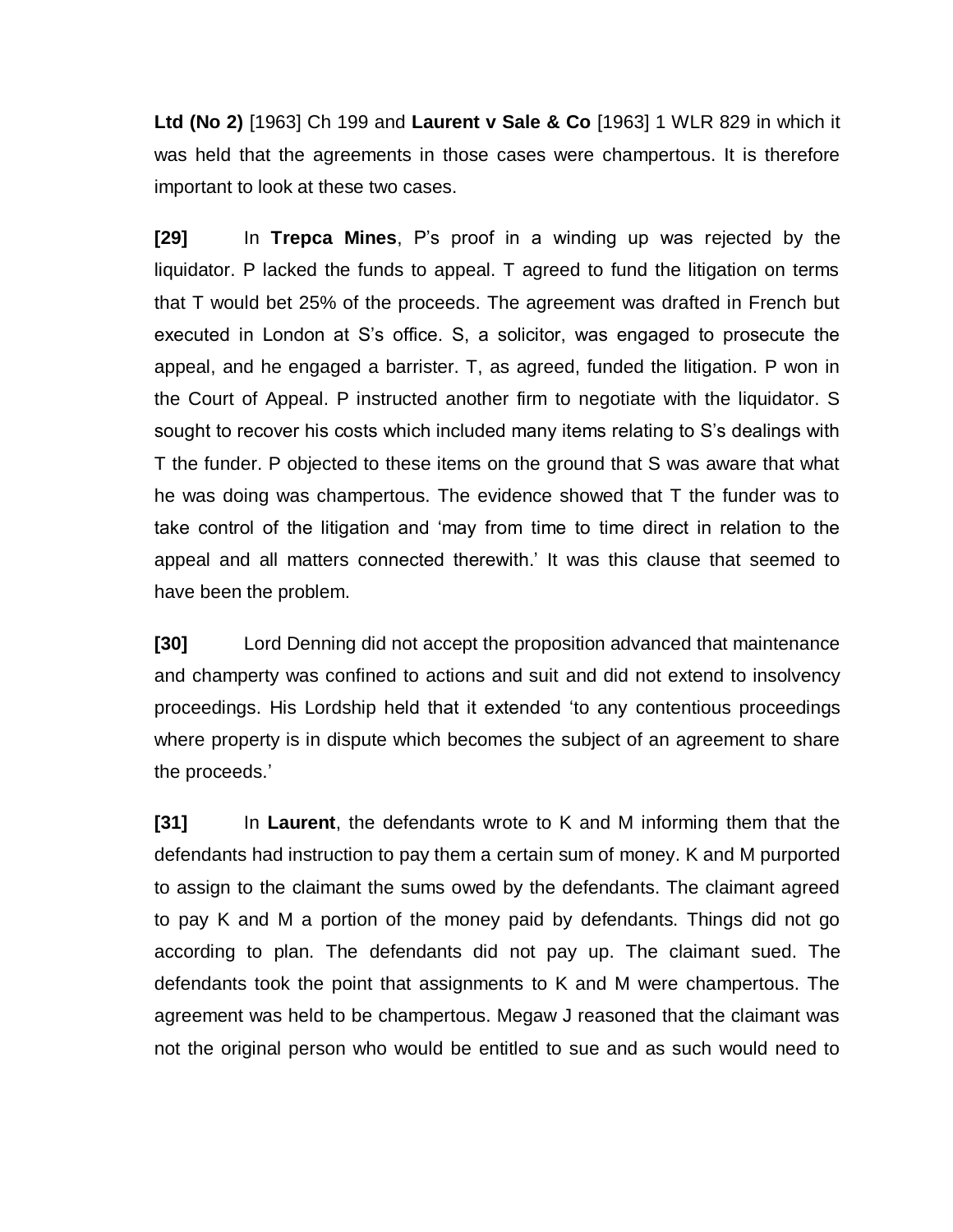justify why he was suing when he in fact was not the person with the cause of action.

**[32]** As can be seen in **Trepca** and **Laurent**, the agreements were such that the litigation was being conducted or might be conducted by someone who has no real interest in the matter other than to 'make a profit' out of the proceedings. There was the risk that what might happen was trading in the right to bring a claim.

**[33] Trepca Mines** was decided in 1963. By 1980 Lord Denning was saying in **Trendtex Trading Corporation v Credit Suisse** [1980] QB 629, 653:

> *So far as maintenance itself is concerned (without champerty), the modern public policy is to be found in British Cash and Parcel Conveyors Ltd. v. Lamson Store Service Co. Ltd. [1908] 1 K.B. 1006; Martell v. Consett Iron Co. Ltd. [1955] Ch. 363 and Hill v. Archbold [1968] 1 Q.B. 686 (decided just before the passing of the Act of 1967). It is perfectly legitimate today for one person to support another in bringing or resisting an action - as by paying the costs of it - provided that he has a legitimate and genuine interest in the result of it and the circumstances are such as reasonably to warrant his giving his support. As I said in Hill v. Archbold, at pp. 694-695:*

> *"Much maintenance is considered justifiable today which would in 1914 have been considered obnoxious. Most of the actions in our courts are supported by some association or other, or by the state itself. Comparatively few litigants brings suits, or defend them, at their own expense. Most claims by workmen against their employers are paid for by a trade union. Most defences of motorists are paid for by insurance companies. This is perfectly justifiable and is accepted by everyone as lawful, provided always that the one who supports the litigation, if it fails, pays the costs of the other side."*

**[34]** And of champerty, the Master of the Rolls stated at page 654:

*So far as champerty is concerned, there is need for some updating. Champerty is a species of maintenance: but it is a particularly obnoxious form of it. It exists when the maintainer seeks*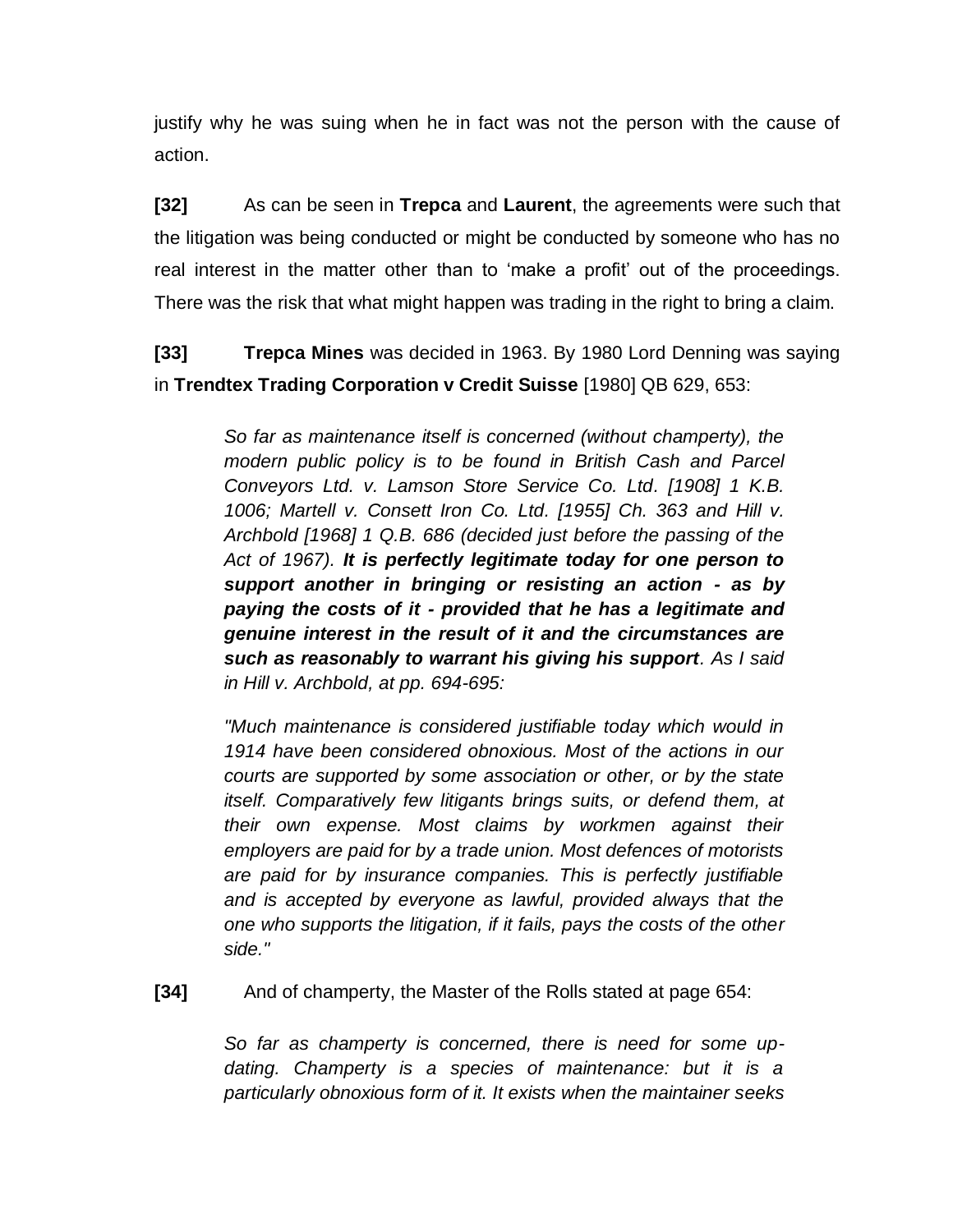*to make a profit out of another man's action - by taking the proceeds of it, or part of them, for himself. Modern public policy condemns champerty in a lawyer whenever he seeks to recover not only his proper costs - but also a portion of the damages for himself: or when he conducts a case on the basis that he is to be paid if he wins but not if he loses. As I said in In re Trepca Mines Ltd. (No. 2) [1963] Ch. 199, 219-220:*

*"The reason why the common law condemns champerty is because of the abuses to which it may give rise. The common law fears that the champertous maintainer might be tempted, for his own personal gain, to inflame the damages, to suppress evidence, or even to suborn witnesses."*

*This reason is still valid after the Act of 1967. In Wallersteiner v. Moir (No. 2) [1975] Q.B 373, 394, I said:*

*"It was suggested to us that the only reason why 'contingency fees' were not allowed in England was because they offended against the criminal law as to champerty: and that, now that criminal liability is abolished, the courts were free to hold that contingency fees were lawful. I cannot accept this contention. The reason why contingency fees are in general unlawful is that they are contrary to public policy as we understand it in England."*

*They are contrary to modern public policy.*

**[35]** In relation to the impact of champerty on assignments, Lord Denning stated at pages 654 – 655:

> *That old rule has not been able to survive into modern times. Just as the old law about maintenance (without champerty) was brought up to date by Martell v. Consett Iron Co. Ltd. [1955] Ch. 363, so the time has come when we should bring the law about assignments up to date.*

> *Just as in maintenance, it is sufficient if the maintainer has a legitimate and genuine interest in the subject matter, and the circumstances are such as reasonably to warrant his support of the action or defence: so in an assignment of a chose in action, it is valid if the assignee has a legitimate and genuine interest in the subject matter and the circumstances are such as reasonably to*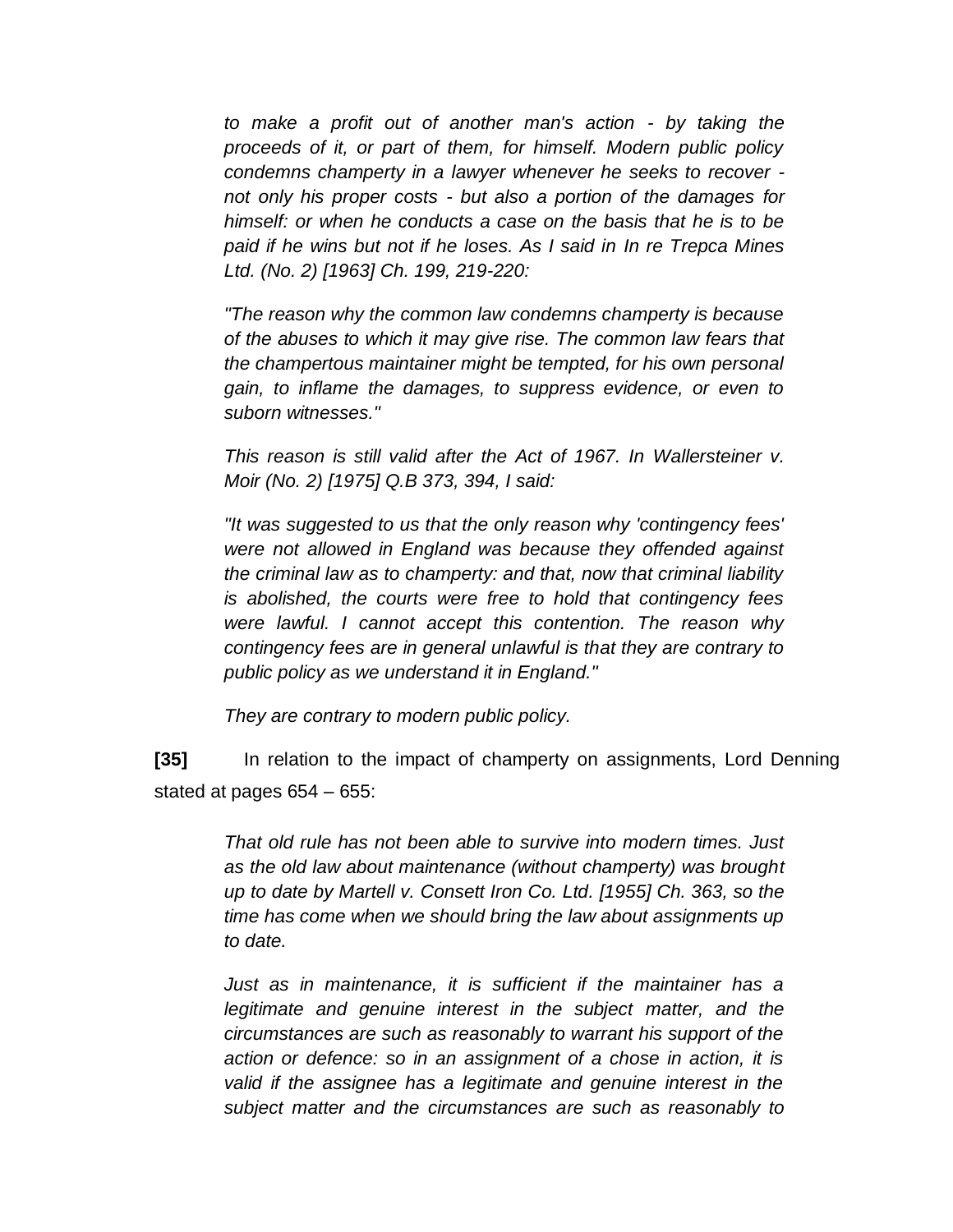*warrant the assignment of it to him. I realise that, like in maintenance and in champerty, this new policy will give rise to questions such as: What is a legitimate and genuine interest? What circumstances are such as reasonably to warrant the assignment? These questions are only to be solved in our English way - by case to case as the judges come to decide them. Thus there will be built up a body of case law to guide practitioners for the future. But meanwhile I will take from the books some instances when the assignment of a chose in action should be held to be valid:*

*…*

### *(iv) Assignment of the proceeds*

*Take next a case where the plaintiff, Mrs. Glegg, brought an action against another lady for damages for slander. The plaintiff owed a large sum to her husband: and wanting to borrow more from him so as to pay her solicitor's costs in the action - she assigned to him "all that the interest, sum of money, or premises to which she is or may become entitled" in the action or by settlement of it. That assignment was held to be good and not against public policy: see Glegg v. Bromley [1912] 3 K.B. 474. But, suppose she had used different words and assigned "all the right of action for damages," would that have made any difference? On principle, I should think*  not. There is no reason in public policy why the law should permit *the assignment of the proceeds of a right of action and refuse to allow the assignment of the right of action itself. In either case the assignee is the one concerned to bring the action to trial or settlement. He promotes the litigation - and not the assignor.*

*But Glegg v. Bromley was an exceptional case. The cause of action was for slander - a personal tort. Such a cause of action is not in general assignable. Hence the need to say that it was only the proceeds which could be assigned.*

**[36]** As can be seen from these extracts the real concern of the law is the possibility of seeing the right to litigate as a commodity to be bought, sold and traded like a commodity. The reason for this concern is that risk of subornation of perjury, manufacturing of false evidence. The doctrine was designed to 'protect the purity of justice and the interests of vulnerable litigants' (Smith, Marcus, *The Law of*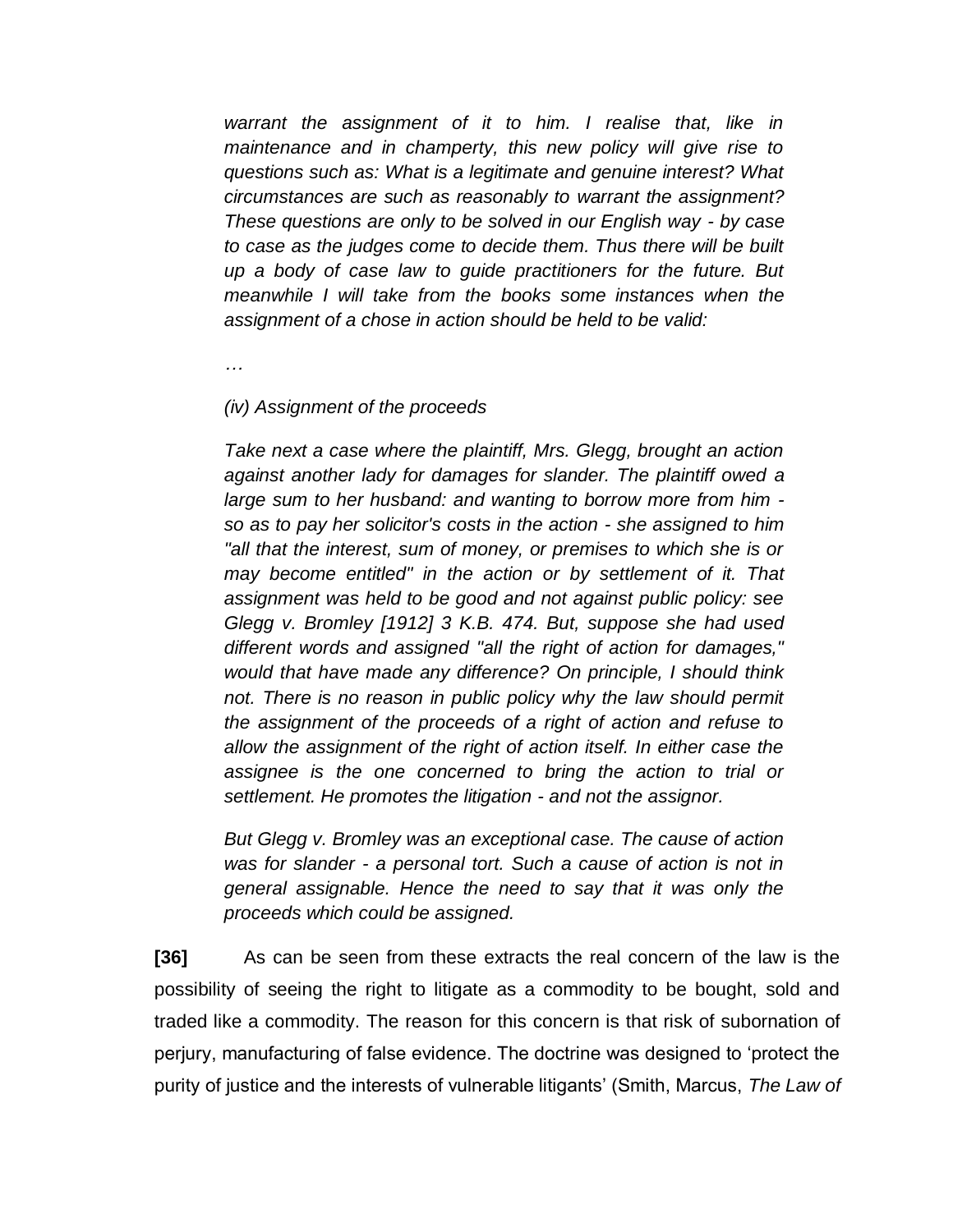*Assignment*, (2007) (OUP) p 321, para 12.69). Mr Smith suggests that when 'considering the matter, all aspect of the transaction in question should be considered.'

**[37]** The House of Lords placed a restraining hand on Lord Denning's modernisation zeal. In **Trendtex**, Lord Denning has said in the Court of Appeal at page 657:

> *The old saying that you cannot assign a "bare right to litigate" is gone. The correct proposition is that you cannot assign a personal right to litigate, that is, which is in its nature personal to you yourself. But you can assign an impersonal right to litigate, that is, which is in its nature, a proprietary right: provided that the circumstances are such as reasonably to warrant it.*

**[38]** Lord Roskill in the House of Lords held at page 703:

*My Lords, I am afraid that, with respect, I cannot agree with the learned Master of the Rolls [1980] Q.B. 629, 657 when he said in the instant case that "The old saying that you cannot assign a 'bare right to litigate' is gone." I venture to think that that still remains a*  fundamental principle of our law. But it is today true to say that in *English law an assignee who can show that he has a genuine commercial interest in the enforcement of the claim of another and to that extent takes an assignment of that claim to himself is entitled to enforce that assignment unless by the terms of that assignment he falls foul of our law of champerty, which, as has often been said, is a branch of our law of maintenance.*

**[39]** It would appear then that the bare right to litigant is still regarded as offensive. But why? Can it seriously be argued that those who traffic in litigation are inherently more likely to be 'be tempted, for his own personal gain, to inflame the damages, to suppress evidence, or even to suborn witnesses'? These distasteful behaviours have been manifested by those in whom the cause of action rests. The courts have seen claimants seeking to inflate claims (especially in personal injury cases where many of the assessments are uncontested), procure false witnesses and manufacture evidence. Defendants seeking to escape liability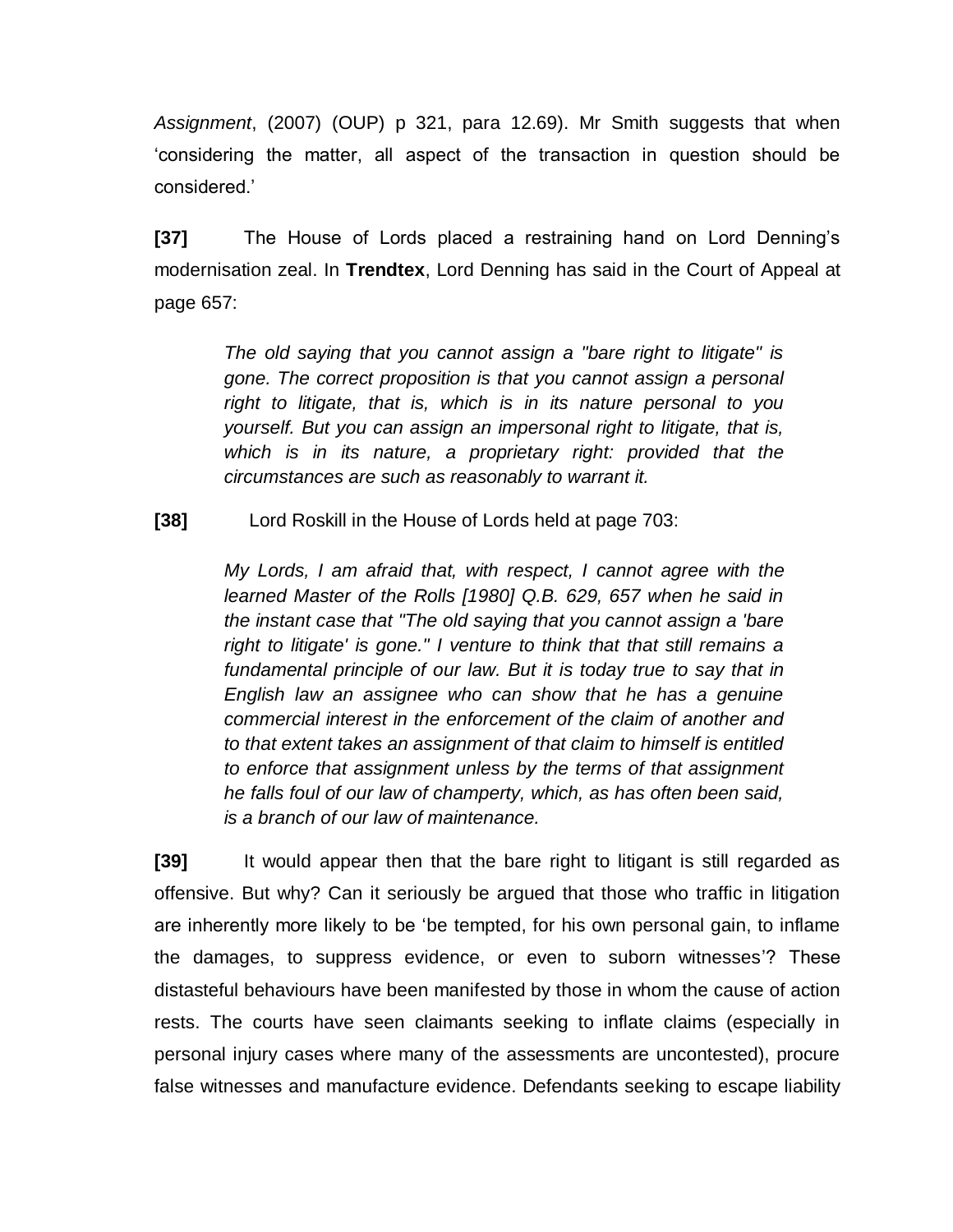are not beyond such temptations. The very offence of perjury speaks to the fact of witnesses coming to court and lying deliberately. Be that as it may, the law is as it is.

**[40]** In Jamaica contingency fee arrangements are permissible (section 21 of the Legal Profession Act). Jamaica came into the modern world in this area of the law from as far back as 1972 when the Legal Profession Act was passed. England abolished the criminal offence of maintenance and champerty by section 13 (1) (a) of the Criminal Law Act 1967. As torts, the causes of action were abolished by section 14 (1) of the same Act. The doctrines lived on, however. By 1990, England cast aside important reservations about funded litigation and enacted section 58 of the Courts and Legal Services Act that enabled conditional fee arrangements to be made and 'shall not be unenforceable by reason only of its being such' (Smith at page 336, para 12.111). There are still some restriction. The point is that as time has marched on the horror with which funding litigation was perceived has been in retreat and over time the common law has sought to keep pace with the view of the society.

**[41]** In **Trendtex** (Court of Appeal) at page 656 Lord Denning approved of a defamation case in which the proceeds of judgment were assigned. It was held that such an arrangement did not infringe the law of maintenance and champerty. That was the case of **Glegg v Bromley** [1912] 3 KB 474. In **Glegg** Fletcher Moulton said at page 488 – 489:

> *We are all agreed that you cannot assign a cause of action for a personal wrong, and I am not sure that some of the words here might not bear a meaning which would cover such an assignment. But if this be so the only effect would be that those particular words would be inoperative. Their presence would not invalidate the whole deed, because there is nothing in the way of maintenance or champerty in this assignment. It is clearly intended to assign the fruits of the action, so that whatever benefit comes from the action shall go to Mr. Glegg by way of further security, but there is nothing which gives him the right to intervene in the action or which is in any way against public policy. So that I do not trouble myself to*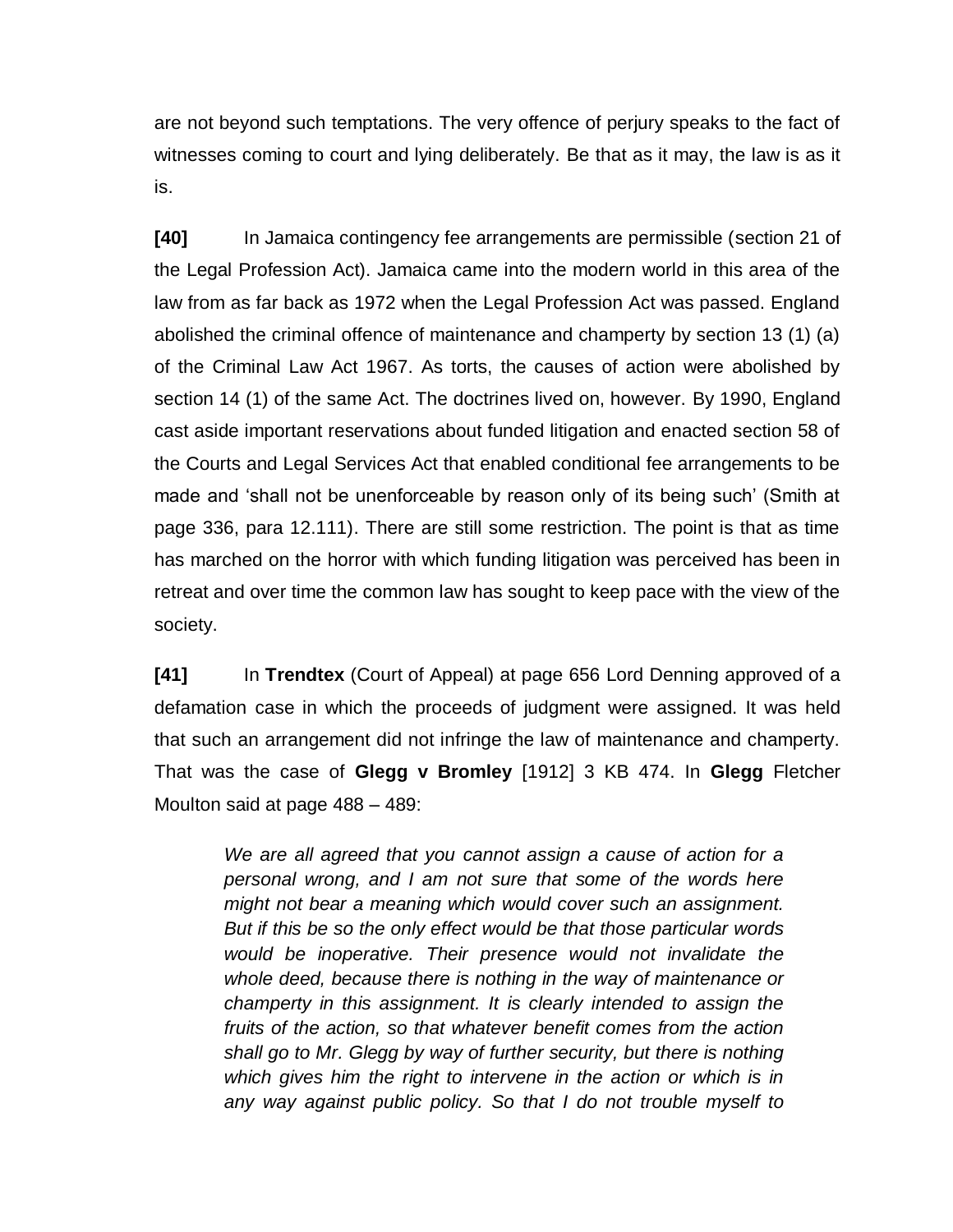*consider whether there are any words which may be such that they could not be supported. What I find is that there are words which do clearly assign whatever sum of money comes as the fruit of the action. They therefore purport to assign property defined by the source from which it comes as and when it becomes property, and that being so, I can see no valid legal reason why an assignment of property so defined should not be valid, provided the assignment is such that it is a good assignment in respect of property arising in the future. A sum of money coming into the possession of Mrs. Glegg, (or to which she establishes her right so that it is the same as if it came into her possession,) is property, and I decline to make any difference with regard to this money by reason of the source from which it comes. I am of opinion therefore that we must treat it as property becoming the property of Mrs. Glegg in the future, clearly assigned by the words of the deed, and that being so, seeing that I hold that this deed was for good consideration, I must hold that the proceeds of the action did pass to Mr. Glegg under the assignment, and that his title prevails over that of Mr. Hay.*

### **[42]** Parker J in the same case said at page 489 – 490:

*In the first place, I think that according to the true construction of the mortgage in question the subject-matter assigned is money or other property which might thereafter be acquired by means of the pending action for slander. It is not an existing chose in action, but future property identified by reference to an existing chose in action. It is, I think, necessary to bear this distinction in mind, particularly in view of the course taken by the argument of counsel for the respondent. Ordinary choses in action were not assignable at law, but were, generally speaking, assignable in equity whether themselves legal or equitable choses. In the former case equity compelled the assignor to allow his name to be used for their recovery in legal proceedings, in the latter case the assignee could sue in equity in his own name. There was one exception to this rule. Equity on the ground of public policy did not give validity to the assignment of what is in the cases referred to as a bare right of action, and this was so whether the bare right were legal or equitable. I have looked at a good many authorities on that point, and I am satisfied that the real reason why equity did not allow the assignment of a bare right of action, whether legal or equitable, was on the ground that it savoured of or was likely to lead to*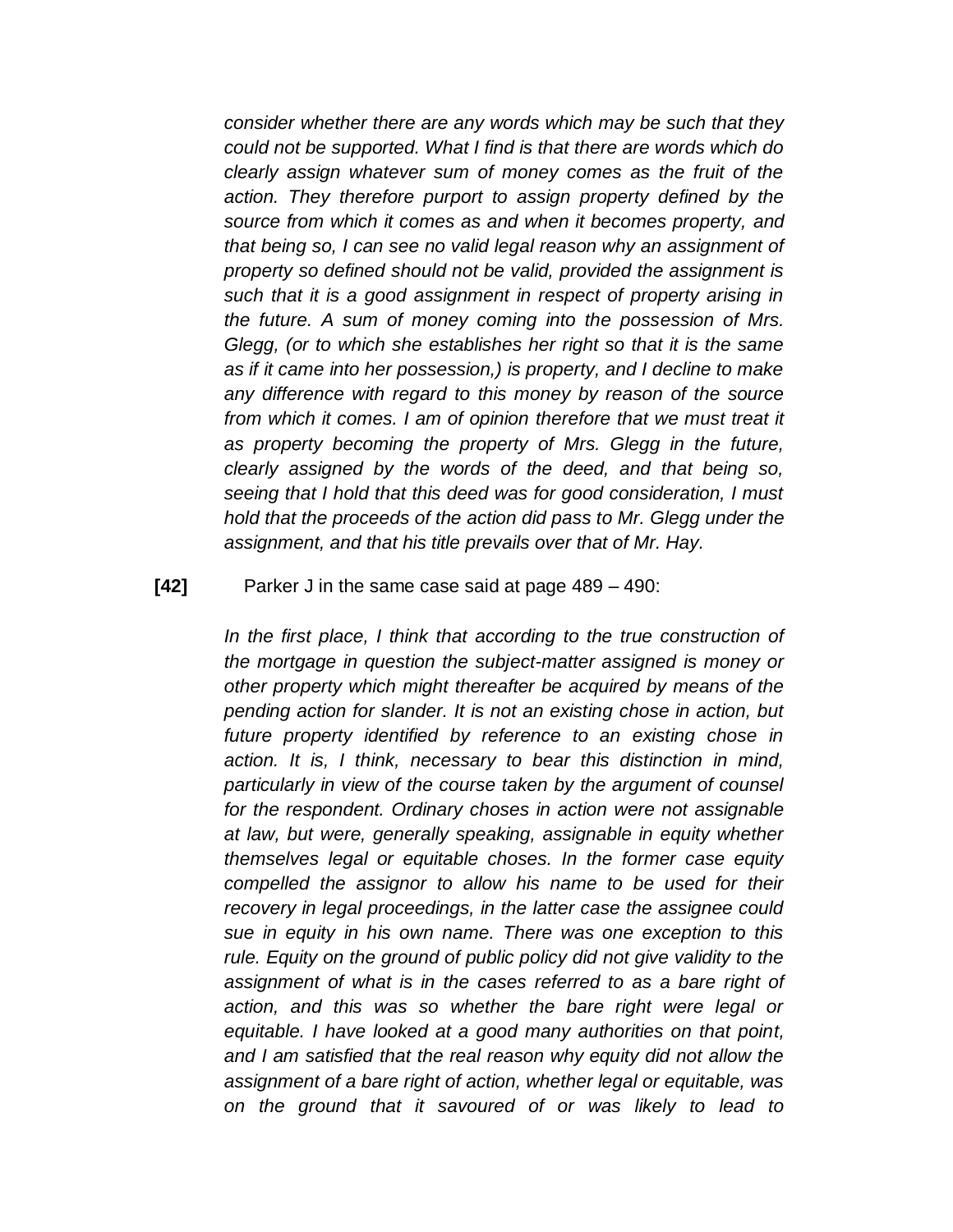*maintenance. There is no doubt in the cases about the rule, and there is no doubt in the cases with regard to the exception, but difficulties often arose in deciding whether a particular right was within the exception or was within the rule. It is to be observed that an equitable assignee of a chose in action, whether it is legal or equitable, could institute proceedings and maintain proceedings for its recovery. The question was whether the subject-matter of the assignment was, in the view of the Court, property with an incidental remedy for its recovery, or was a bare right to bring an action either at law or in equity. With regard to the assignments of future property, they stand, I think, on a totally different footing. Nothing passes, even in equity, until the property comes into present existence. Only when this happens can the assignment attach and an interest pass. It is clear, therefore, that no question of maintenance can ever arise. Thus, in the present case, as I construe the mortgage, the mortgagor remains at liberty to proceed or not with the slander action as she may think fit. The mortgagee has no right and is under no duty to interfere. The mortgage, therefore, is open to no objection on the ground of maintenance, nor is it open to any objection on the ground of champerty. Champerty, after all, is only a particular form of maintenance. This appears to be reasonably clear from such cases as Sprye v. Porter and Rees v. De Bernardy. Even a solicitor who is conducting an action or suit may take a mortgage on the fruits for the purpose of securing the payment of his proper costs. He may not be able to purchase an interest in such fruits because of the doctrine of champerty. This doctrine is well established by the case of Davis v. Freethy. I can find no trace in the authorities of any distinction having been drawn in this respect between actions based on personal tort and other actions; nor do I see why on principle there should be any such distinction. I am of opinion, therefore, that there is nothing to avoid the mortgage on the ground of public policy. For every equitable assignment, however, there must be consideration. If there be no consideration, there can be no equitable assignment. This appears from Tailby v. The Official Receiver and In re Ellenborough.*

**[43]** These passages were approved by Lord Roskill at page 702:

*My Lords, one of the reasons why equity would not permit the assignment of what became known as a bare cause of action,*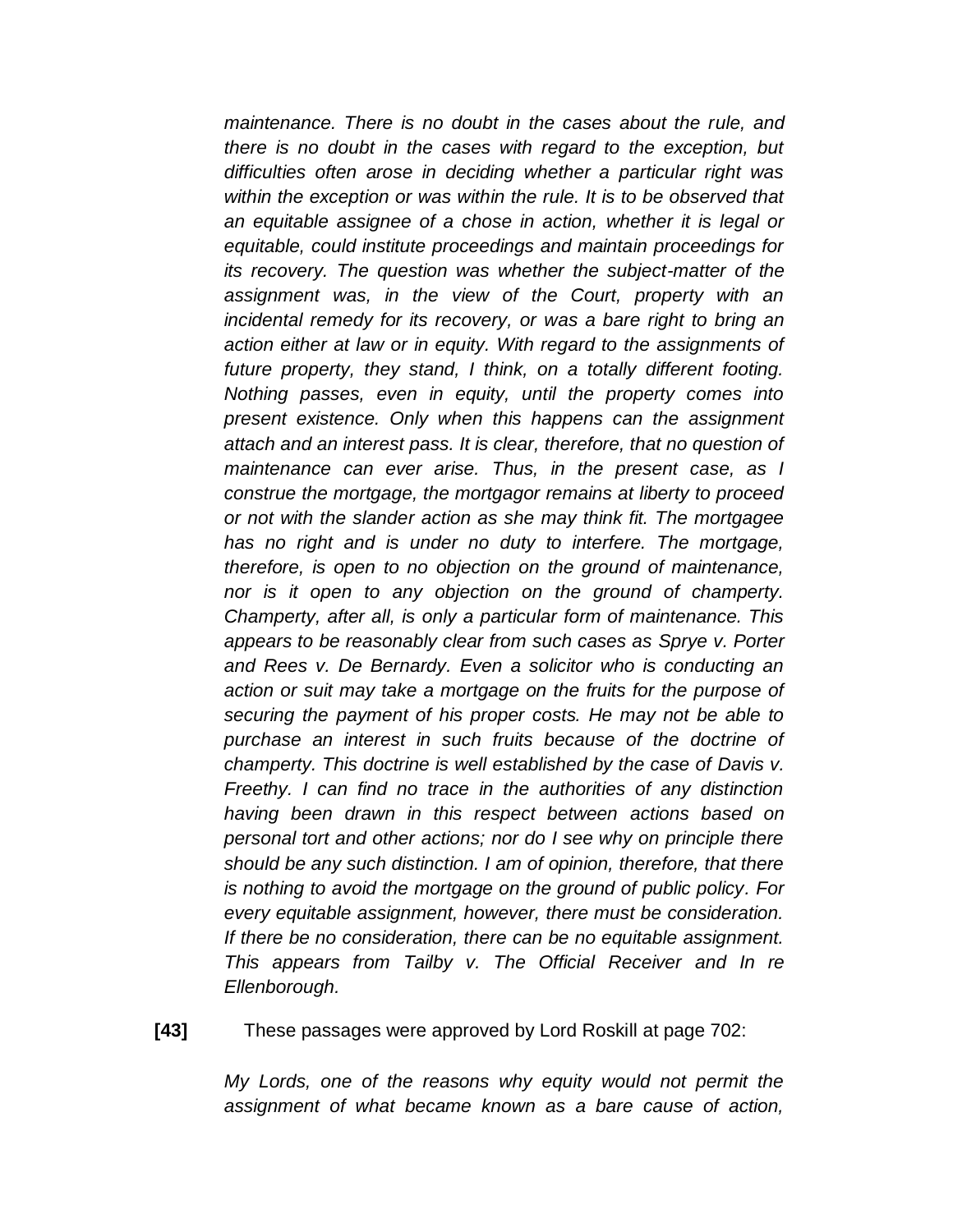*whether legal or equitable, was because it savoured of maintenance. If one reads the well known judgment of Parker J. in Glegg v. Bromley [1912] 3 K.B. 474, 490, one can see how the relevant law has developed. Though in general choses in action were assignable, yet causes of action which were essentially personal in their character, such as claims for defamation or personal injury, were incapable of assignment for the reason already given. But even so, no objection was raised to assignments of the proceeds of an action for defamation as in Glegg v. Bromley, for such an assignment would in no way give the assignee the right to intervene in the action and so be contrary to public policy: see Fletcher Moulton L.J., at pp. 488- 489.* (emphasis added)

**[44]** Thus Lord Roskill has accepted the proposition that if the assignment is in respect of future property then the law of maintenance and champerty is not implicated at all. In this particular case, PPL and SSL agreed to assign the proceeds of the litigation and not the cause of action which means that the law of maintenance and champerty does not arise for consideration.

**[45]** First, SSL, PPL and Jade are part of the same group of companies and to that extent Jade has a legitimate interest in the successful conclusion of litigation by SSL and PPL. Second, all three companies have common directors and all three are owned by the same trust. Third, Jade provides various services to other companies within the group of companies. These services include the hiring of professional services as required by the group. Fourth, the allegation is that a serious fraud was uncovered which required litigation in various countries around the world. That type of litigation called for professional services that were beyond the resources of SSL and PPL. Fifth, there is no element of trafficking in litigation. Jade is restricted to recovering just the costs of funding the litigation and it was to provide an accurate accounting of funds advanced. Sixth, there is no evidence that risks of 'to inflame the damages, to suppress evidence, or even to suborn witnesses' and trafficking in law suits are present. The court holds that this agreement is valid.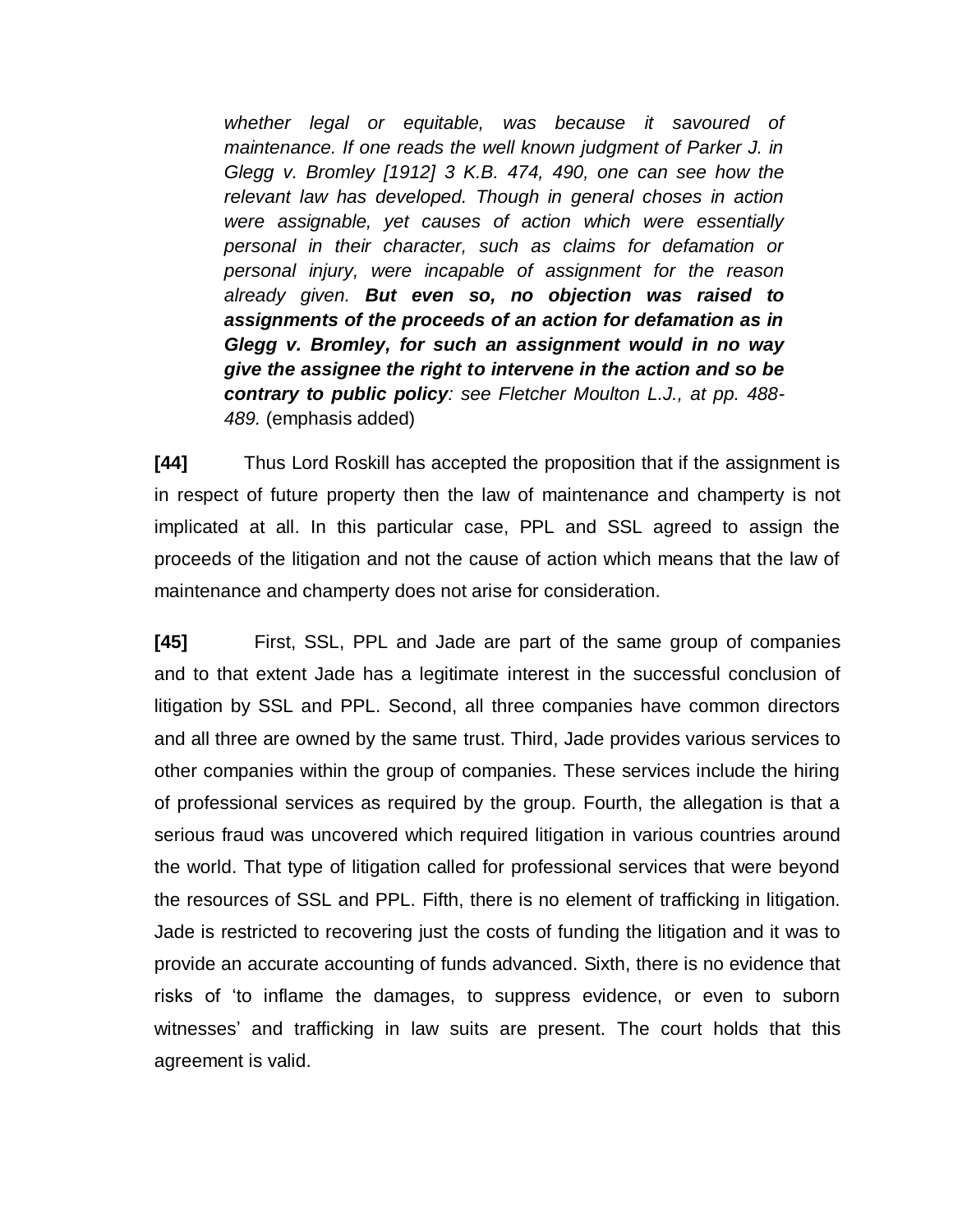# **The 2007 debenture, the Facilities Agreement and the Management Agreement**

**[46]** The court is going to embark upon an examination of the law relating to what has been called fixed and floating charges because the submissions made by Mrs Haye is to the effect that the 2007 debenture did not prevent PPL executing the management agreement in on May 25, 2009. According to Mrs Haye, the 2007 debenture made provision for fixed and floating charges. The judgment and proceeds of judgment were never made the subject of a fixed charge. This means that the only other possible charge would be the floating charge. The floating charge in essence permits the company to have the use of its assets in the ordinary course of business and this management agreement was executed in the ordinary course of business having regard to all the circumstances of the case. The management agreement, it was further submitted, was not an assignment by way of security, that it to say, when the agreement was executed SSL and PPL did not retain any interest in the judgment or proceeds of judgment except in so far as if there was excess left after Jade took the money it advanced to cover the costs then that excess comes back to SSL and PPL.

**[47]** It is common ground that the relevant clauses from the 2007 debenture are clauses 5 (b) and 7. Clause 5 (b) reads:

> *The charge hereby created, shall be a firm fixed charge, on the freehold and leasehold land and buildings, plants, machinery, equipment, furniture, furnishings, fixtures, (including all accessories, spare parts, additions, renewals and replacements to the foregoing from time to time) shares and other securities held legally or beneficially by the borrower issued by other legal entities, and unpaid and uncalled capital of the borrower, both present and future, and a first floating charge on its stock-in-trade, book debts, other accounts receivable and any other property of the borrower, both present and future of whatsoever kind and wheresoever situate.*

**[48]** Clause 7 states: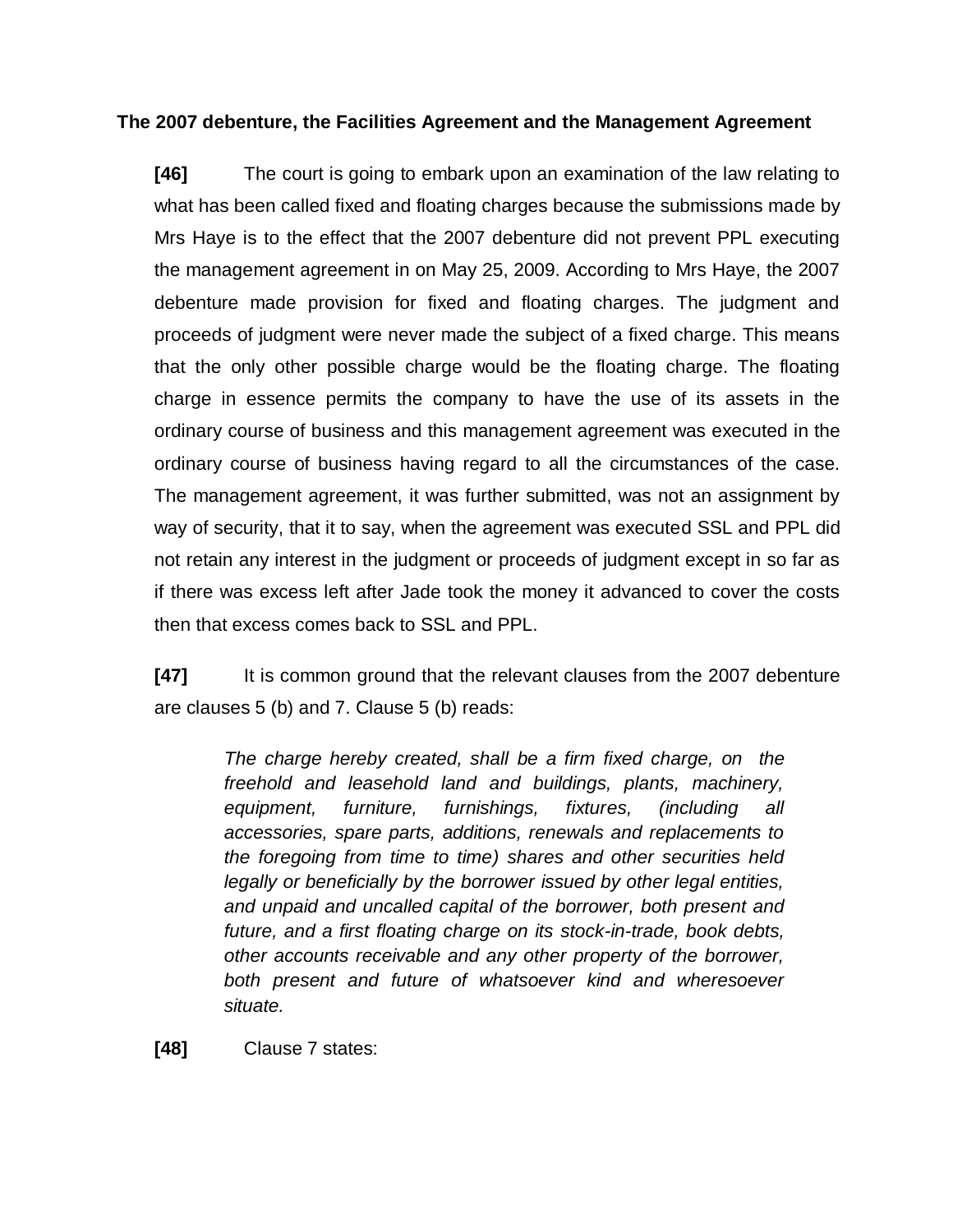*The borrower shall be not, without the prior written consent of the lender and NCB, create any mortgage, charge, assignment, sale and lease back or other security interest or encumbrance whatsoever over its undertaking or asset or any parts thereof, except as provided in the Facilities Agreement.* 

**[49]** The relevant clause of the Facilities Agreement was clause 12.2 which reads:

> *That form the date hereof until all its liabilities under this agreement have been discharged:*

> *12.2.1 neither the borrower nor the co-obligor will without the consent of the lender undertake any of the following, as long as any obligations are outstanding under the Syndicated Facilities and this will include*

- *acquisitions and mergers;*
- *sale or disposal of assets except in the ordinary course of business but for the condominiums to be constructed on the hotel lands and which PRSL has communicated to the lender will be sold; and*
- *additional indebtedness except as defined under the following clause.*

*12.2.2 no debt additional to the Syndicated Facilities will be permitted except for* 

*12.2.2.1 current liabilities arising in the normal course of trading;*

*12.2.2.2 incremental facilities arranged by the lender; and*

*12.2.2.3 incremental debt on a fully subordinated basis to the Syndicated Facilities with the explicit written consent of the lender obtained at least thirty (30) days prior to the anticipated funding date.*

**[50]** For the 2009 debenture between SSL, CGPSL on the one hand and RBTT bank on the other the relevant clauses are said by Mr Gordon to be clauses 4 and 36. There is a clause 4 which creates the charge but there is no need to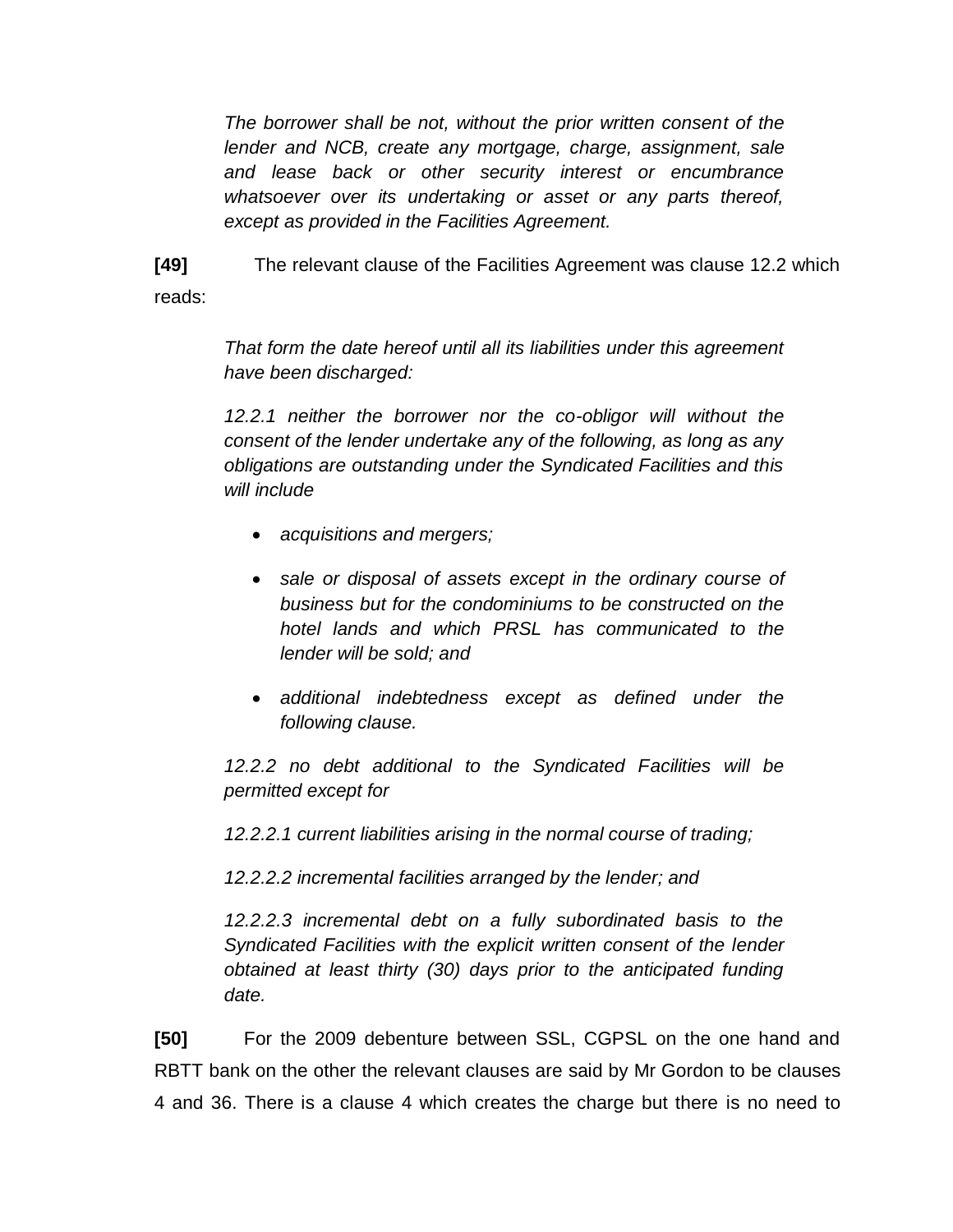dwell on it since the property in question is no longer the property of Jade and clearly cannot be future property. The submission was that the failure to tell the 2009 debenture holder of the assignment undermines Jade's position in that the debenture holder did not have notice of the management agreement and therefore it cannot defeat or take priority over the legal interest or equitable interest created without notice of the management agreement. From here Mr Gordon went into arguments about delay in enforcing right, laches and the like.

**[51]** The issue to be resolved under the 2007 debenture is whether this management agreement of 2009 has the legal consequence proposed by Jade. Jade says that the 2007 debenture did not cover, by its terms, the summary judgment of Mangatal J, and therefore it was property that PPL could properly make the subject of an equitable assignment and therefore the management agreement is valid and effective. The ultimate conclusion being that the summary judgment amount is not part of the assets of PPL or SSL and therefore the receiver does not have control over it.

**[52]** The court now turns to the question of whether the agreement runs afoul of the 2007 debenture. Jade's primary submission was that clause 5 of the 2007 debenture was the only clause that created the charge. It was also submitted that the two charges created were (a) a fixed charge and (b) a floating charge. Mrs Hay stressed that these two types of charges are quite different. The former attached immediately to the assets named and the latter only attached when there was a crystallising event.

**[53]** In developing her submissions Mrs Haye relied on the cases of **Agnew and another v The Commissioner of Inland Revenue** [2001] 2 AC 710 and **In re Spectrum Plus Ltd (In liquidation)** [2005] 2 AC 680. These two cases this court accepts had laid down definitively the characteristics that distinguish between a fixed charge and a floating charge. The first case is a Privy Council decision delivered by Lord Millett, a leading commercial lawyer and commercial judge of his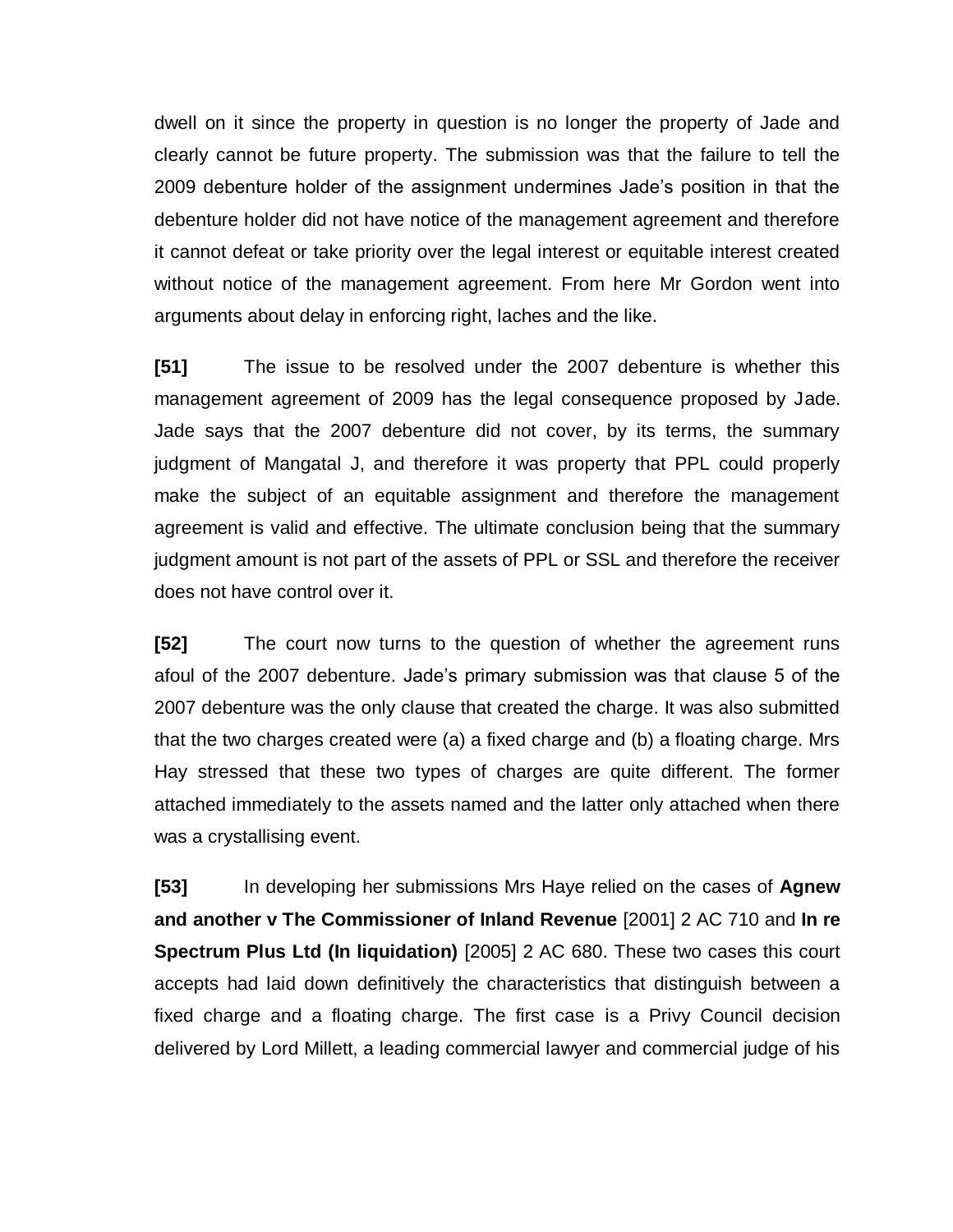generation. The second was a decision of the House of Lords and it approved **Agnew**.

**[54]** It may be useful to say what is meant by a charge. In **In re Cosslet (Contractors Ltd) Ltd** [1998] Ch 495, Millett LJ stated at page 508:

> *It is of the essence of a charge that a particular asset or class of assets is appropriated to the satisfaction of a debt or other obligation of the chargor or a third party, so that the chargee is entitled to look to the asset and its proceeds for the discharge of the liability. This right creates a transmissible interest in the asset. A mere right to retain possession of an asset and to make use of it for a particular purpose does not create such an interest and does not constitute a charge.*

**[55]** Lord Hoffman in **In Re Bank of Credit and Commerce International (No 8)** [1998] AC 214, 226:

> *An equitable charge is a species of charge, which is a proprietary interest granted by way of security. Proprietary interests confer rights in rem which, subject to questions of registration and the equitable doctrine of purchaser for value without notice, will be binding upon third parties and unaffected by the insolvency of the owner of the property charged. A proprietary interest provided by way of security entitles the holder to resort to the property only for the purpose of satisfying some liability due to him (whether from the person providing the security or a third party) and, whatever the form of the transaction, the owner of the property retains an equity of redemption to have the property restored to him when the liability has been discharged. The method by which the holder of the security will resort to the property will ordinarily involve its sale or, more rarely, the extinction of the equity of redemption by foreclosure. A charge is a security interest created without any transfer of title or possession to the beneficiary. An equitable charge can be created by an informal transaction for value (legal charges may require a deed or registration or both) and over any kind of property (equitable as well as legal) but is subject to the doctrine of purchaser for value without notice applicable to all equitable interests.*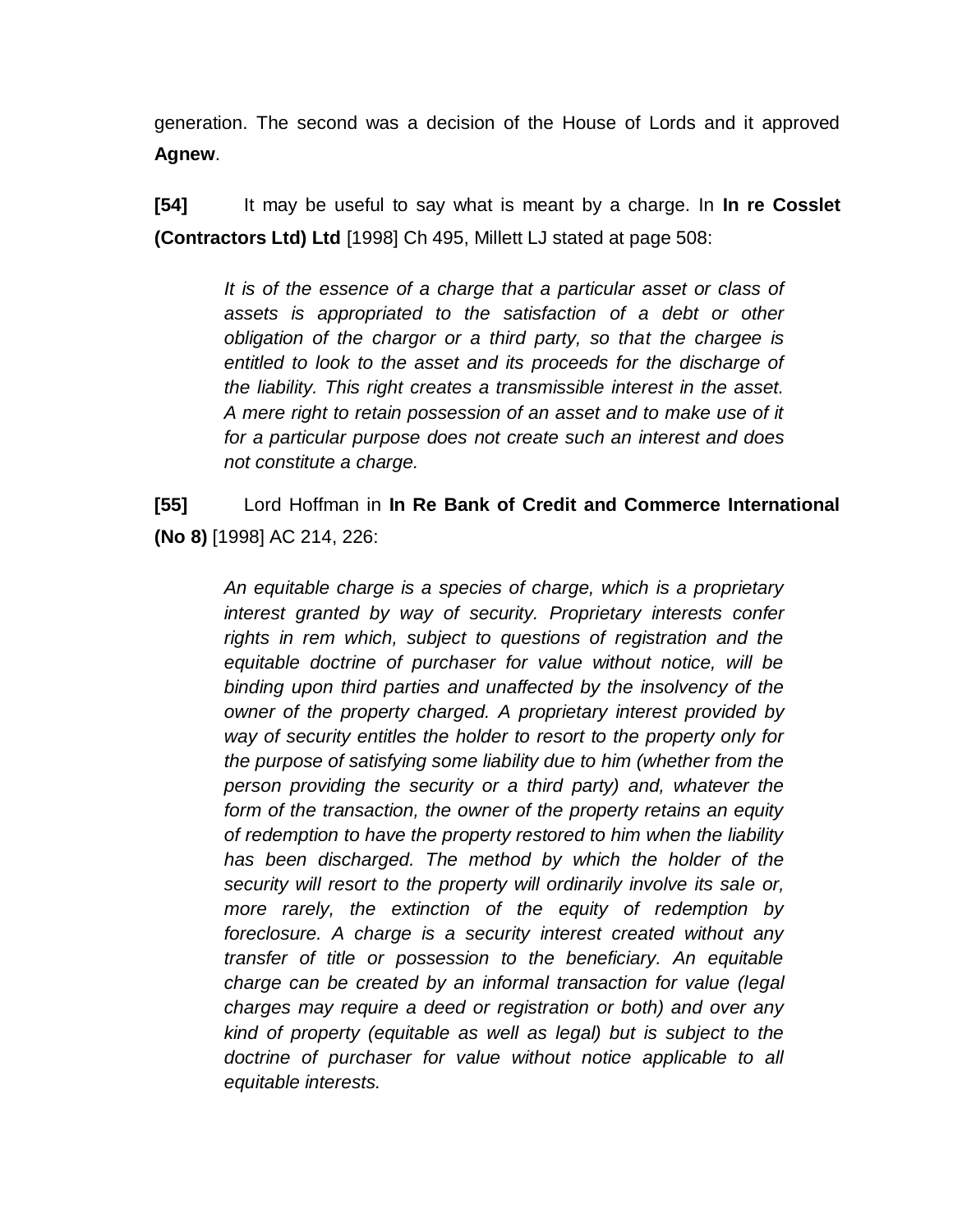**[56]** Thus a charge confers a proprietary right by way of security only on the chargee/lender and he, she or it is entitled to look to that particular asset to satisfy the debt or obligation.

**[57]** Even though we speak of fixed and floating charges, it is important to remember these are not terms of art. They are convenient labels, short hand so to speak, that encapsulates the conclusion that the user of the word has come to about the terms of any security instrument that purports to place a charge on property of the borrower. The words reflect the degree of control the borrower has over the property that is the subject matter of the charge. The problem in this area has arisen not from the labels in and of themselves but a desire on the part of lenders to impose on the labels of fixed and floating charge some kind of immutable and unchangeable interpretation once the lender calls the charge fixed or floating. What they have been seeking to do is to say to the courts, 'You don't need to decide whether the charge is fixed or floating. We have already done the categorisation and what you, judges, need to do is accept your classification.' The courts have consistently rejected this approach. In the end, that is all the case of **Agnew** and **Spectrum** were about.

**[58]** Insolvency focuses the mind. It usually precipitates a struggle for the assets of the failed business. Understandably, lenders want everything to be a fixed charge since by so doing they are less vulnerable to statutory preferred creditors. Floating charges are bad for them. Hence strenuous efforts made to turn floating charges into fixed charges simply by calling the floating fixed. As Lord Walker in **Spectrum** put it, bankers and lenders wanted to 'upgrade their security' by imposing fixed charges on the borrower's circulating capital. The fixed charge usually says that any property subject to the fixed charge cannot be disposed of without the written permission of the lender. The consequence of this was to draw the lender into the day to day running of the business. Increase transaction costs. Increase monitoring costs. Slows down business operations since every time a borrowers wishes to withdraw some money from an account he would need to get the consent of lender. In many instance this had proven cumbersome for the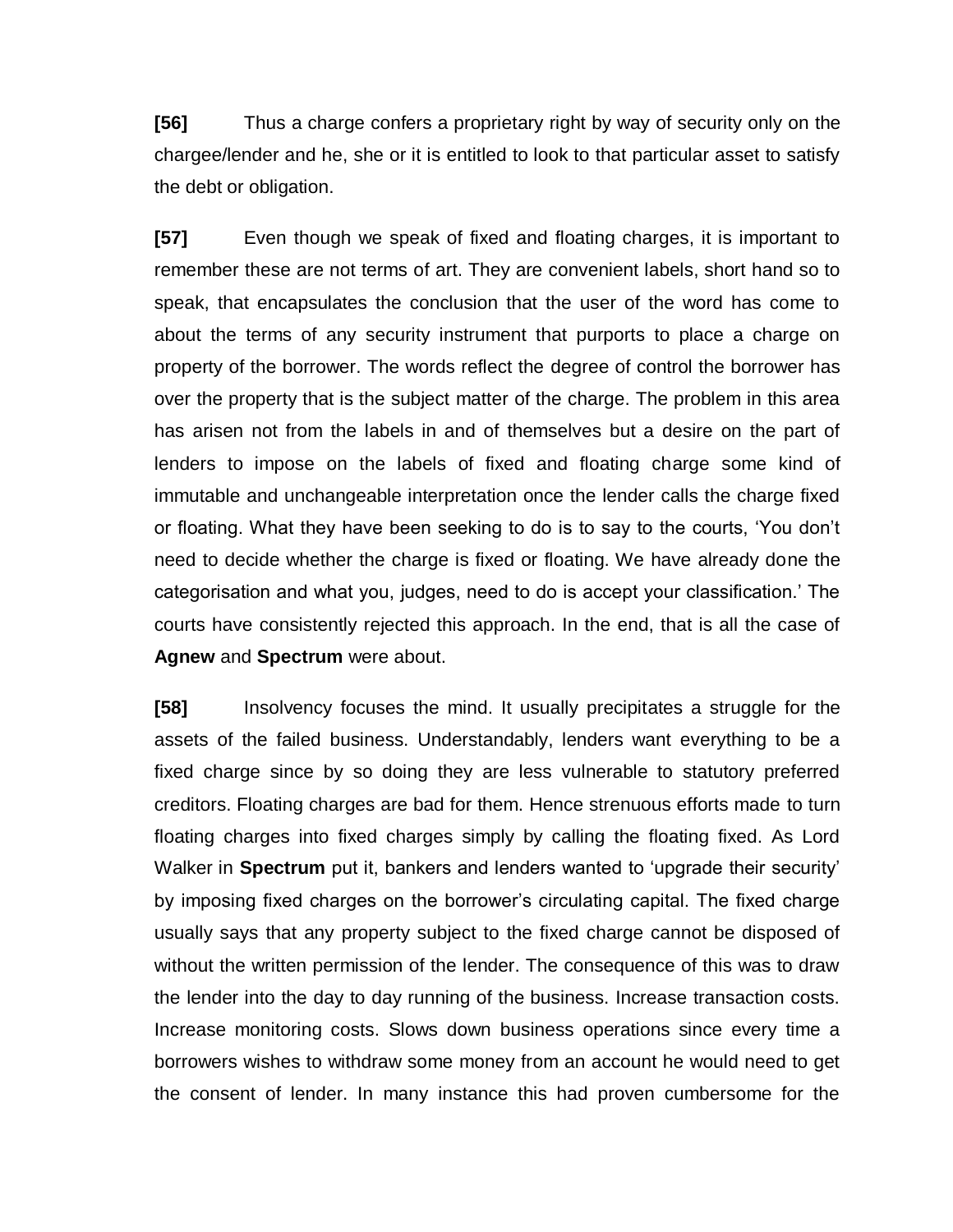lenders and practicality resumes its seat and the trader is allowed to resume full management of his business without the micro-managing hand of the lender. When there is an insolvency, as is the case here, the debentures come up for scrutiny and the courts will have to determine the power of the respective parties over the property in dispute and that resolution of that will decide whether the property was subject to fixed or floating charge regardless of the label attached to it. It would seem to this court that lenders are better served by simply setting out the powers that lender or borrower has over the property in question rather than be caught up in the labels. In other words lenders and their advisors need not be trapped by the New Bullas fallacy (named after the famous case of **In re New Bullas Trading Ltd** [1994] 1 BCLC 485 where the debenture labelled the charge a fixed charge in relation to book debts, and so held by the courts in that case even though 'the company was free to collect the book debts and deal with the proceeds in the ordinary course of its business, though it was unable to assign or factor them' **Agnew**, para 4 (Lord Millett)). The **New Bullas** case was rejected and mortally wounded by the Privy Council in **Agnew** (where the reasoning of Nourse LJ was described as 'fundamentally mistaken') and the last rites were administered by the House of Lords in **Spectrum** when it was overruled.

**[59]** The message is clear: once the borrower is free to with draw the property from the security without the permission fo the lender and he is free to use it in the ordinary course of business, it matters not what the charge is called and what degree of restriction there is, the charge is not fixed charge but a floating charge. One of the curious things about the idea that what the parties called the security is conclusive is that such a proposition was considered and rejected by Farwell J in **In re YOrshire Woolcombers Association Limited, Houldsworth v Yorkshire Woolcombers Association Limited** [1903] 2 Ch 284, 289:

> *In my opinion this is, although the parties have chosen to call it a specific security, nothing more nor less than a floating security. But when one comes to consider what "specific security" means, in my opinion it is quite clear that anything which may take effect as a floating security is wholly inconsistent with, and is the antithesis of,*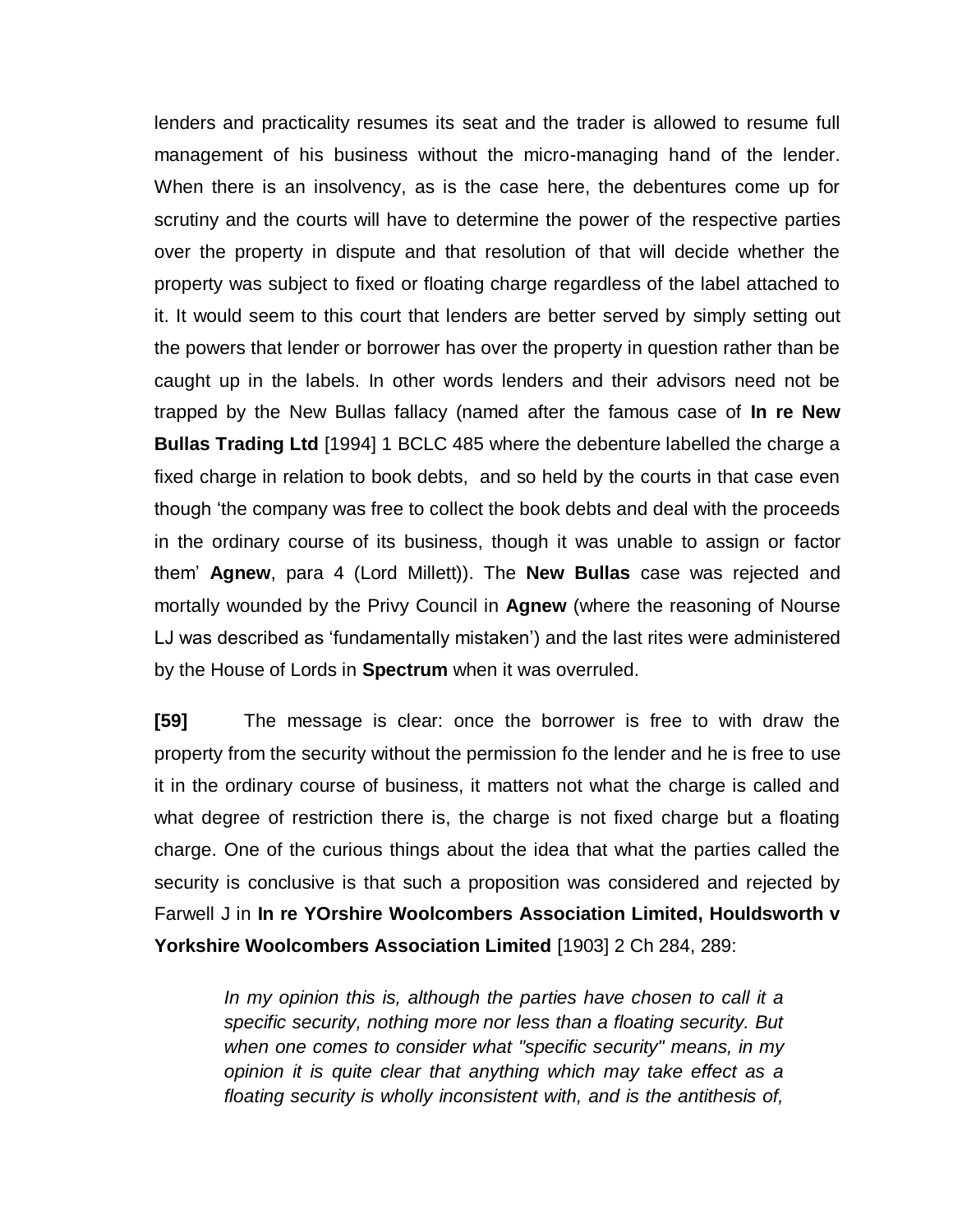*a specific security. A specific security is that which is given on specific property. A charge on all book debts which may now be, or at any time hereafter become charged or assigned, leaving the mortgagor or assignor free to deal with them as he pleases until the mortgagee or assignee intervenes, is not a specific charge, and cannot be. The very essence of a specific charge is that the assignee takes possession, and is the person entitled to receive the book debts at once. So long as he licenses the mortgagor to go on receiving the book debts and carry on the business, it is within the exact definition of a floating security.*

**[60]** So there is it. Remarkably, a century later the same issue resurfaced.

**[61]** In **Agnew**, the company was in receivership and its only assets were proceeds of book debts which were outstanding when the receivers were appointed and which the receivers eventually collected. The company had granted a charge over the uncollected book debts. The issue was whether the charge as framed left the company free to collect the debts and use the proceeds in the ordinary course of business was a fixed or floating charge. The question was not academic because a finding that the charge was a fixed charge meant that the proceeds went the company's bankers as the holder of the charge. If it were a floating charge then the proceeds were payable to employees and the Commissioner of Inland Revenue. The trial judge held that it was fixed charge. The Court of Appeal reversed the trial judge holding that it was a floating charge. The Board affirmed the Court of Appeal's decision.

**[62]** Lord Millett traced the history of fixed and floating charges from the last thirty years of the nineteenth century, when they were recognised, through to the twenty first century. In so doing his Lordship identified the essential characteristics of a floating charge. The fixed charge gives the charge holder an immediate proprietary interest in the property covered by the charge and binds all those into whose hand the property comes who have notice of the charge. The problem however was that the company could not deal with its assets without the charge holder's permission, could not pass good title or even make use of money paid for the goods. In fact, it could not even use the money advanced by the charge holder.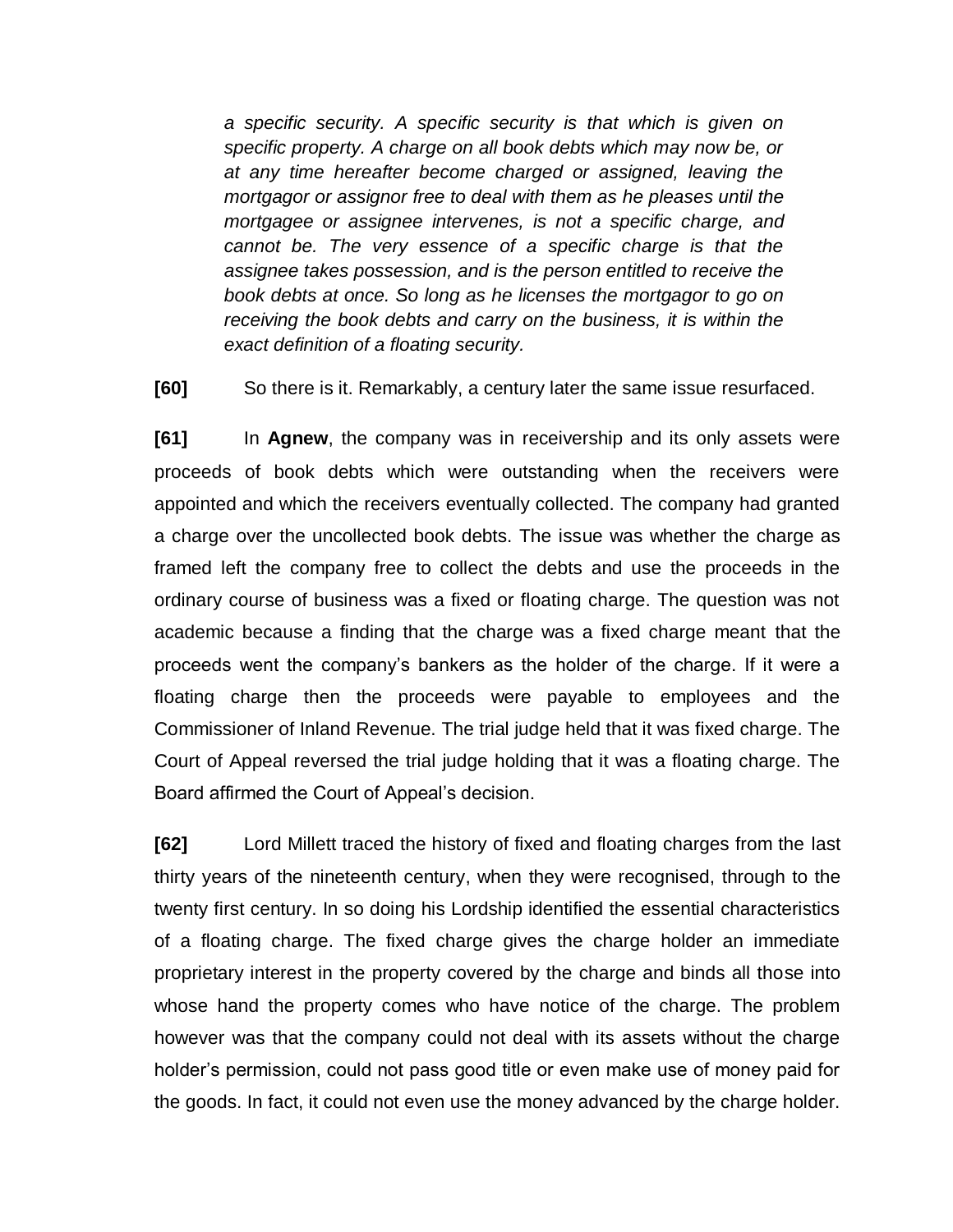This explains, in part, why the charge in the present case is a charge over 'freehold and leasehold land and buildings, plant, machinery, equipment, furniture, furnishings fixtures … shares and other securities.' These kinds of things are not usually that part of the property that the borrower would trade in the ordinary course of its business, hence the fixed charge on these kinds of assets.

**[63]** Since the borrower was a company and it would obviously be contemplated by the lender and the borrower that the company should be able to conduct its business in the ordinary way and that meant that the company should be able to deal with its stock-in-trade, pay creditors, collect receivables and the like a form of security that enabled the company to do these things while giving the lender additional security was desirable. The solution was the floating charge.

**[64]** The floating charge had at least two characteristics which were usually present but their presence did not mean necessarily that the instrument was floating charge. The two characteristics are (a) a charge over assets present and future and (b) the class of assets would be changing from time to time. There was a third characteristic that was taken as the distinctive feature of the floating charge: until some step was taken by the charge holder to bar dealing with the assets the company was free to carry on its business in the ordinary way in respect of that class of assets that was the subject of the floating charge.

**[65]** What did this look like in practice? In respect of book debts, the issue was whether it was floating or fixed charge because if the former, under Companies Acts, the floating charge was required to be registered failing which it was not effective against third parties who would not have had notice of the floating charge which was an equitable charge. The crucial factor for book debts was whether the company could receive the proceeds on its own account and deal with them without any reference to the charge holder.

**[66]** The language of the parties is not conclusive. The fact that the parties call the charge a fixed charge or a floating charge does not make it one or the other. It is what the lender and borrower are able to do with the asset is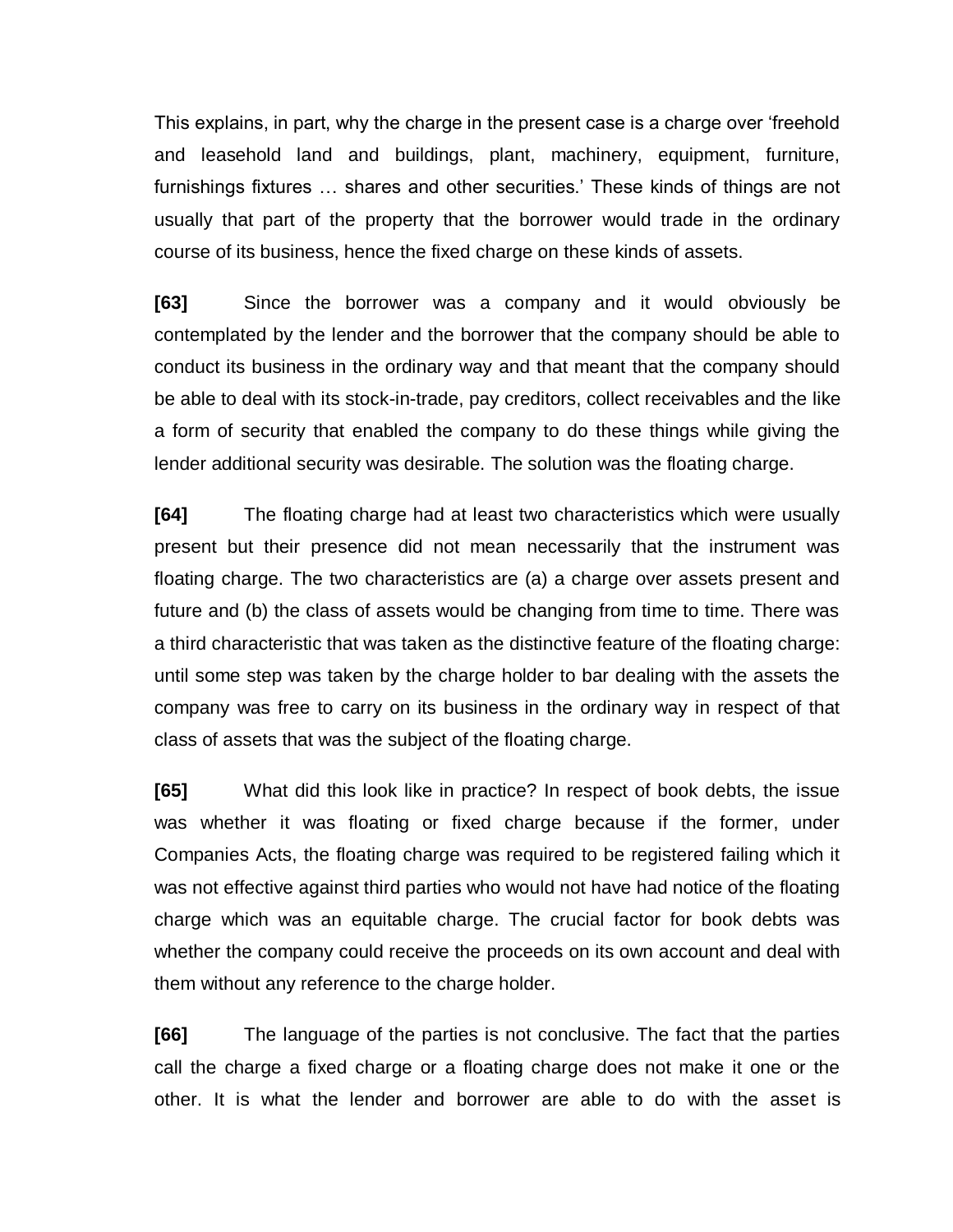determinative. Lord Millett had to demolish this stronghold because it was thought that under the umbrella of freedom of contract the parties were free to attach any label they wished and the courts were bound to accept that label. His Lordship laid waste to that idea by saying that freedom of contract enables the party to decide who could do what with the asset in. The focus of attention must always be on what the company is or is not able to do with the assets in question.

**[67]** Lord Millett had to destroy another fallacy. It was thought that since floating charges were usually taken over a fluctuating class of assets, the charge granted over such assets must always and can only be a floating charge. His Lordship held that such a view was erroneous. Why? It lost sight of the fact that what made a floating charge what it was, was not the class of assets over which it was granted but rather whether the company was free to use the assets on its own without the consent of the lender. Book debts are usually fluctuating assets and thus are not ideal subjects for a fixed charge but there is nothing conceptually that prevents that (see **In re Keenan Bros Ltd** [1986] BCLC 242 where the instrument was held to be a fixed charge over present and future book debts). It may be inconvenient but it can be done if the appropriate words are used and the parties' conduct is consistent with a fixed charge. As Lord Millett said at paragraph 23:

> *If the chargor is free to deal with the charged assets and so withdraw them from the ambit of the charge without the consent of the chargee, then the charge is a floating charge. But the test can equally well be expressed from the chargee's point of view. If the charged assets are not under its control so that it can prevent their dissipation without its consent, then the charge cannot be a fixed charge.*

**[68]** In **In re Brightlife Ltd** [1987] Ch 200, the parties called the instrument a fixed charge but Hoffman J held it to be a floating charge because the company 'was free to collect its debts and pay the proceeds into its bank account. Once in the account, they would be outside the charge over debts and at the free disposal of the company. In my judgment a right to deal in this way with the charged assets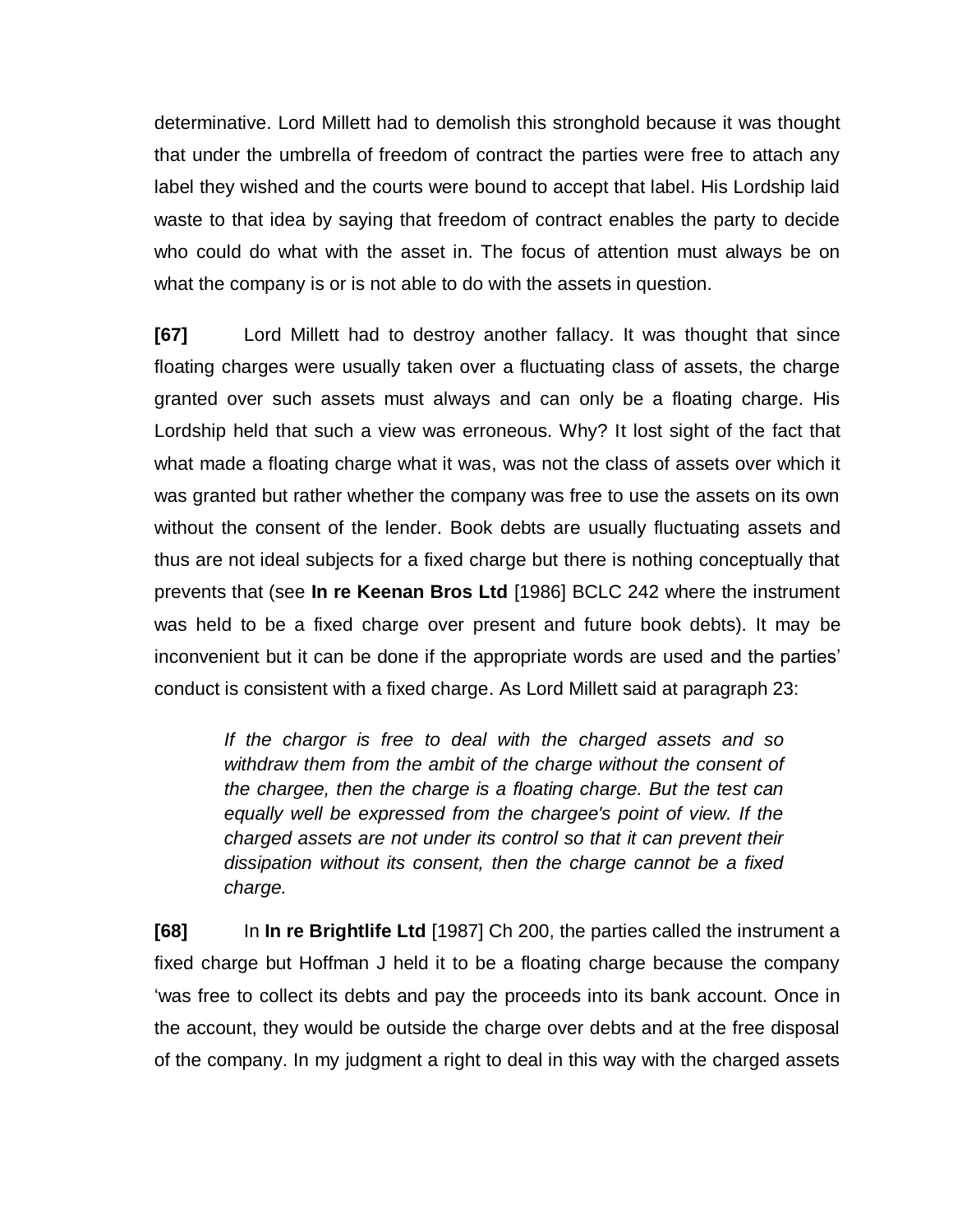for its own account is a badge of a floating charge and is inconsistent with a fixed charge' (page 209).

**[69]** Even a restriction on charging or assigning debt was not sufficient by itself to create a fixed charge. Hoffman J held at page 209 (approved by Lord Millett in **Agnew**):

> *It is true that clause 5 (ii) does not allow Brightlife to sell, factor or discount debts without the written consent of Norandex. But a floating charge is consistent with some restriction upon the company's freedom to deal with its assets. For example, floating charges commonly contain a prohibition upon the creation of other charges ranking prior to or pari passu with the floating charge. Such dealings would otherwise be open to a company in the ordinary course of its business. In this debenture, the significant feature is that Brightlife was free to collect its debts and pay the proceeds into its bank account. Once in the account, they would be outside the charge over debts and at the free disposal of the company. In my judgment a right to deal in this way with the charged assets for its own account is a badge of a floating charge and is inconsistent with a fixed charge.*

**[70]** In dealing with the restriction on use even if the money was paid by the borrower into a bank account at the lending bank Hoffman J cited two cases in order to explain why even that is not sufficient to create a fixed charge. His Lordship said at page 210:

> *I was referred to [Siebe Gorman & Co. Ltd. v. Barclays Bank Ltd.](http://www.westlaw.com/Link/Document/FullText?findType=Y&serNum=1972022978&pubNum=999&originatingDoc=I7A7757B0E42711DA8FC2A0F0355337E9&refType=UC&originationContext=document&vr=3.0&rs=cblt1.0&transitionType=DocumentItem&contextData=(sc.DocLink))  [\[1979\] 2 Lloyd's Rep. 142](http://www.westlaw.com/Link/Document/FullText?findType=Y&serNum=1972022978&pubNum=999&originatingDoc=I7A7757B0E42711DA8FC2A0F0355337E9&refType=UC&originationContext=document&vr=3.0&rs=cblt1.0&transitionType=DocumentItem&contextData=(sc.DocLink)) and a recent decision of the Irish Supreme Court in In re Keenan Bros. Ltd. [1986] B.C.L.C. 242, in both of which charges over book debts were held to be fixed and not floating. In the former case, the debenture was in favour of a*  bank and not only prohibited the company from selling or charging *its book debts but required that they be paid into the company's account with that bank. Slade J. decided that as a matter of construction the bank would not have been obliged to allow the company to draw upon the account at a time when it still owed the bank money under the debenture. The company was not free to deal with the debts or their proceeds in the ordinary course of its*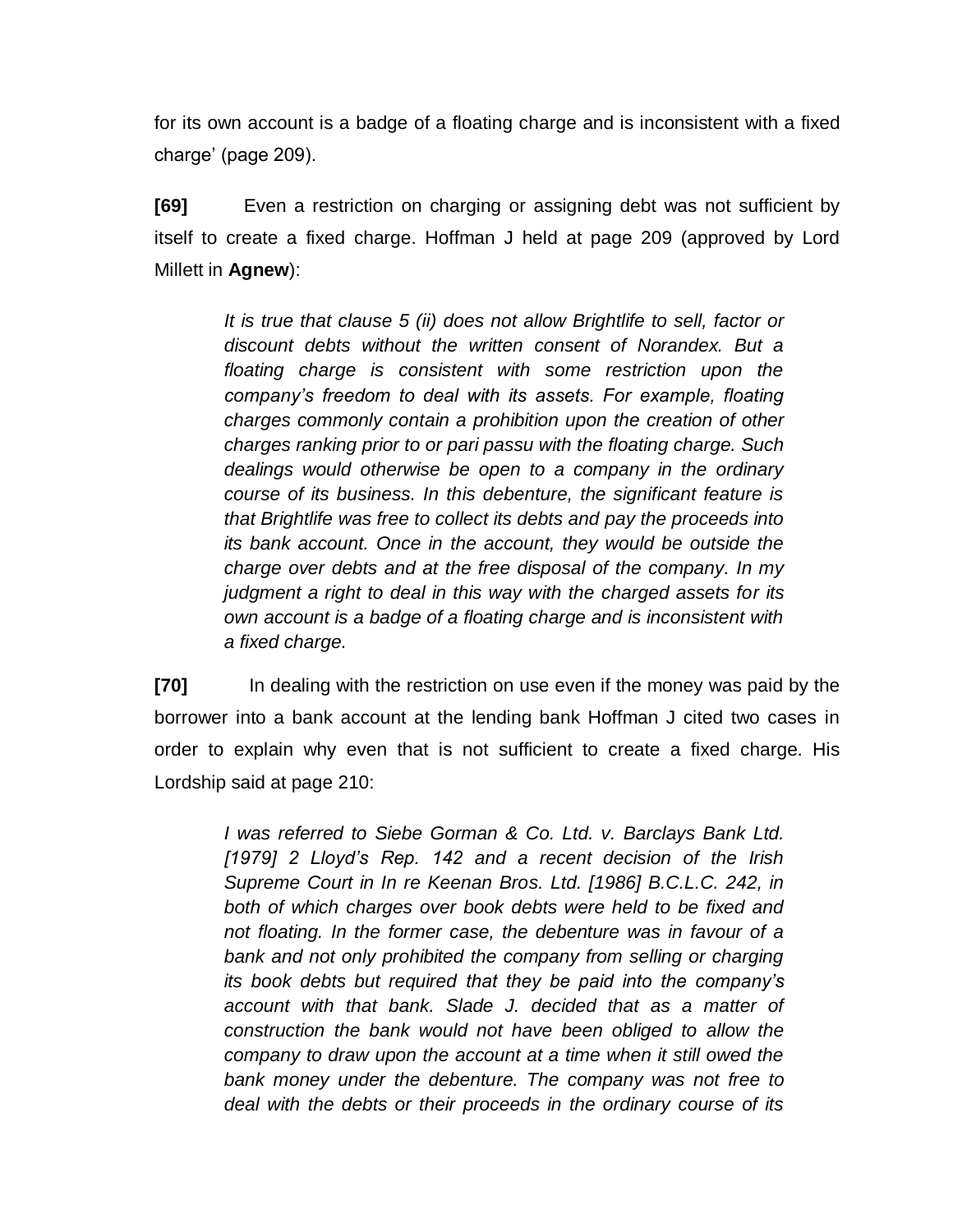*business. Each debt as it accrued to the company could therefore properly be said to become subject to an equitable fixed charge. On the other hand, Slade J. said, at p. 158:*

*"if I had accepted the premise that [the company] would have had the unrestricted right to deal with the proceeds of any of the relevant book debts paid into its account, so long as that account remained in credit, I would have been inclined to accept the conclusion that the charge on such book debts could be no more than a floating charge."*

*In re Keenan Bros. Ltd. [1986] B.C.L.C. 242 was an even stronger case than [Siebe Gorman & Co. Ltd. v. Barclays Bank Ltd. \[1979\] 2](http://www.westlaw.com/Link/Document/FullText?findType=Y&serNum=1972022978&pubNum=999&originatingDoc=I7A7757B0E42711DA8FC2A0F0355337E9&refType=UC&originationContext=document&vr=3.0&rs=cblt1.0&transitionType=DocumentItem&contextData=(sc.DocLink))  [Lloyd's Rep. 142.](http://www.westlaw.com/Link/Document/FullText?findType=Y&serNum=1972022978&pubNum=999&originatingDoc=I7A7757B0E42711DA8FC2A0F0355337E9&refType=UC&originationContext=document&vr=3.0&rs=cblt1.0&transitionType=DocumentItem&contextData=(sc.DocLink)) Again the debenture was in favour of a bank and this time the company was obliged to pay the proceeds of all debts into a designated account with the bank and "not without the prior consent of the bank in writing make any withdrawals or direct any payment from the said account": see p. 245. Neither case is therefore of assistance to Norandex.*

**[71]** Millett LJ in **Cosslett** held at page 510:

*But with respect the converse does not follow. The chargor's unfettered freedom to deal with the assets in the ordinary course of his business free from the charge is obviously inconsistent with the nature of a fixed charge; but it does not follow that his unfettered freedom to deal with the charged assets is essential to the existence of a floating charge. It plainly is not, for any well drawn floating charge prohibits the chargor from creating further charges having priority to the floating charge; and a prohibition against factoring debts is not sufficient to convert what would otherwise be a floating charge on book debts into a fixed charge: see in [In Re](http://www.westlaw.com/Link/Document/FullText?findType=Y&serNum=1986025604&pubNum=999&originatingDoc=I8EDAEAA0E42711DA8FC2A0F0355337E9&refType=UC&originationContext=document&vr=3.0&rs=cblt1.0&transitionType=DocumentItem&contextData=(sc.DocLink))  [Brightlife Ltd. \[1987\] Ch. 200,](http://www.westlaw.com/Link/Document/FullText?findType=Y&serNum=1986025604&pubNum=999&originatingDoc=I8EDAEAA0E42711DA8FC2A0F0355337E9&refType=UC&originationContext=document&vr=3.0&rs=cblt1.0&transitionType=DocumentItem&contextData=(sc.DocLink)) 209, per Hoffmann J.*

*The essence of a floating charge is that it is a charge, not on any particular asset, but on a fluctuating body of assets which remain under the management and control of the chargor, and which the chargor has the right to withdraw from the security despite the existence of the charge. The essence of a fixed charge is that the charge is on a particular asset or class of assets which the chargor cannot deal with free from the charge without the consent of the*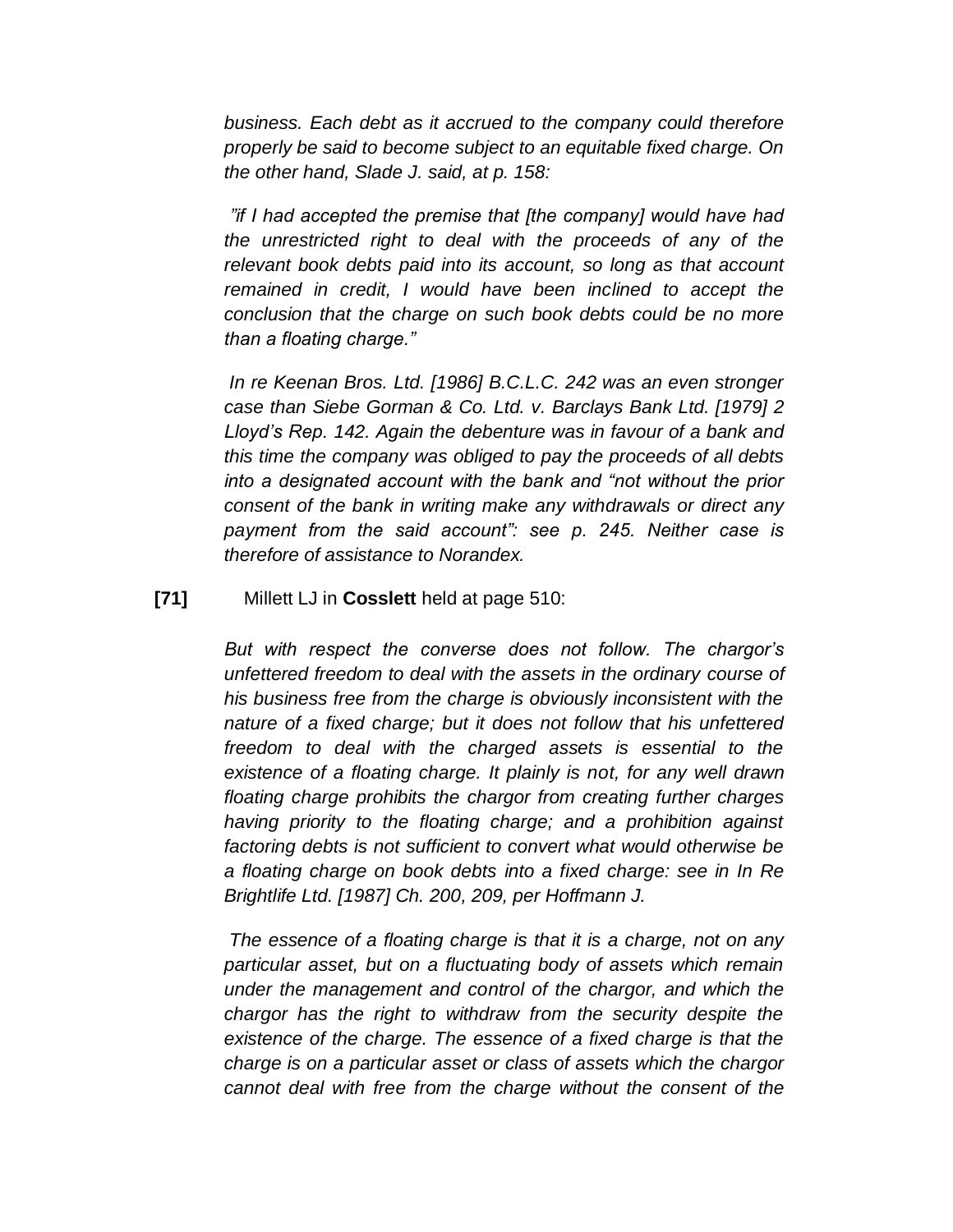*chargee. The question is not whether the chargor has complete freedom to carry on his business as he chooses, but whether the chargee is in control of the charged assets.*

**[72]** In the present case, the distinction is important from Mrs Haye's point of view because she, submits, if the charge is fixed then the proceeds of the summary judgment are not caught and if the charge is floating then the proceeds are still not caught because until crystallisation SSL would have been free to deal with the assets as it saw fit in the ordinary course of business. According to her the prohibition against mortgaging, charging, assigning, sale and lease back applied only to the creation of security interests but not to an out-and-out assignment.

**[73]** Lord Millett was critical of the distinction sought to be made between trying to treat the uncollected book debt as being subject of a fixed charge and the collected debt as being the subject of a floating charge. His Lordship said the correct approach is as stated at paragraph 32:

> *In deciding whether a charge is a fixed charge or a floating charge, the court is engaged in a two-stage process. At the first stage it must construe the instrument of charge and seek to gather the intentions of the parties from the language they have used. But the object at this stage of the process is not to discover whether the parties intended to create a fixed or a floating charge. It is to ascertain the nature of the rights and obligations which the parties intended to grant each other in respect of the charged assets. Once these have been ascertained, the court can then embark on the second stage of the process, which is one of categorisation. This is a matter of law. It does not depend on the intention of the parties. If their intention, properly gathered from the language of the instrument, is to grant the company rights in respect of the charged assets which are inconsistent with the nature of a fixed charge, then the charge cannot be a fixed charge however they may have chosen to describe it. … So here: in construing a debenture to see whether it creates a fixed or a floating charge, the only intention which is relevant is the intention that the company should be free to deal with the charged assets and withdraw them from the security without the consent of the holder of the charge; or, to put the*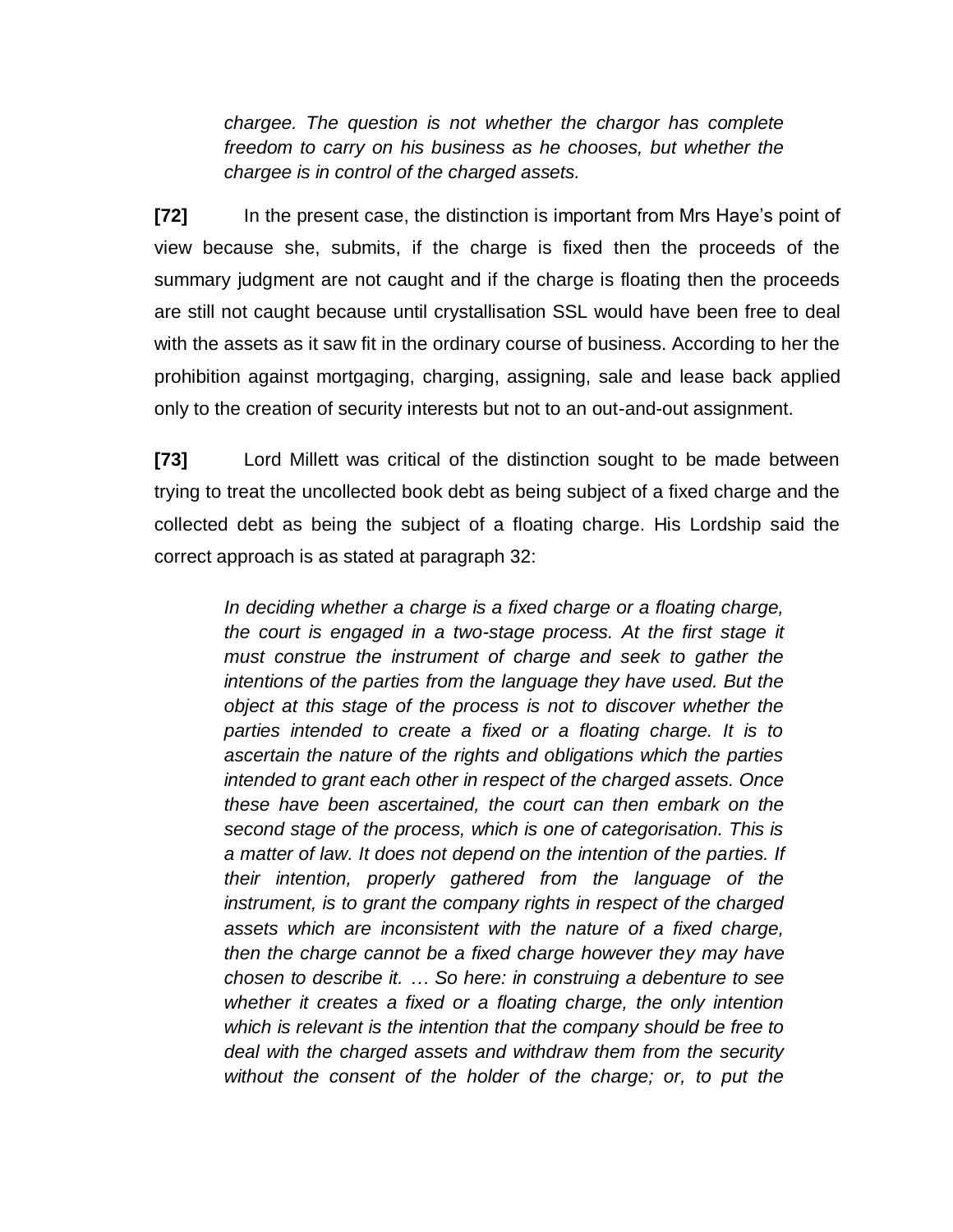*question another way, whether the charged assets were intended to be under the control of the company or of the charge holder.*

**[74]** Lord Millett did not accept the idea that a mere restriction on the part of the company to dispose of the assets to third parties created a fixed charge. To say that it was unnecessary to go further and prohibit the company from collecting and disposing of the proceeds was incorrect. The heart of the matter is stated by Lord Millett at paragraph 36:

> *The judge considered that the critical distinction between a floating charge and a fixed charge lay in the presence or absence of a power on the part of the company to dispose of the charged assets to third parties. It was sufficient to create a fixed charge on book debts that the company should be prohibited from alienating them, whether by assigning, factoring or charging them. It was not necessary to go further and also prohibit the company from collecting them and disposing of the proceeds. Their Lordships cannot accept this. It is contrary to both principle and authority and their Lordships think to commercial sense. It is inconsistent with the actual decisions in the Brightlife case [1987] Ch 200 and the Supercool case [1994] 3 NZLR 300 and contrary to the statements of principle in virtually every case from In re Yorkshire Woolcombers Association Ltd [1903] 2 Ch 284 to In re Cosslett (Contractors) Ltd [1998] Ch 495. It makes no commercial sense because alienation and collection are merely different methods of realising a debt by turning it into money, collection being the natural and ordinary method of doing so. A restriction on disposition which nevertheless allows collection and free use of the proceeds is inconsistent with the fixed nature of the charge; it allows the debt and its proceeds to be withdrawn from the security by the act of the company in collecting it.*

**[75]** This part of Lord Millett's analysis puts paid to the idea advanced by Mr Gordon that any assigning of the proceeds was necessarily a breach of the debenture. The reason is that assets that are not the subject of a fixed charge can obviously be dealt with the company. Even assets that are the subject of floating charge can be dealt with the by company in the ordinary course of business since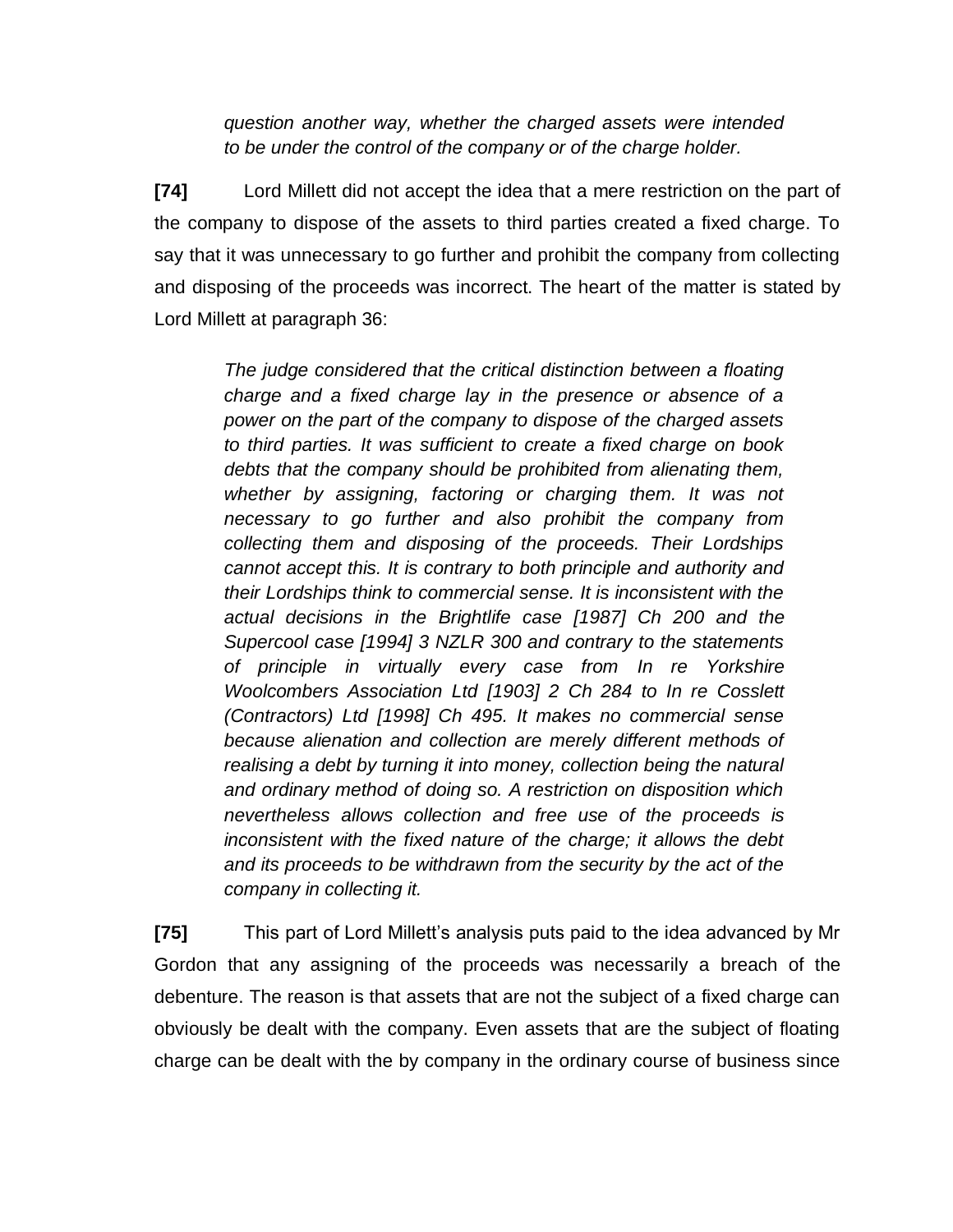the floating charge by definition contemplates that the assets will be 'circulating' or 'fluctuating.'

**[76]** Mrs Haye relies heavily on Lord Millett's reasoning in paragraphs 43 – 50. Lord Millett held that a debt is a receivable and it is a right to receive payment from the debtor. This right cannot be enjoyed in specie but can only be exploited by either (a) exercising the right or (b) assigning it for value to third parties. His Lordship insisted that any assignment or charge of a receivable without the corresponding right to receipt has not value and is worthless.

**[77]** In order to create a fixed charge over book debts it would be necessary to prevent the company from realising the debt itself either by assignment or collection. It is not necessary for the lender to require the borrower to seek permission to dispose of debts if it appoints 'the company its agent to collect debt for its account and on its behalf' (para 48). The reason is that the commercial consequence is the same. The seeking of permission is only a practical manifestation of the fact that the company is not free to deal with debt or its proceeds as it sees fit. So too, the paying into a specific account held by the chargee. However, even if the money is paid into the specific account – called a block account – that is not helpful to the creditor if the account is in fact accessible to the borrower and the borrower is free to use the money as he sees fit.

**[78]** The next case to be examined is **In re Spectrum Plus Ltd (In liquidation)**. In this case seven judges sat to hear the case. It also dealt with the issue of whether the House of Lords only had jurisdiction to overrule prospectively but that need not concern us. The relevant facts are that a company opened an account with bank with which it had an overdraft facility. The company issued a debenture to the bank to secure the indebtedness. Under the terms of the debenture, the company was to pay any proceeds of any book debt into a specified account at the bank. The debenture had these clauses:

> *"A specific charge [of] all book debts and other debts ... now and from time to time due or owing to [Spectrum]" (para 2(v)) and "A*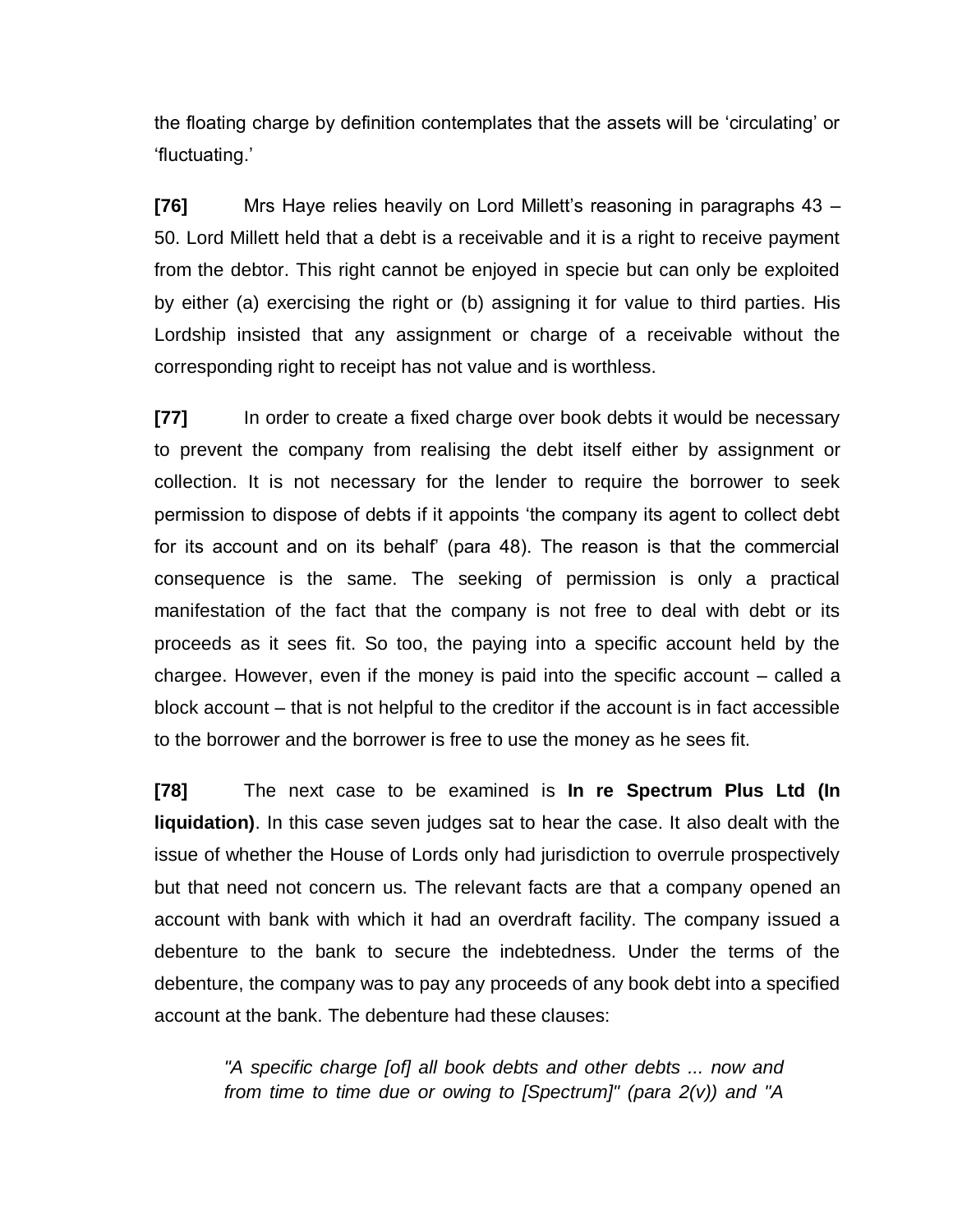*floating security [of] its undertaking and all its property assets and rights whatsoever and wheresoever present and/or future including those for the time being charged by way of specific charge pursuant to the foregoing paragraphs if and to the extend that such charges as aforesaid shall fail as specific charges but without prejudice to any such specific charges as shall continue to be effective" (para 2(vii)).*

*With reference to the book debts and other debts hereby specifically charged [Spectrum] shall pay into [Spectrum's] account with the bank all moneys which it may receive in respect of such debts and shall not without the prior consent in writing of the bank sell factor discount or otherwise charge or assign the same in favour of any other person or purport to do so and [Spectrum] shall if called upon to do so by the bank from time to time execute legal assignments of such book debts and other debts to the bank.*

**[79]** The evidence in the case was that the company collected the book debts, paid them in the current account but was free to draw on it as it wished for business purposes. The company went into voluntary liquidation. One of the important issues to decide was whether the charge was fixed or floating.

**[80]** Lord Scott observed that a company can create a fixed charge over all present and future book debts. His Lordship noted that the label the parties have chosen for themselves may be an indication of the rights they intended the parties to have in relation to property but the label is not conclusive (para 80).

**[81]** Lord Scott traced the development of the floating charge and indicated that the key feature that made it attractive was that it granted enabled a charge to be placed over present and future property while permitting the borrower to conduct business with the same assets that were the subject of the floating charge. Those assets were usually things that would change over time such as stock-intrade, book debts and other receivables. The reason for being able to use these assets (called circulating assets by some) was that they were not 'fixed' to the charge in specie, that is to say, the book debt that existed on Monday from X was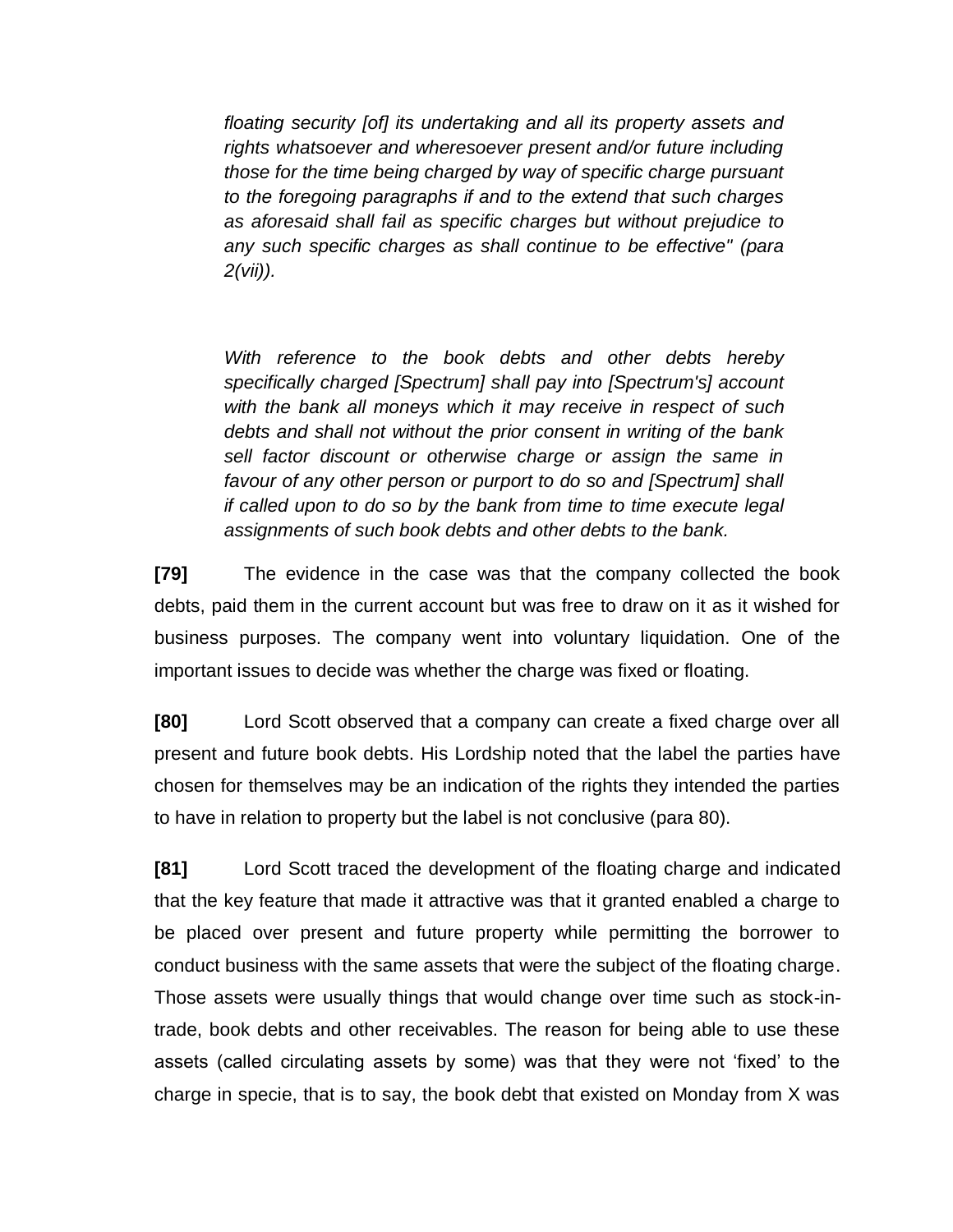so identified that it was that book debt specifically and no other book debt that could be used to satisfy the debt. When X paid the money due, that debt no longer was a debt because it was not paid but since the company was on going other debts from A, B, C and D would arise and would now be the debt that may be part of the floating charge. Similarly, when the company made soap, the soap made would be its stock in trade. It made soap seven days per week. Potentially the soap made on Monday could be used to meet the floating charge but since the specific soap made on Monday was not specifically identified as the only soap and no other soap to meet the debt (or to use the language of this area of law, Monday's batch soap was not fixed to or attached to the loan in such a manner that the only soap that could meet the debt was Monday's soap and no other) such a soap could not be part of the fixed charge but could only be the subject of a floating charge. Hence the assets were described as circulating. Hence the language of Lord Macnaghten in **Illingworth v Houldsworth** [1904] AC 355, 358:

> *I should have thought there was not much difficulty in defining what a floating charge is in contrast to what is called a specific charge. A specific charge, I think, is one that without more fastens on ascertained and definite property or property capable of being ascertained and defined; a floating charge, on the other hand, is ambulatory and shifting in its nature, hovering over and so to speak floating with the property which it is intended to affect until some event occurs or some act is done which causes it to settle and fasten on the subject of the charge within its reach and grasp.*

**[82]** The Lord Chancellor added at page 357:

*In the first place you have that which in a sense I suppose must be an element in the definition of a floating security, that it is something which is to float, not to be put into immediate operation, but such that the company is to be allowed to carry on its business. It contemplates not only that it should carry with it the book debts which were then existing, but it contemplates also the possibility of those book debts being extinguished by payment to the company, and that other book debts should come in and take the place of those that had disappeared. That, my Lords, seems to me to be an essential characteristic of what is properly called a floating security.*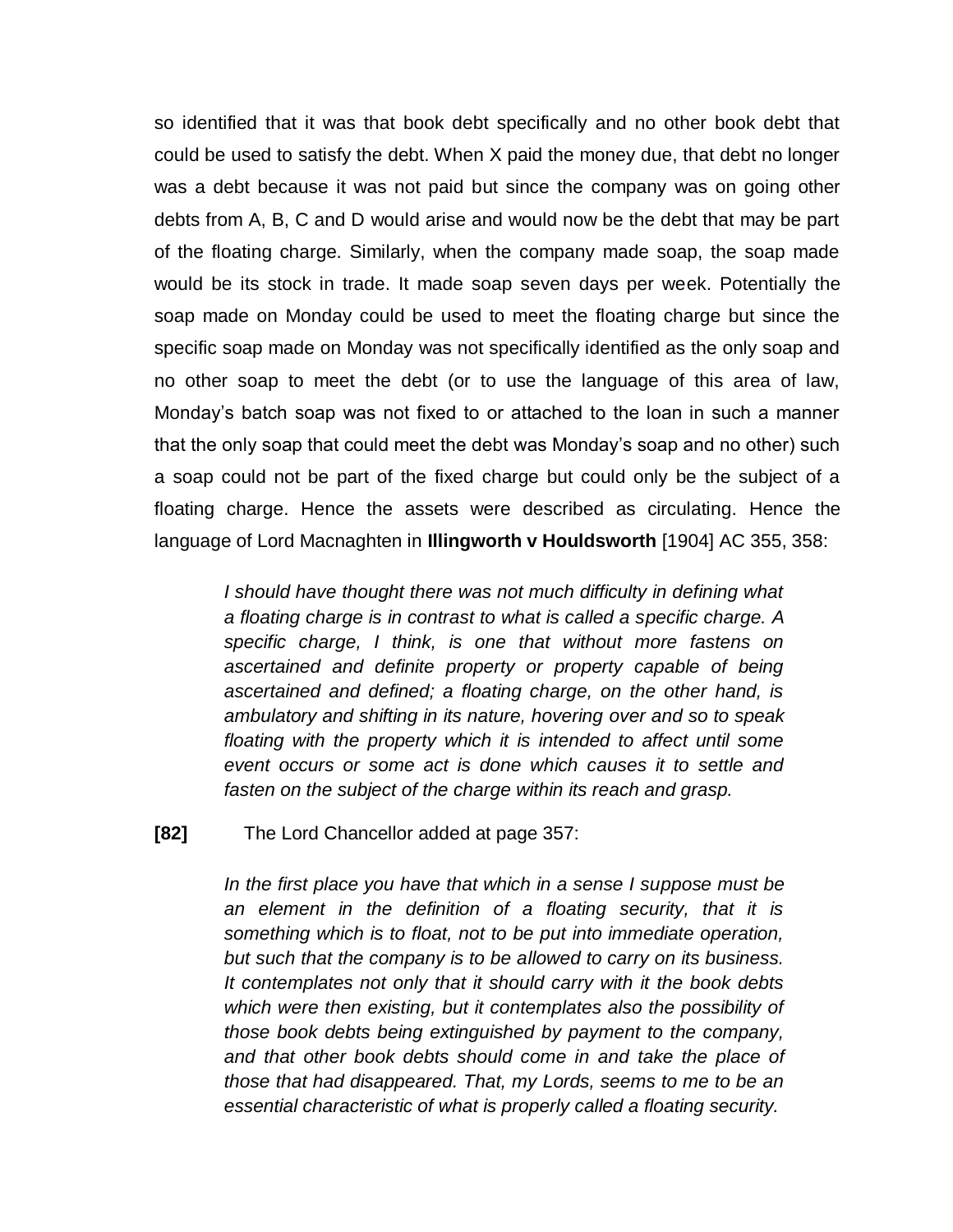**[83]** And Buckley LJ in **Evans v Rival Granite Quarries Ltd** [1910] 2 KB 979, 999:

> *A floating security is not a future security; it is a present security, which presently affects all the assets of the company expressed to be included in it. On the other hand, it is not a specific security; the holder cannot affirm that the assets are specifically mortgaged to him. The assets are mortgaged in such a way that the mortgagor can deal with them without the concurrence of the mortgagee. A floating security is not a specific mortgage of the assets, plus a licence to the mortgagor to dispose of them in the course of his business, but is a floating mortgage applying to every item comprised in the security, but not specifically affecting any item until some event occurs or some act on the part of the mortgagee is done which causes it to crystallise into a fixed security.*

**[84]** Lord Scott explained why a charge over book debt was possible. The expression 'book debt' means '*debts in some way connected with the trade of the bankrupt [or company]*' (**Shipley v** Marshall 143 ER 567, 569 (Erle CJ). Williams J in the same case said book debts '*all debts due to the bankrupt [or company] in respect of which entries could be made in the ordinary course of his business*' (page 569). Lord Esher in **The Official Receiver v Tailby** (1886) 18 QBD 25 (CA), 29 – 30, stated that '*I apprehend that the meaning of the term "book debts" is confined to debts arising in a business in which it is the proper and usual course to keep books, and which ought to be entered in such books, though I do not think that the term is confined todebts which are actually entered in the books*.' From these judicial expressions, it is clear that book debts are those that usually arise from the provision of goods and services by the trader or company and not from judgments secured by the trader.

**[85]** Lord Scott in **Spectrum** observed at paragraph 103:

*As soon as a book debt is incurred and becomes owing to the chargor it constitutes an item of "ascertained and definite" property and would qualify as a possible object of a fixed charge. So a debenture expressed to grant a fixed charge over present and future book debts would be capable of creating a fixed charge over*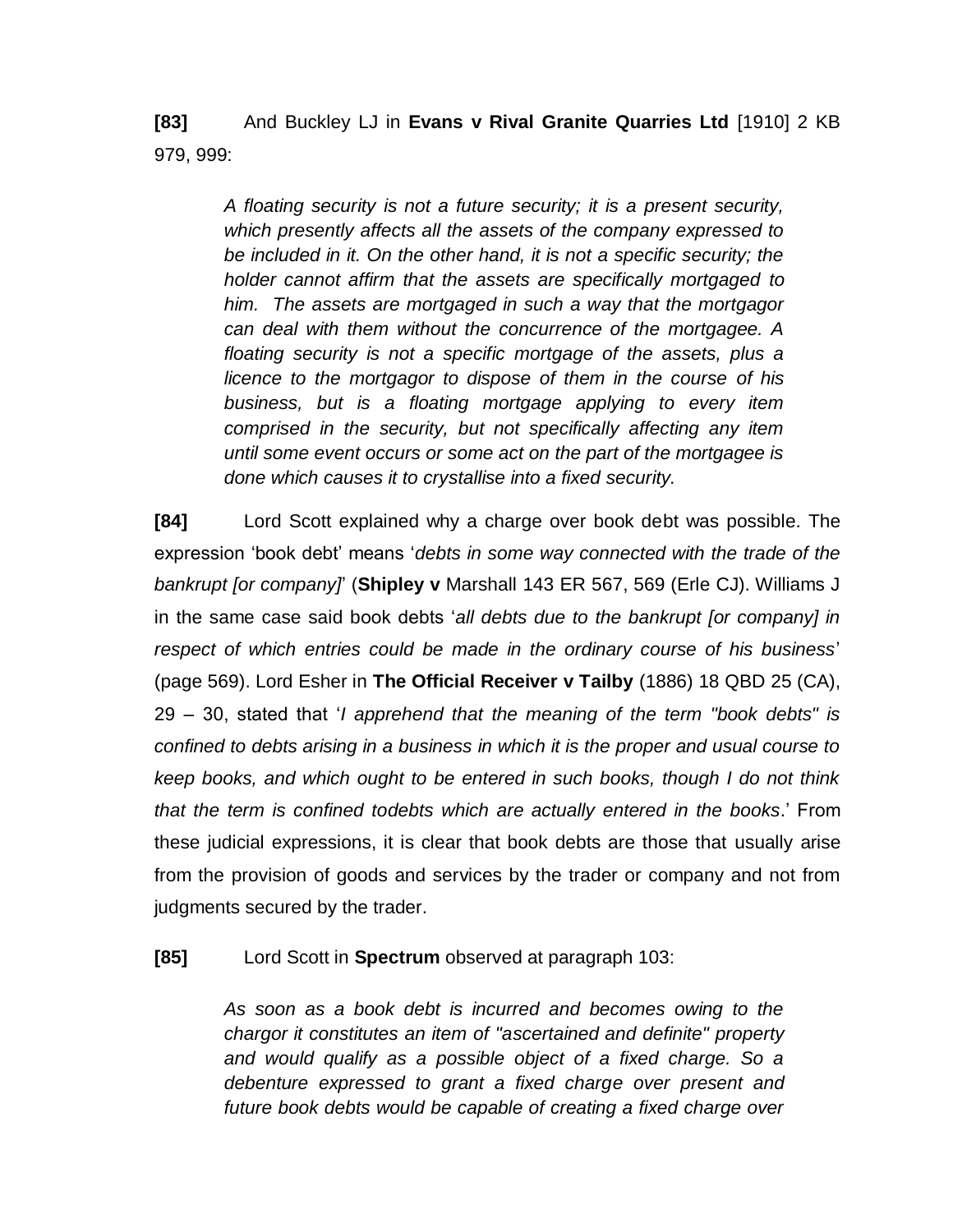*all such debts as and when they accrued due to the chargor company. Slade J so held in [Siebe Gorman & Co Ltd v Barclays](http://www.westlaw.com/Find/Default.wl?rs=dfa1.0&vr=2.0&DB=999&FindType=Y&SerialNum=1972022978)  [Bank Ltd \[1979\] 2 Lloyd's Rep 142](http://www.westlaw.com/Find/Default.wl?rs=dfa1.0&vr=2.0&DB=999&FindType=Y&SerialNum=1972022978) and no one has suggested that in that respect he was wrong.*

**[86]** Then comes the vital paragraph in Lord Scott's exposition. At paragraph 104 his Lordship said:

> *Moreover, the debenture could fortify the apparently fixed character of the charge by including a provision entitling the chargee to call for a formal written assignment by the chargor of the debts as they accrued. Such an assignment unaccompanied by written notice to the debtor would constitute the chargee equitable proprietor, and not simply equitable chargee, of the debt. The appearance of a fixed security would be fortified. It is not surprising, therefore, to find debentures containing provisions of this sort. The [Siebe Gorman](http://www.westlaw.com/Find/Default.wl?rs=dfa1.0&vr=2.0&DB=999&FindType=Y&SerialNum=1972022978) debenture did so. So did the bank's debenture in the present case. But the intention of the parties that the charge over book debts created and fortified in this way would be a fixed charge has to take account also of Romer LJ's third characteristic of a floating charge, namely, that until some further step by way of intervention is taken by the chargee the chargor company can use the assets in question for its normal business purposes and, in using them, remove them from the security. The fact that a valid fixed charge over present and future book debts is capable of being created does not answer the essential question whether a fixed charge over assets that remain at the disposal of the chargor can be created.*

**[87]** This is Lord Scott's second vital paragraph. At paragraph 111 his Lordship stated:

> *In my opinion, the essential characteristic of a floating charge, the characteristic that distinguishes it from a fixed charge, is that the asset subject to the charge is not finally appropriated as a security*  for the payment of the debt until the occurrence of some future *event. In the meantime the chargor is left free to use the charged asset and to remove it from the security. On this point I am in respectful agreement with Lord Millett. Moreover, recognition that this is the essential characteristic of a floating charge reflects the mischief that the statutory intervention to which I have referred was*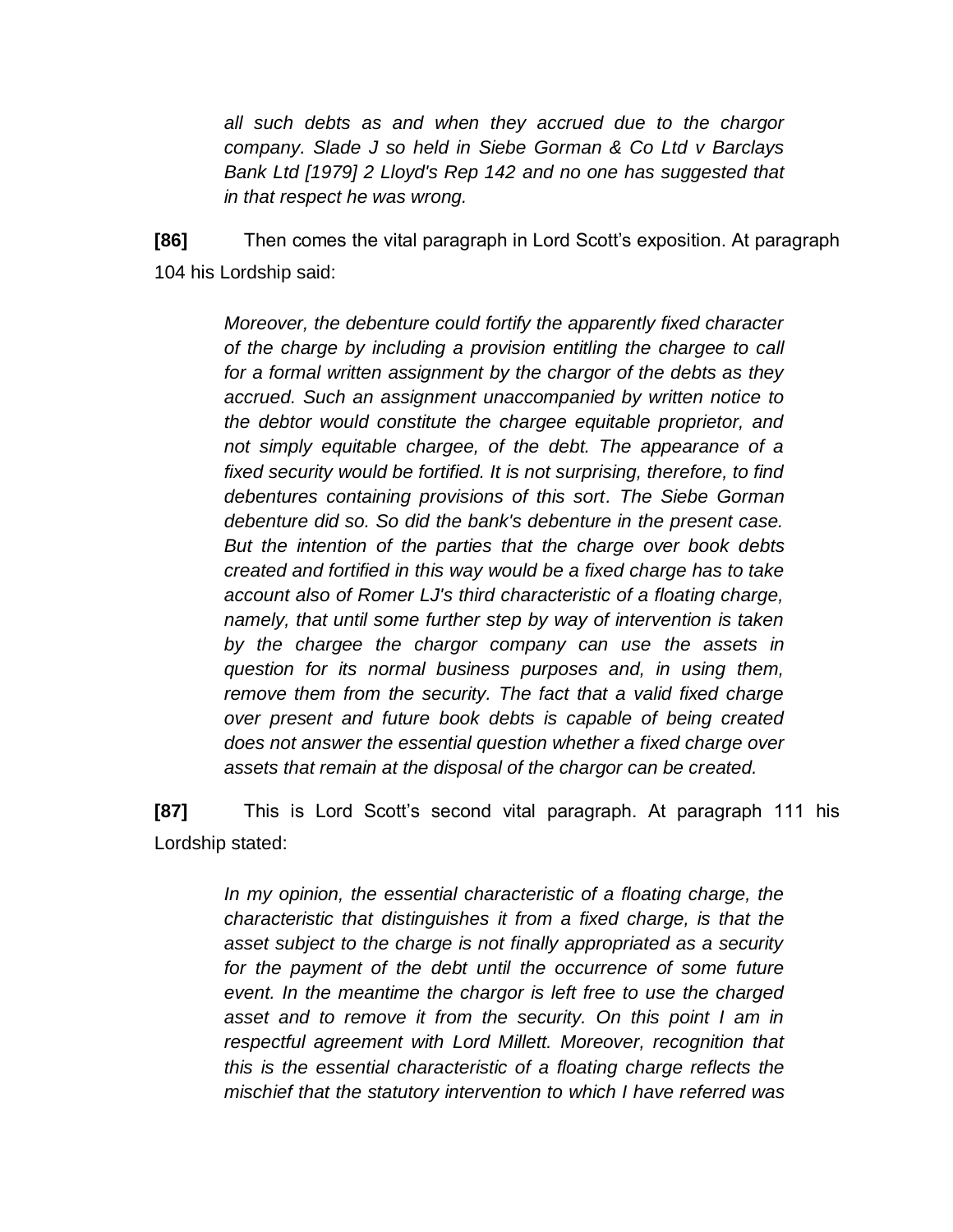*intended to meet and should ensure that preferential creditors continue to enjoy the priority that [section 175](http://www.westlaw.com/Find/Default.wl?rs=dfa1.0&vr=2.0&DB=121177&FindType=Y&SerialNum=0111053659) of the 1986 Act and its statutory predecessors intended them to have.* 

**[88]** In the present case, it is clear that PPL was not restricted by any language in the 2007 debenture regarding how judgment debts and proceeds of judgments should be treated. This long discourse on fixed and floating charges became necessary in order to show that the 2007 debenture did not even include book debts as part of the fixed charge even though legally it is possible. As to whether it would be workable would be another matter but the fact is book debts were excluded from clause 5 (b) as being part of the fixed charge. The floating charge applied to 'stock-in-trade, book debts, other accounts receivable and any other property of the borrower.' This would be the only part of clause 5 (b) that could conceivably cover the judgment and proceeds of judgment.

**[89]** A judgment debt is not a book debt in the commonly understood sense of the expression book debt. It is true that unpaid for goods and services can lead to a claim but a successful claim is not usually classified as a book debt. Once the good or service is supplied and not paid the debtor and amount of the debt can be clearly and specifically identified and thus that amount of debt can be specifically earmarked and made the subject of a fixed charge.

**[90]** The judgment debt was not specifically identified and appropriated to meet any debt under the 2007 debenture and thus like all other property subject to a floating charge and not a fixed charge, Jade was free to deal with the judgment debt and its proceeds of judgment in its ordinary course of business.

**[91]** Mr Gordon points to clause 7 of the 2007 debenture. It says that Jade is not to create 'any mortgage, charge, assignment, sale and lease back or any other security interest or encumbrance whatsoever' without the written consent of the lender except as permitted by the Facility Agreement. It is clear to this court that clause 7 was covering the creation of security interests and not an out and out disposition of the property that could only be covered by the floating charge. The word 'assignment' as used in clause 7 in this court's view means 'assignment by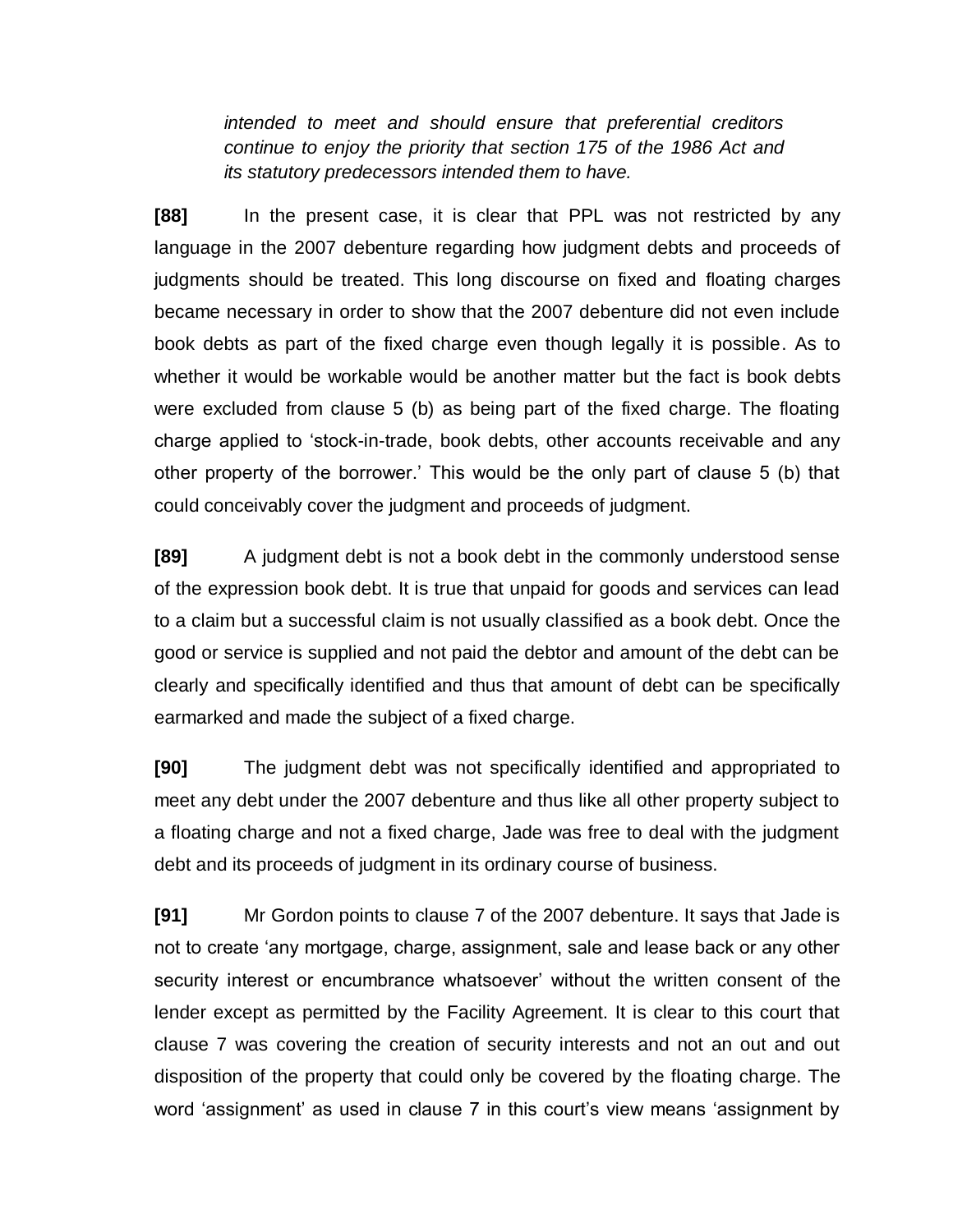way of security' having regard to the other words used. PPL was being prevented from charging the property as security for payment of debt. If there was any doubt the phrase 'or any other security interest or encumbrance whatsoever' puts the matter beyond doubt that assignment was referring to an equitable charge which necessarily a security interest.

**[92]** The management agreement was an equitable assignment of future property in respect of the judgment and proceeds of judgment. An equitable assignment transfers rights of ownership. Consideration is necessary because the common law could not accommodate the idea of a transfer of future property. The common law said you cannot transfer what you do not have. Equity took a different view and hence the ability to transfer future property. An agreement to assign future property if made for valuable consideration was treated as an agreement to assign. Equity does not assist a volunteer and hence the need for consideration. This meant that once the property came into the hand of the assignor equity would force him to perform.

**[93]** The problem in this case for the lenders is that fixed charged and floating charges are necessarily equitable because neither security requires a transfer of title, legal or equitable, to the lender. The borrower remains in possession of the property and legal/equitable title are also in him. The lender as a proprietary interest **by way of security**. It is not an ownership interest in the charged property. The fixed security is better for the lender because specific property has been identified as the property to be used to satisfy the debt in the event of default. No so with the floating security and because no specific property is identified, an inevitable and necessary corollary is that the borrower can dispose of the property to the detriment of the lender. The borrower can pass good title in equity regarding future property. For better or worse, this is where we are in this case. The court makes no value judgment one way or the other. The court is simply declaring what is.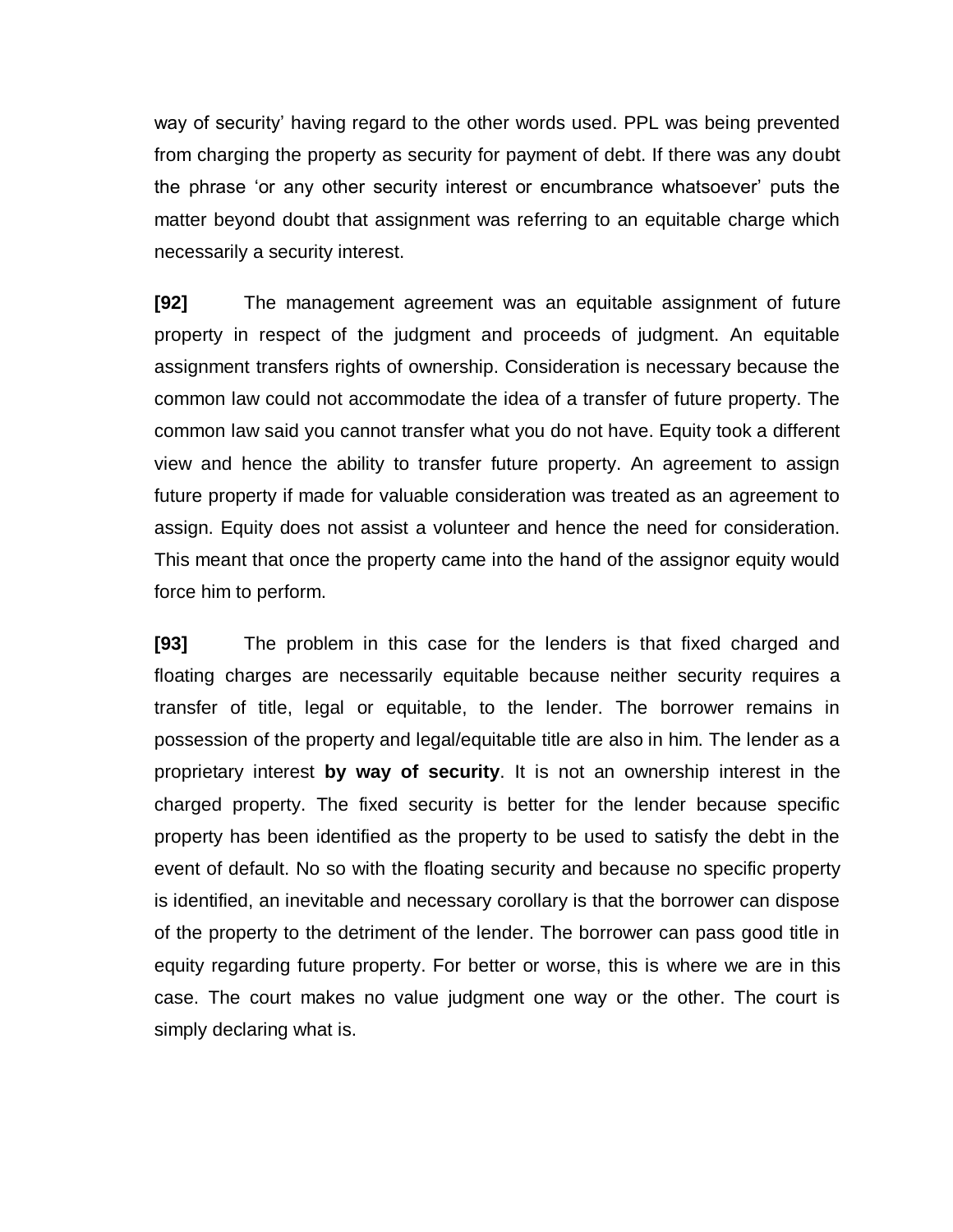**[94]** Neither clause 5 (b) nor clause 7 of the 2007 debenture contemplated the **Tailby v Official Receiver** (1888) 13 App Cas 523 type of case. Lord MacNaghten's judgment is, respectfully, the most illuminating and the summary of facts are taken from his Lordship's judgment. Izon was a packing-case manufacturer. He became indebted. He came to some arrangement to pay his creditors. At Izon's request Tyrell signed promissory noted for the last instalment to be paid under the arrangement. To ensure that he could recover his money, Tyrell was astute enough to take a bill of sale as counter-security since he was making himself liable on the promissory note for Izon's debt. The bill of sale assigned to Tyrell by way of mortgage the stock in trade and 'all the book debts due and owing, or which may during the continuance of this security become due and owing to the said mortgagor.' The bill of sale enabled the mortgagee to take possession of the property but it also said that until default the mortgagor had the use and enjoyment of the mortgaged property. Little wonder then that Lord Macnaghten described this bill of sale as belonging to the class of floating security found commonly in debentures of trading companies. Tyell paid money to Izon's creditors. Izon continued trading. Regrettably, Tyrell died and his executors called in the moneys due to his estate. The executors took possession of the mortgaged property and sold the book debts including one due from Wilson Bros. Another disaster struck, Izon became bankrupt. After Izon's bankruptcy, Wilson Bros paid the purchaser of the book debt. The official receiver sought to recover the money from the purchaser and the Court of Appeal found for the receiver. Lord Macnaghten stated the principle at page 543 with pristine clarity:

> *It has long been settled that future property, possibilities and expectancies are assignable in equity for value. The mode or form of assignment is absolutely immaterial provided the intention of the parties is clear. To effectuate the intention an assignment for value, in terms present and immediate, has always been regarded in equity as a contract binding on the conscience of the assignor and so binding the subject-matter of the contract when it comes into existence, if it is of such a nature and so described as to be capable of being ascertained and identified.*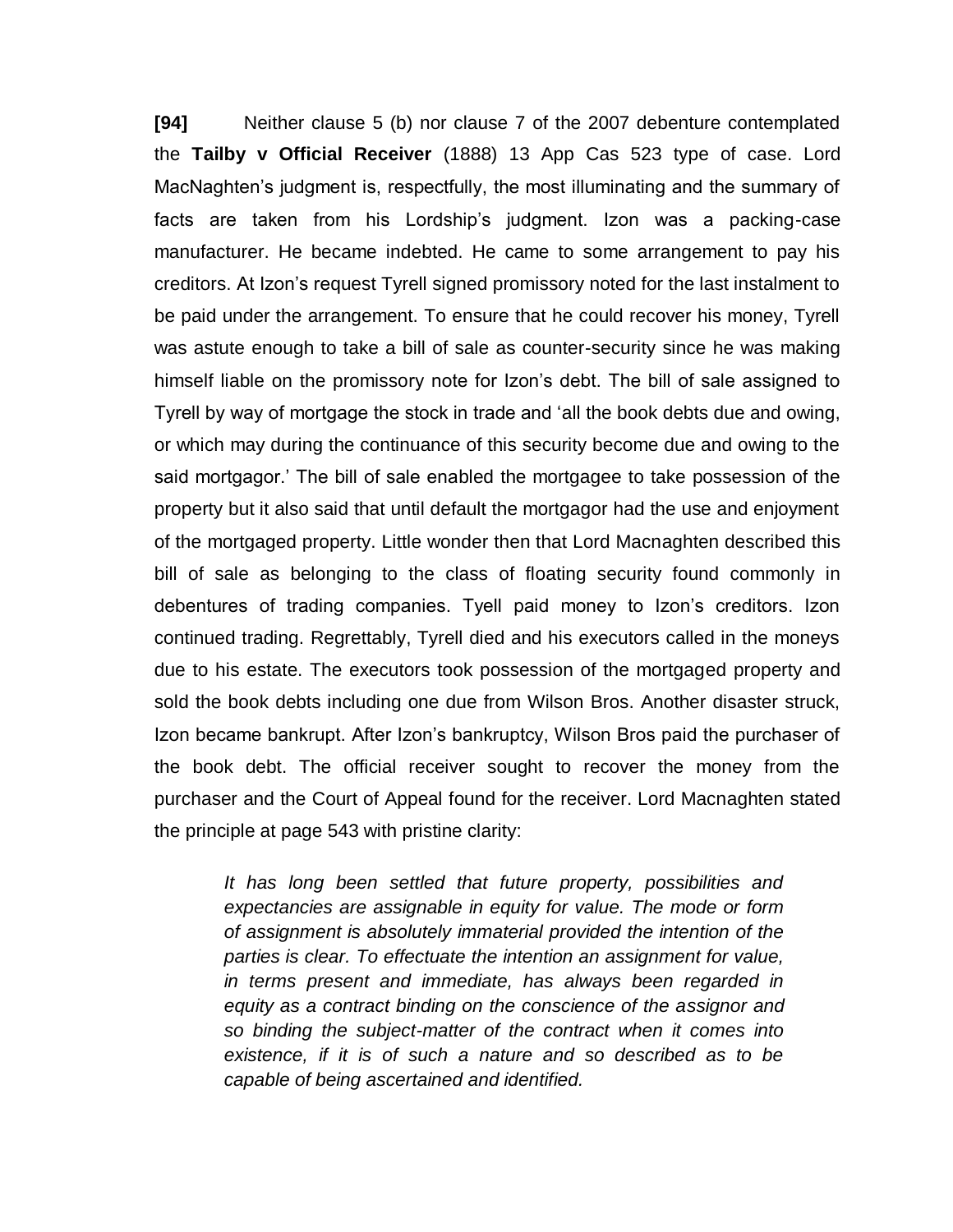**[95]** In other words the official receiver could not recover the payment for the purchase of the book debt. The purchaser had bought the debt but had not yet collected until Wilson Bros paid. It is therefore easy to see by Lord Millett was so strident that it is unwise to separate the debt (which is a right to receive payment from the debtor) from the proceeds of the debt is not sensible commercially. The end result in **Tailby** was that the purchaser of the debt, that is the right to collect the debt, was able to collect because it was an out and out disposition of the debt and not a security interest in the hands of the purchaser. This result was possible because the bill of sale in the terms in which it was drafted, had it been a company, would have been a debenture with a floating charge. The same reasoning applies here. The judgment debt could at best be covered by floating charge part of the debenture. This meant that PPL was free to do what it would do in the ordinary course of business.

**[96]** Lord Walker in **Spectrum** made a very invaluable contribution to the discussion. His Lordship noted the history of the floating charge, the battle between the lender and the borrower with the former wanting a fixed or specific charge and the latter seeking to have as much freedom as possible. Lord Walker identified the fundamental characteristic of the fixed/specific charge and the floating charge. At paragraph 138 his Lordship stated:

> *Under a fixed charge the assets charged as security are permanently appropriated to the payment of the sum charged, in such a way as to give the chargee a proprietary interest in the assets. So long as the charge remains unredeemed, the assets can be released from the charge only with the active concurrence of the chargee….*

And at paragraph 139:

*Under a floating charge, by contrast, the chargee does not have the same power to control the security for its own benefit. The chargee has a proprietary interest, but its interest is in a* fund *of circulating capital, and unless and until the chargee intervenes (on crystallisation of the charge) it is for the trader, and not the bank, to decide how to run its business….*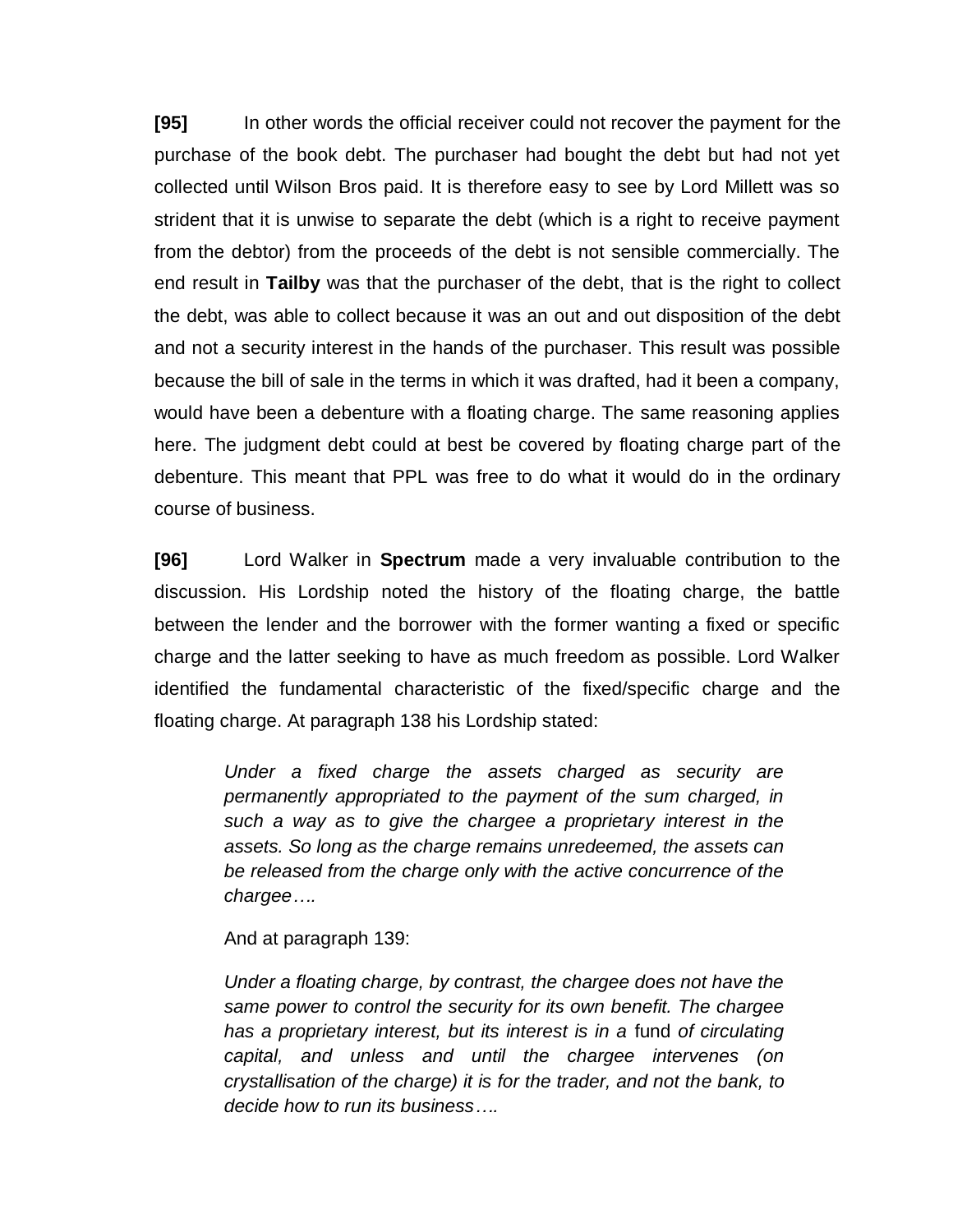**[97]** The drafter of clause 5 (b) of the 2007 debenture was undoubtedly aware of this learning and that is why an attempt was made to cast a very wide net in the use of the expression 'a first floating charge on its stock-in-trade, book debts, other accounts receivable and any other property of the borrower, both present and future of whatsoever kind and wheresoever situate.' As wide as this phraseology is the bank can at best have a proprietary interest in a circulating fund and unless and until the bank intervenes the PPL is free, in the ordinary course of business, to decide how to run its business and this includes how to fund litigation.

**[98]** If litigation and its funding are not part of the ordinary course of business of a company then one of the benefits of incorporation would be severely compromised. The company could not effectively sue or fend of claims against it. Surely a company, unless restricted, must have the capacity to decide how it is going to litigate, when it is going to litigate. Had the company not pursued what has been described as the fraudulent Mr Constanzo a strong argument could have been made that the company's directors were derelict in their duty and could be accused of not advancing the best interests of the company. PPL did not sit idly by and allow the alleged fraudster to disappear. It did not have the resources. It secured the resources and in fact brought the litigation to a successful conclusion when the summary judgment was entered. To this court's mind, it is a serious misuse of words to suggest that what happened here was not a company acting in the ordinary course of business.

**[99]** From this court's perspective, pursuing officers of a company alleged to have committed a fraud, unusual though it may be, does not take such action out of the ordinary course of business since in this court's view such actions are to be expected if there are fraudulent company officers. The fact that PPL had not done this before is no bar to the conclusion.

### **The 2009 debenture**

**[100]** Mr Gordon submitted that May 25, 2009 agreement was in breach of the 2009 debenture which was executed August 11, 2009. This debenture was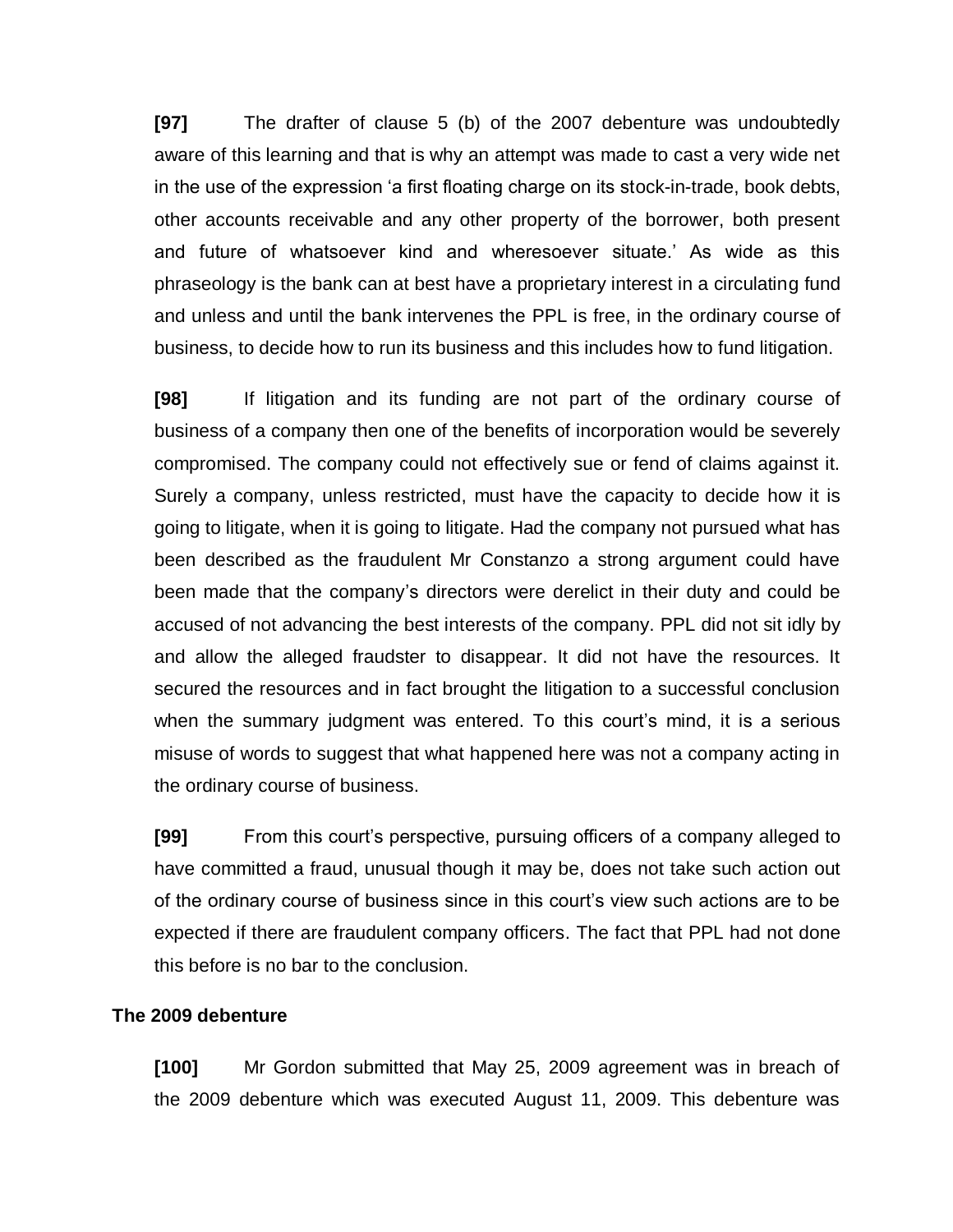between SSL, CGPSL on the one hand and RBTT Bank Jamaica Ltd. Mr Gordon referred to clause 36 which speak to the borrowers representing that they the 2009 debenture is not contravening or inconsistent with any security instrument affecting the borrowers. The submission that the last clause of management agreement seeming to suggest that if not judgment is recovered in ten years then the costs can be recovered from the assets of SSL and PPL is inconsistent with the 2009 debenture.

**[101]** Mr Gordon referred to the following clauses from the 2009 debenture. They are as follows:

> *4.2 Each of the chargors, as beneficial owner hereby assigns absolutely to the collateral agent as a continuing security for the payment and discharge of the secured indebtness:*

*(a) …*

*(b) the benefit to the charger of all guarantees, letters of support, warranties and representations given or made, by and any rights or remedies to which, the chargor is now or may, in the future be entitled against , all or any suppliers, professional advisers and contractors in relation to any of the charged properties and the manufacturers, suppliers or installers of all plant machinery, fixture, fittings or other items now or from time to time under contract with or under a duty to the chargor including (without limitation) the right to prosecute in the name of the chargor any proceedings against any such person in respect of any act, omission, neglect, default, breach of contract, or breach of duty, whether relating to the design, construction, inspection or supervision of the construction of nay of the charged properties, or to the quality or fitness for use of such plant, machinery, fixtures, fittings and other items or otherwise, and the benefit of all sums recovered in any proceedings against all or any of such persons.*

*4.4 The undertaking all properties, assets and rights of the (sic) each of the chargors charged by or pursuant to this clause 4 referred to herein as the charged properties. All charges created or agreed to be created by this clause are, or in the case of future property shall be, first charges.*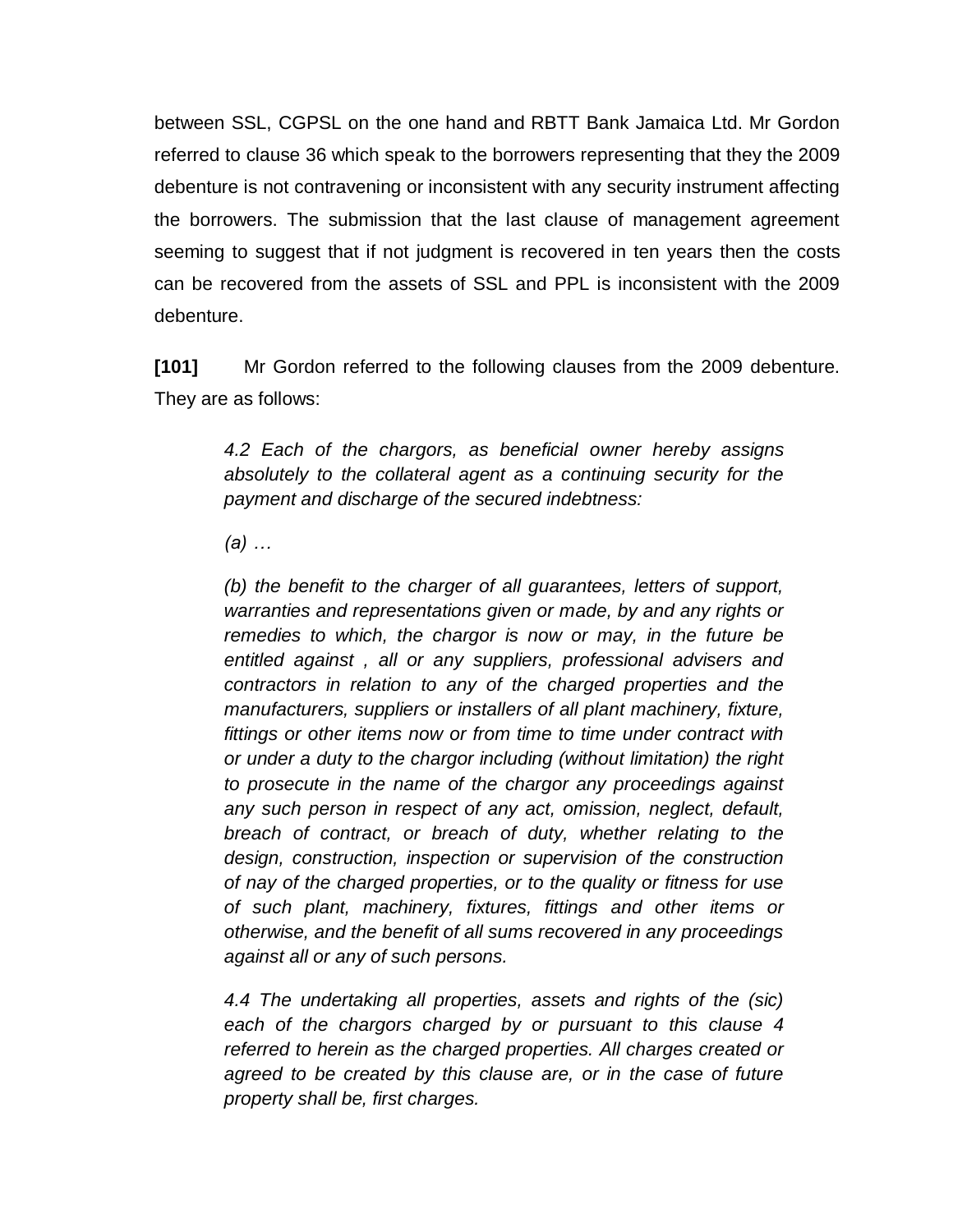*5.2 The floating charge created by this debenture shall automatically and without notice be converted into fixed charges as respects each chargor:*

*(a) which shall become subject to any charge or to a disposition contrary to the provisions of clause 6 or 9.*

*9 It is a term of this debenture that, and each of the chargors hereby covenants that it will not without the prior consent in writing of the collateral agent, at anytime during the continuance of this security:*

*(a) create or attempt to create or permit to arise or subsist any charge of whatsoever kind (other than charges created by the securities) upon over or affecting any of the charged properties or any part thereof whether ranking in priority to, or pari passu with or (save and except a second charge in favour of National Commercial Bank Jamaica Limited beneficially for itself, NCB Capital Markets Limited and the lenders securing indebtedness arising in connection with the Facility Agreement) subsequent to the charges created by this debenture or any security issued collateral to or in substitution of this debenture; or ..*

*…*

*(h) incur, create, assume or permit to exist any long term indebtedness (whether direct or indirect and whether as principal obligor or surety) except the credit facilities and other indebtedness to the collateral agent arising under or in connection with the loan agreement.*

*18 Not, except with the prior written consent of the collateral agent –*

*(i) sell or otherwise dispose of any part of its assets other than in the ordinary course of business for full consideration or sell or otherwise dispose of any part of its assets if same will or may at its options or at the option of any associate company or any other security party, be re-acquired by or leased to either chargor or any associate company or nay other security party or if possession or use of such asset is*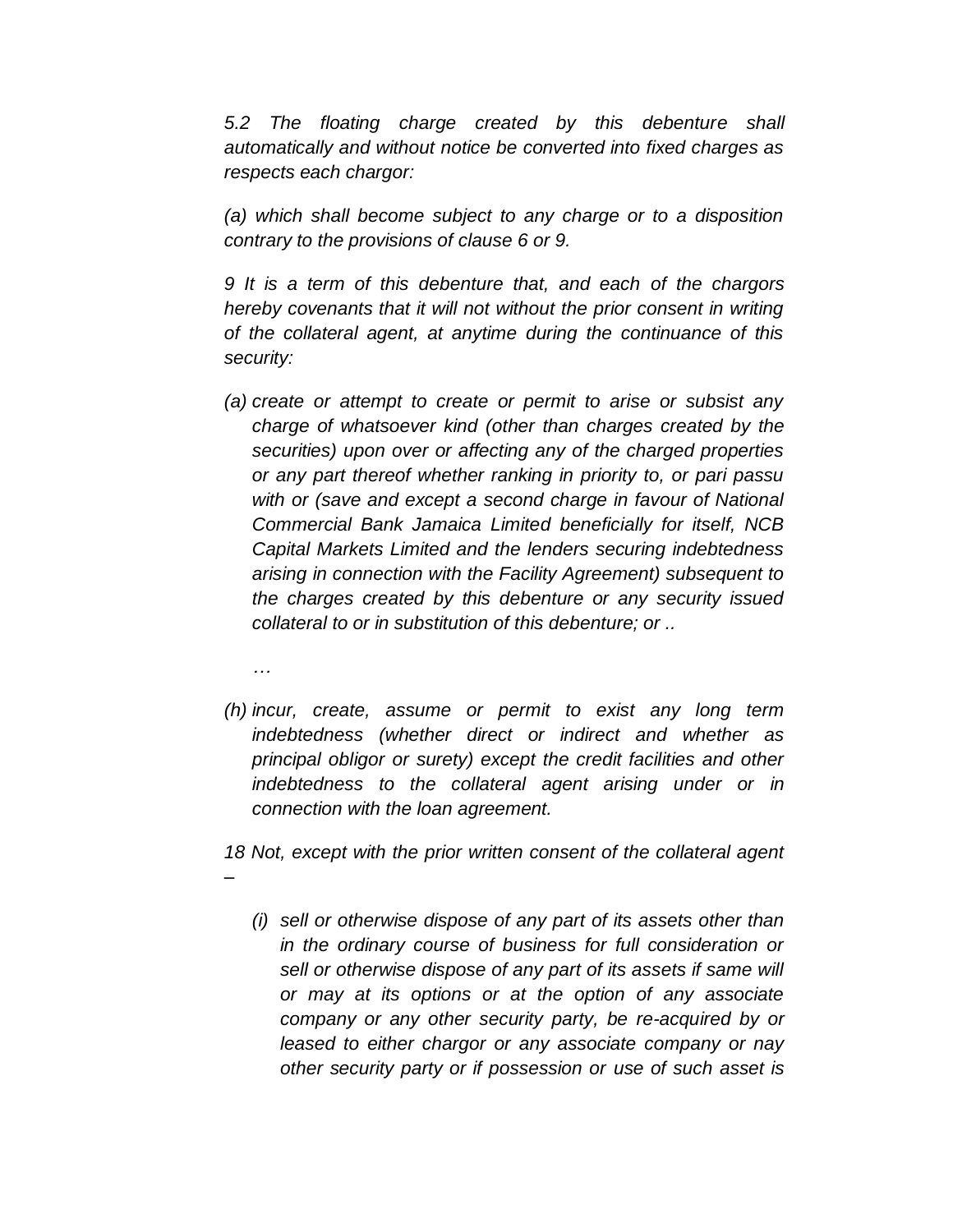*retained by either chargor or any associate company or security party;*

**[102]** The court need not spend a great deal of time examining the clauses because by the time this 2009 debenture was issued, the management agreement had already assigned all proprietary rights it had in any future judgment or proceeds of judgment to Jade. That document is valid and effective. The management agreement is not affected by the 2009 debenture even though the summary judgment was not granted until 2011. Such is the power of the ability to enter into an agreement now to assign future property.

**[103]** Mr Gordon submitted on the failure to register the agreement and laches. The submission do not affect any of the conclusions made already.

### **The ordinary course of business**

**[104]** The 2007 debenture makes does not use the expression 'ordinary course of business' whereas the 2009 debenture does make such a reference. The facilities agreement uses the expression 'ordinary course of business.' The 2009 debenture and the facilities agreement permit the borrower to deal with its assets in the ordinary course of business. The fact that the 2007 debenture does not use this expression does not point to the conclusion that PPL could not use its property in the ordinary course of business. This must necessarily be so when dealing with property that is subject to the floating charge. The floating charge permits the borrower to dispose of subject property in the ordinary course of business. If it could not, how would the business generate the revenue necessary to repay the lender? Thus the absence of the expression 'ordinary course of business' from the 2007 debenture is no bar to PPL disposing of property subject to the floating charge in the ordinary course of business

**[105]** The court relied on the approach of Etherton J in **Ashborder BV v Green Gas Power Ltd** [2005] BCC 634, case very similar to this one where one of the issues, in the context of a debenture and facilities agreement, was whether the property in question was dealt with in the ordinary course of business. His Lordship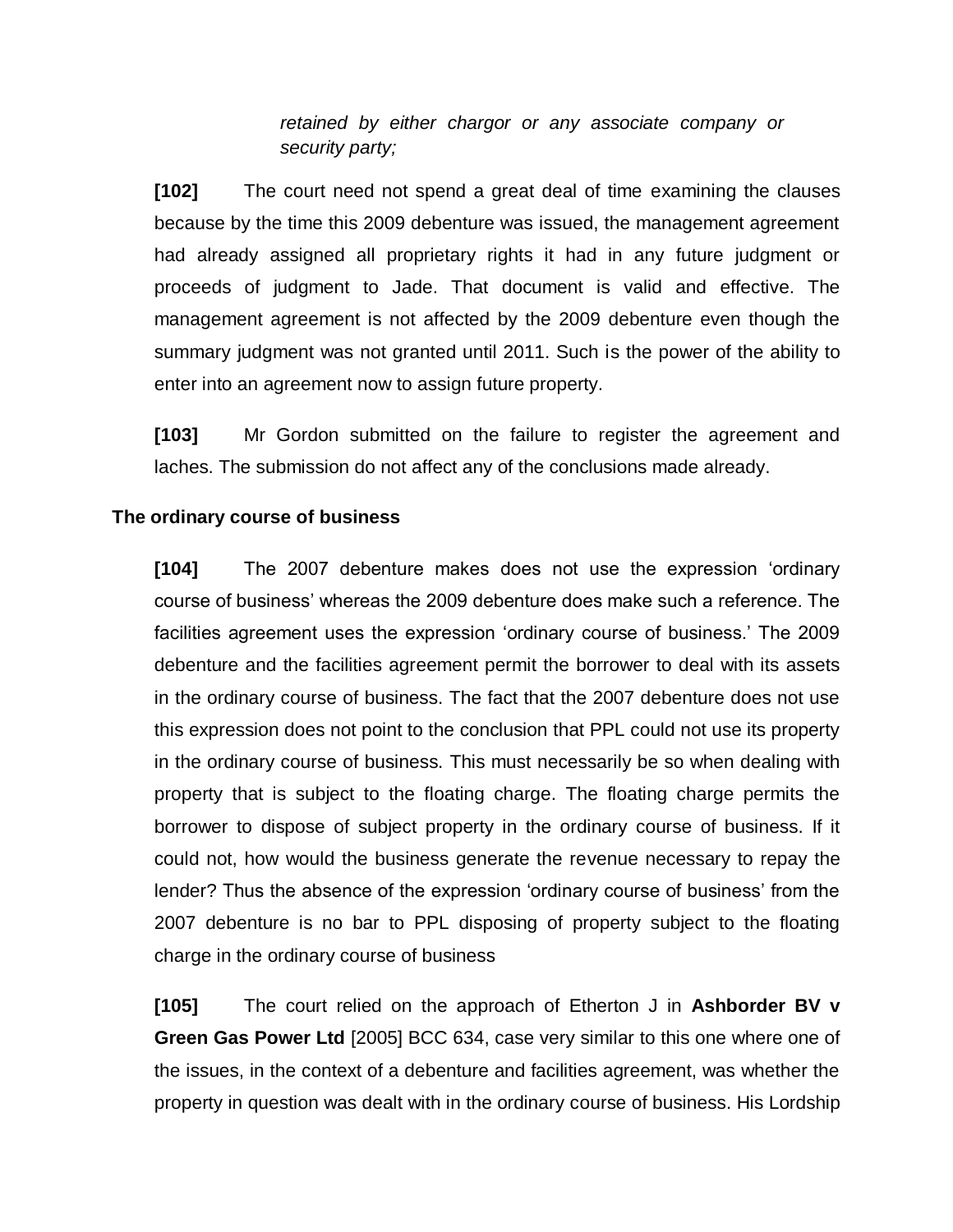was anxious not to make any comprehensive pronouncement on the meaning of the phrase 'in the ordinary course of business' but nonetheless summarised what he thought were important considerations to be bourne in mind when deciding that question. This court takes the same approach. Paragraph 227 is helpful. It states:

> *227 With the same caution, and for the same reasons, as were mentioned by the [Privy Council in Countrywide Banking](http://www.westlaw.com/Find/Default.wl?rs=dfa1.0&vr=2.0&DB=999&FindType=Y&SerialNum=1997254283) , I do not propose to attempt any particular formulation of the test for determining whether a transaction falls within the ordinary course of a company's business for the purpose of a floating charge, or to make any comprehensive statement of the criteria for determining when a transaction is to be held to have taken place in the ordinary course of business for that purpose. On the other hand, it may be helpful to summarise briefly the following conclusions that I have reached from the decided cases that I have reviewed: (1) The question whether a particular transaction is within the ordinary course of a company's business in the context of a floating charge is a mixed question of fact and law; (2) it is convenient to approach the matter in a two-stage process; (3) first, to ascertain, as a matter of fact, whether an objective observer, with knowledge of the company, its memorandum of association and its business, would view the transaction as having taken place in the ordinary course of its business; and, if so (4) secondly, to consider whether, on the proper interpretation of the document creating the floating charge, applying standard techniques of interpretation, the parties nonetheless did not intend that the transaction should be regarded as being in the ordinary course of the company's business for the purpose of the charge; (5) subject to any such special considerations resulting from the proper interpretation of the charge document, there is no reason why an unprecedented or exceptional transaction cannot, in appropriate circumstances, be regarded as in the ordinary course of the company's business; (6) subject to any such special considerations, the mere fact that a transaction would, in a liquidation, be liable to be avoided as a fraudulent or otherwise wrongful preference of one creditor over others, does not, of itself, necessarily preclude the transaction from being in the ordinary course of the company's business; (7) nor does the mere fact that a transaction was made in breach of fiduciary duty by one or more directors of the company; (8) such matters in (6) and (7) may,*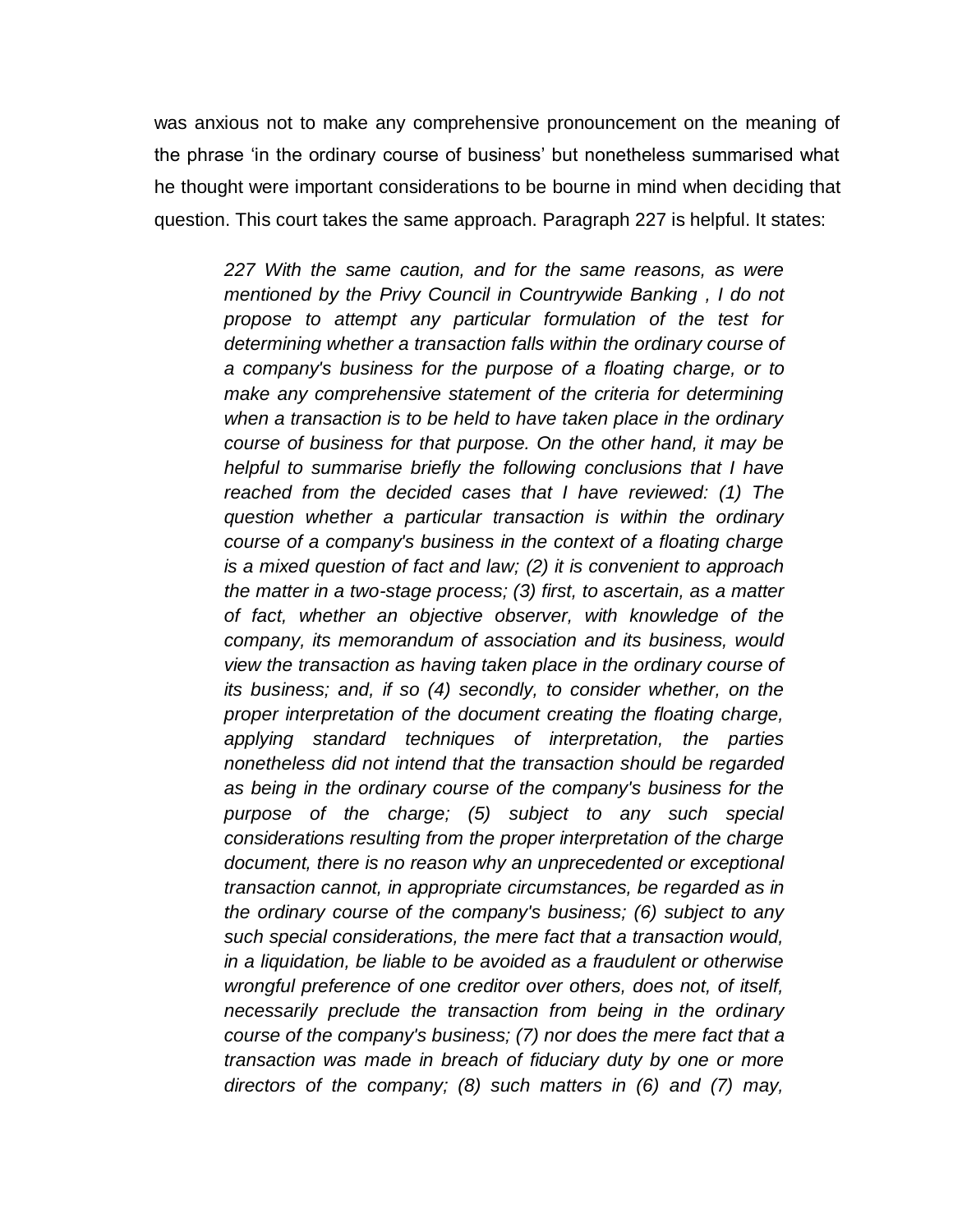*however, where appropriate and in all the circumstances, be among the factors leading to the conclusion that the transaction was not in the ordinary course of the company's business;(9) transactions which are intended to bring to an end, or have the effect of bringing to an end, the company's business are not transactions in the ordinary course of its business.* 

**[106]** Before this summary was stated Etherton J was confronted with what he described as two extreme positions. The contentions were as follows: (a) the transaction in question could only be in the ordinary course of business 'if it was part of the common flow of business done by the company, forming part of the ordinary course of business which it carried on, calling for no remark and arising out of no special or particular situation' and (b) once the transaction was permitted by the memorandum of association, was not fraudulent, not calculated to bring the business to an end then the transaction was in the ordinary course of business. Etherton J reviewed the authorities cited to him.

**[107]** In respect of proposition (a) Etherton J held that such an approach was too narrow because it would not embrace a transaction for the preservation and continuation of the company's business merely because it was not a transaction that had ever been carried out before (see para 203). Regarding proposition (b) his Lordship said that it gave too little weight to the adjective 'ordinary.' This was the foundation for principle 5 in the passage cited from Etherton J. This court emphasises principle 5 because an allegedly fraudulent company officer surely cannot be considered as run of the mill as selling goods and services but neither should be thought to be so unusual or so odd pursuing such a person is to be regarded as outside the ordinary course of business. This court agrees with Etherton J when his Lordship said at paragraph 202:

> *The proper starting point is that the words in the expression "ordinary course of its … business" are ordinary words of the English language which must be given the meaning which ordinary business people in the position of the parties to the facility agreement and the debentures would be expected to give them*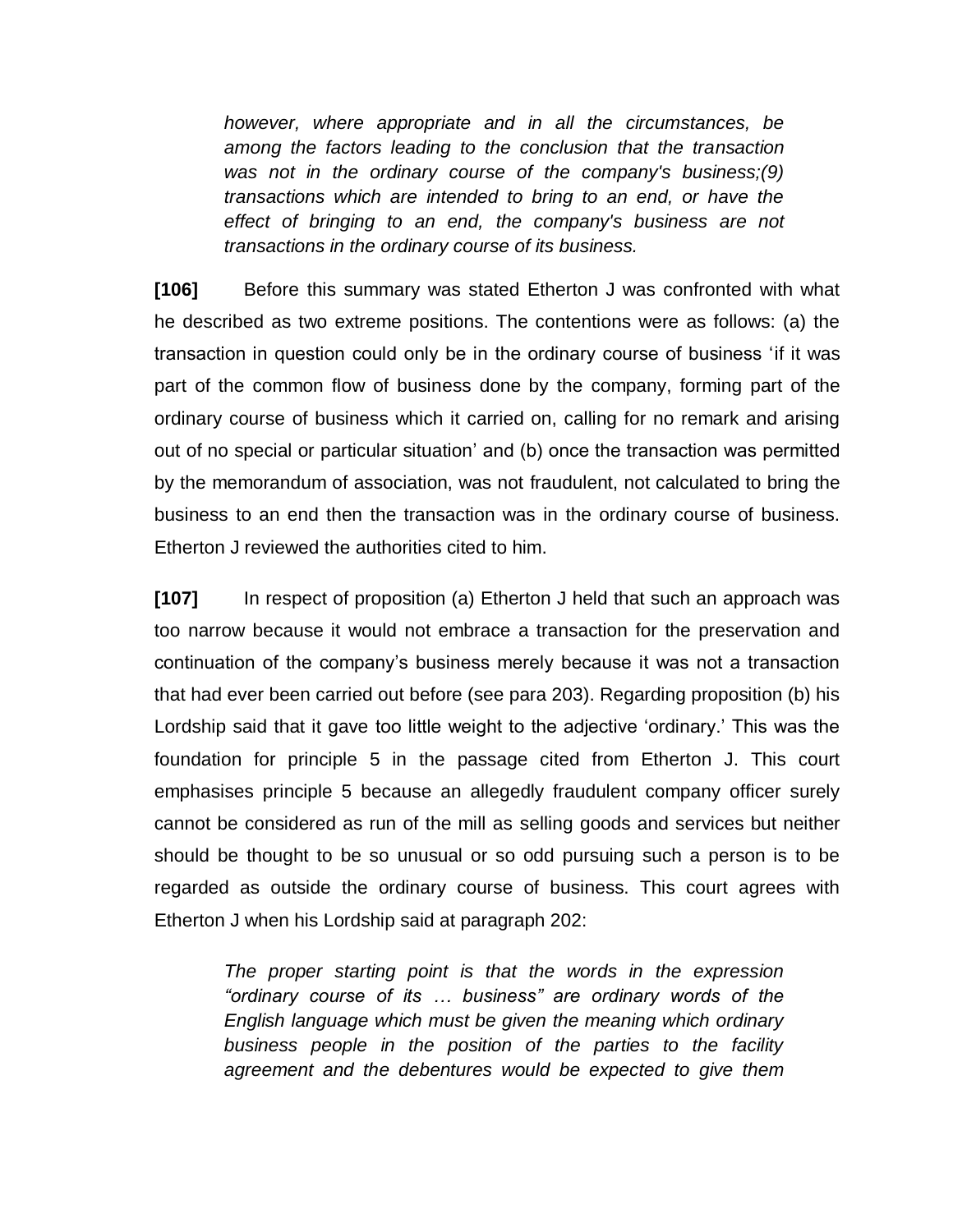*against the factual and commercial background in which those documents were made.*

**[108]** Would an ordinary business person think that suing an allegedly dishonest and fraudulent officer of the company, even if unusual, would be within the ordinary course of business of the company? The answer is obviously yes. The arguments advanced by Mr Gordon to the contrary cannot be countenanced. Would anyone contend that suing a person who had not paid the company for goods and services provided was outside the ordinary course of business? Would any reasonable person rationally contend suing a negligent person for damaging the company's property was outside the ordinary course of business? What is the difference between suing a non-paying customer, a negligent person on the one hand which would make such actions within the ordinary course of business and suing an allegedly fraudulent company officer that would make the latter outside of the ordinary course of business? The court is not able to identify any.

**[109]** The type of litigation in this case was unusual in the sense that there is no evidence that PPL was in the business of suing its officers for fraud. Happily, there is no evidence that fraudsters were running amok in PPL and so the litigation it undertook was not extraordinarily unusual but in this court's view was well within the ordinary course of business of a company. It would be quite a remarkable thing if a company cannot sue its allegedly fraudulent officers for fear that such a claim would not be considered as part of the ordinary course of business where it has issued a debenture. It would be equally remarkable of the company could not arrange to fund the litigation if it found that it did not have the financial resources to do so. The suggestion from Mr Gordon that the company ought perhaps to seek funding from some other sources is not accepted.

**[110]** Mr Gordon sought to say that the assignment of the proceeds was not part of the ordinary course of business of SSL because the business in this case was the building of condominiums and what happened here was not sale of condominiums and therefore outside of the ordinary course of business. Respectfully, that misses the point. SSL is involved in the building of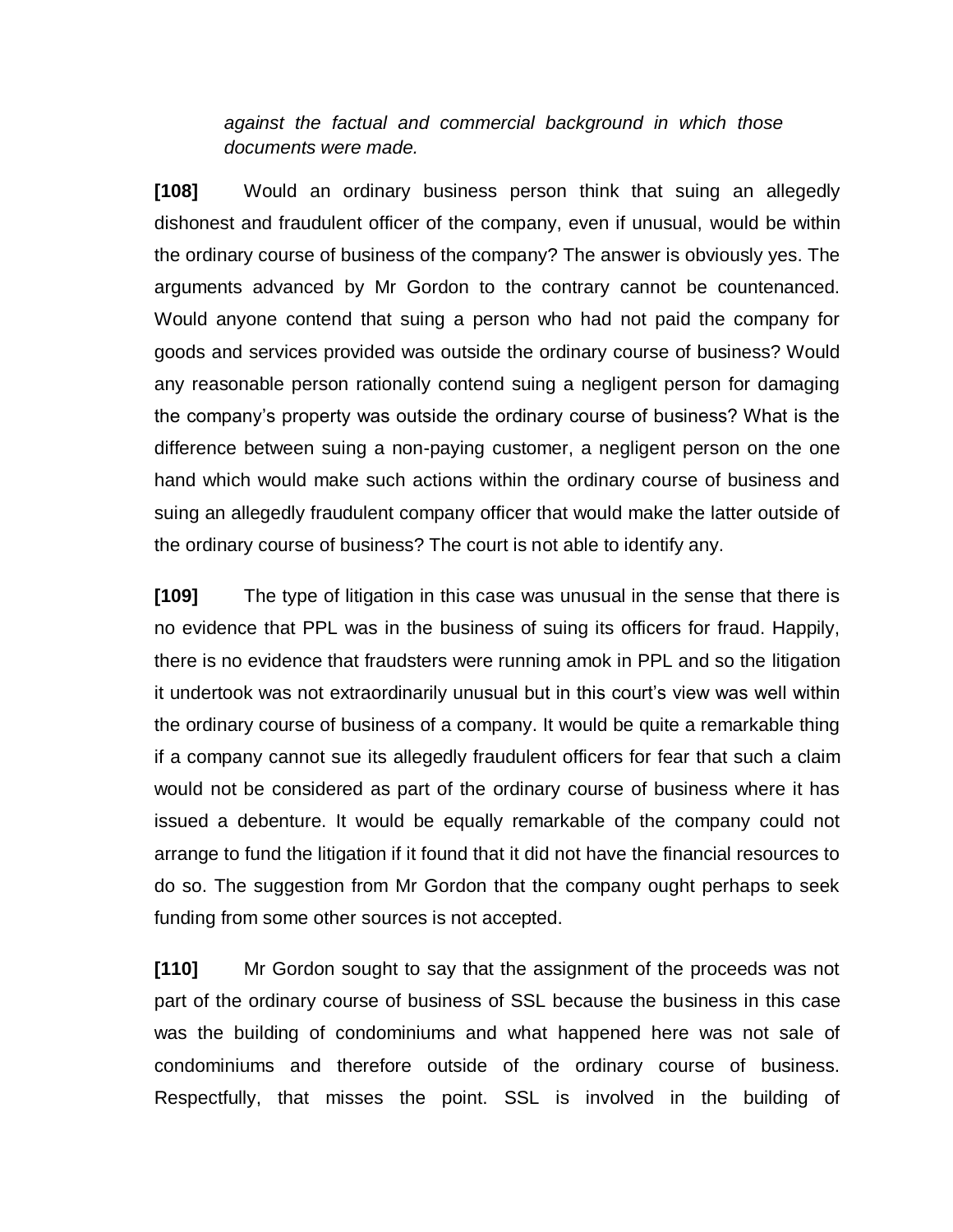condominiums and related activities. The ordinary course of its business includes seeing to it that its officers act honestly and where they don't the ordinary course of business requires them to see that that is corrected. If litigation is required then that litigation is in the ordinary course of business.

**[111]** Mr Gordon also said that no consideration came from Jade. That is not correct. Jade lent money to PPL to pursue the alleged malefactors in exchange for the repayment on a future date if and when moneys were recovered. The assignment was the means by which that agreement was effected.

**[112]** Mr Gordon said that PPL assigned the right to sue. That is not correct. They assigned the proceeds of any awards. The management agreement went out of its way to assign the judgment itself or its proceeds. The drafter of the letter was obviously aware of **Trendtex** and the observation that the assignment of the bare right to sue would be champertous. PPL was in charge of the litigation process. Jade simply lent the money.

**[113]** Mrs Haye is submitting that by parity of reasoning, the summary judgment proceeds were at the free disposal of PPL and were not the subject of any fixed charge and in any event since it was an assignment of future property, the assignee had already acquired the equitable proprietary interest in the proceeds from the time the summary judgment was given. The basis for this is that as Lord Millett said it is unrealistic to separate the debt from the proceeds; it is unrealistic to separate the right to collect on the summary judgment from the proceeds of the summary judgment. It is the proceeds of the judgment that gives the right to collect any value. The court agrees with these submissions.

**[114]** Mr Gordon said that to the extent that PPL under the management agreement agreed to charge the same assets that were the subject of the 2007 by guaranteeing the recovery of costs and fees to Jade with the same assets it would be contrary to the terms of the 2007 debenture. The court need not decide that question because the main issue before the court is the fate of the summary judgment. The court now turns to the 2009 debenture.